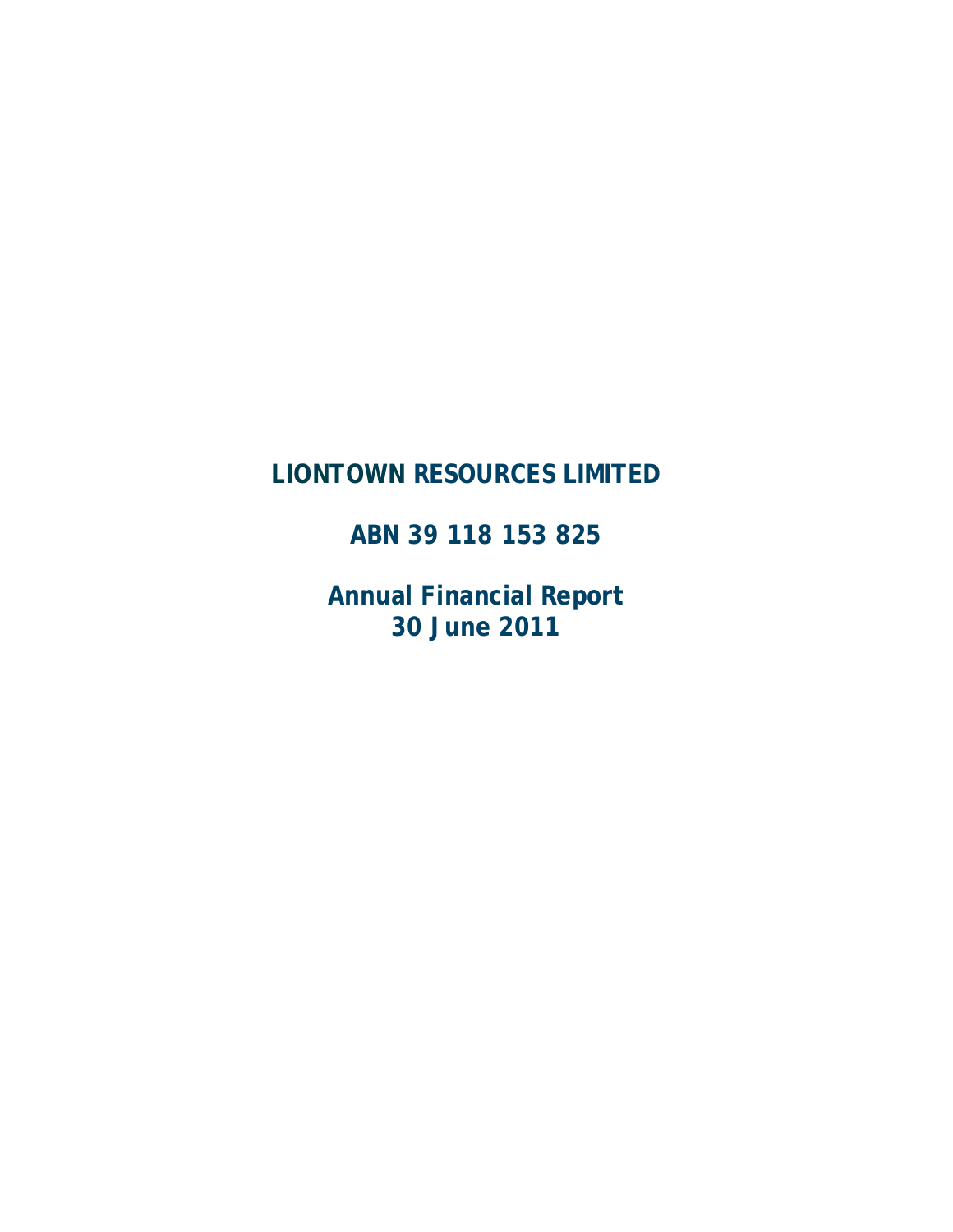# Liontown Resources Limited **Corporate Directory**

### **Directors**

Timothy Rupert Barr Goyder Chairman David Ross Richards Managing Director Douglas Alan Jones Non-executive Director Vince Patrick Gauci Non-executive Director Anthony William Kiernan Non-executive Director<br>Craig Russell Williams Non-executive Director Craig Russell Williams

**Company Secretary** Richard Keith Hacker

### **Principal Place of Business & Registered Office**

Level 2 1292 Hay Street WEST PERTH, WESTERN AUSTRALIA 6005 Tel: (+61 8)9322 7431 Fax: (+61 8)9322 5800 Web: www.ltresources.com.au Email: info@ltresources.com.au

### **Auditors**

HLB Mann Judd Level 4 130 Stirling Street PERTH, WESTERN AUSTRALIA 6000

### **Share Registry**

Computershare Investor Services Pty Limited Level 2 Reserve Bank Building 45 St Georges Terrace PERTH, WESTERN AUSTRALIA 6000 Tel: 1300 557 010

# **Home Exchange**

Australian Securities Exchange Limited Exchange Plaza 2 The Esplanade PERTH, WESTERN AUSTRALIA 6000

**ASX Code**  Share Code: LTR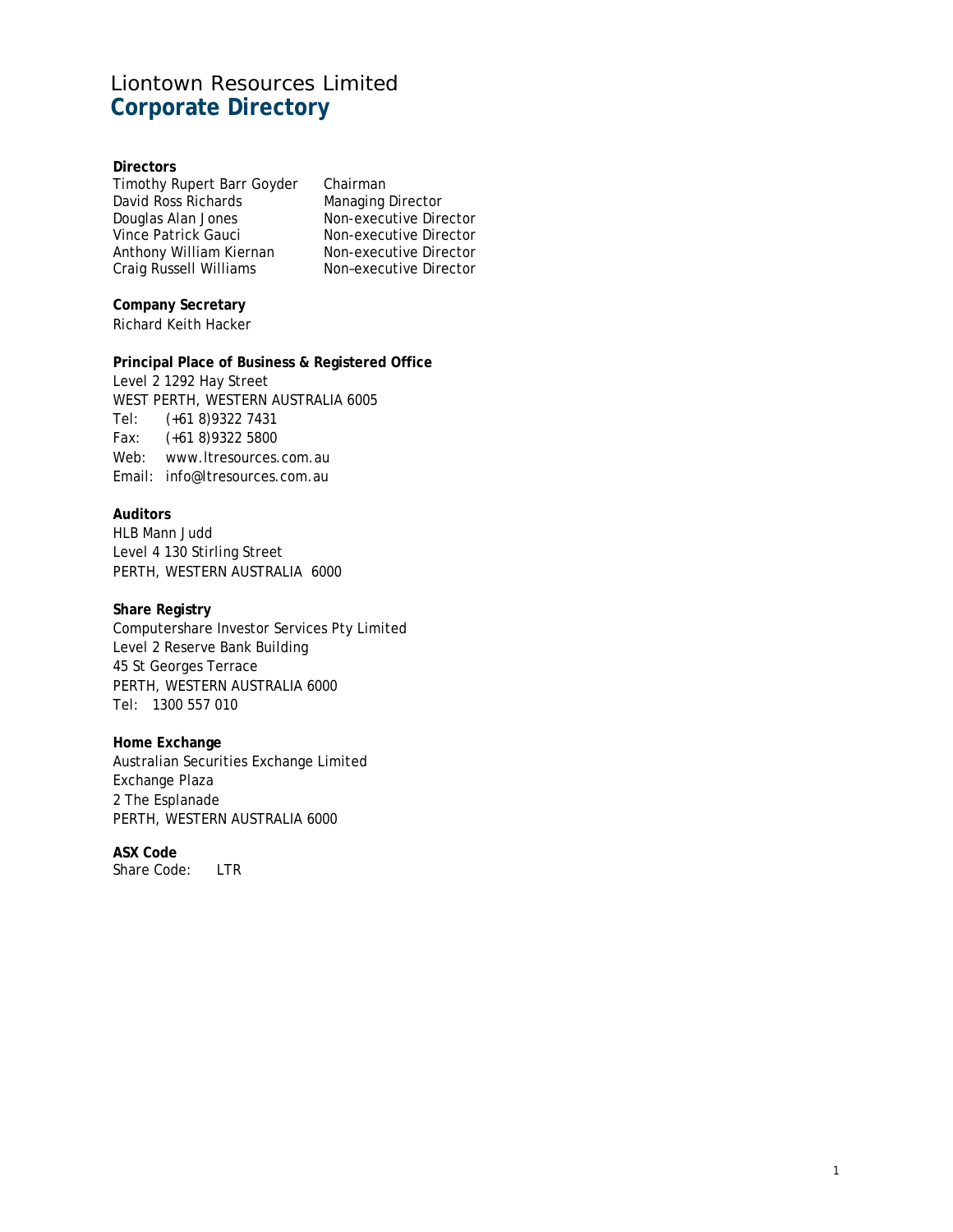# Liontown Resources Limited **Contents**

|                                        | Page |
|----------------------------------------|------|
| Directors' Report                      | 3    |
| Auditor's Independence Declaration     | 12   |
| Statement of Comprehensive Income      | 13   |
| <b>Statement of Financial Position</b> | 14   |
| Statement of Changes in Equity         | 15   |
| <b>Statement of Cash Flows</b>         | 16   |
| Notes to the Financial Statements      | 17   |
| Directors' Declaration                 | 37   |
| Independent Auditor's Report           | 38   |
| Corporate Governance Statement         | 40   |
| <b>ASX Additional Information</b>      | 47   |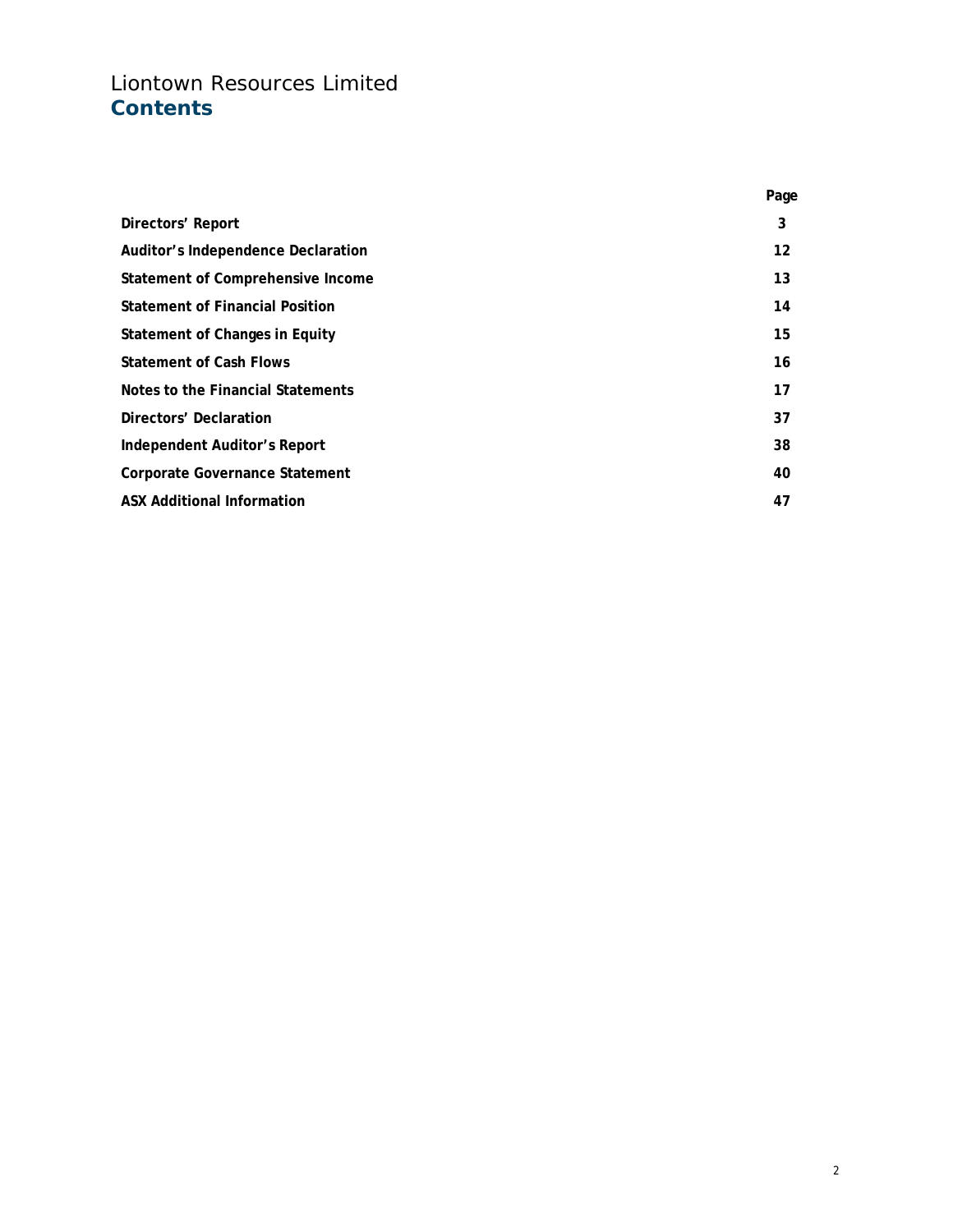The Directors present their report together with the financial report of Liontown Resources Limited ('Liontown Resources' or 'the Company') for the financial year ended 30 June 2011 and the independent auditor's report thereon.

### **1. Directors**

The Directors of the Company at any time during or since the end of the financial year are:

| T R B Goyder<br>Chairman | Tim has over 30 years experience in the resource industry. Tim has been<br>involved in the formation and management of a number of private and<br>publicly-listed companies. Tim is currently Executive Chairman of Chalice |
|--------------------------|-----------------------------------------------------------------------------------------------------------------------------------------------------------------------------------------------------------------------------|
|                          | Gold Mines Limited and a Director of Uranium Equities Limited and Strike<br>Energy Limited.                                                                                                                                 |

**D R Richards**  BSc (Hons), MAIG Managing Director

**D A Jones** PhD, AusIMM, RPGeo Non-executive Director

**V P Gauci**  B.Eng (Hons) Non-executive Director

**A W Kiernan**  LLB Non-executive Director

**C R Williams**  BSc (Hons) Non-executive Director David has over 30 years experience in mineral exploration in Australia, S.E. Asia and western U.S.A. His career includes exploration and resource definition for a variety of gold and base metal deposit styles and he led the team that discovered the multi-million ounce, high grade Vera-Nancy gold deposits in North Queensland. He has held senior positions with Battle Mountain Australia Inc, Delta Gold Limited, AurionGold Limited and was Managing Director of ASX-listed Glengarry Resources Limited from 2003-2009.

Doug is a Geologist with over 30 years experience in international mineral exploration, having worked extensively in Australia, Africa, South America and Europe. His career has covered exploration for gold in a wide range of geological settings, volcanic and sediment-hosted zinc-copper-lead, and IOCG style copper-gold. Doug is also a director of Chalice Gold Mines Limited, TSX and AIM-listed Minera IRL Limited and TSX listed Serabi Mining Plc.

 Vince was previously Managing Director of Pancontinental Mining Ltd and MIM Holdings Ltd. Vince graduated from the University of NSW with an Honours Degree in B.Eng (Mining) and has been active for many years in the resource industry both in Australia and overseas. Vince is currently the Chairman of Runge Limited and is a director of Newcrest Mining Limited. He is also Chairman of the Broken Hill Community Foundation.

 Tony is a lawyer and general corporate advisor with extensive experience in the administration and operation of listed public companies. Tony is Chairman of BC Iron Limited, Uranium Equities Limited, Venturex Resources Limited and is a director of Chalice Gold Mines Limited. Tony was formerly a director of North Queensland Metals Limited in the previous 3 years.

 Craig is a geologist with over 30 years experience in mineral exploration and development. Craig co-founded Equinox Minerals Limited in 1993 where, until recently following Barrick Gold's takeover of Equinox, was President, Chief Executive Officer and Director. He has been directly involved in several significant discoveries, including the Ernest Henry Deposit in Queensland and a series of gold deposits in Western Australia. In addition to his technical capabilities, Craig also has extensive corporate management and financing experience.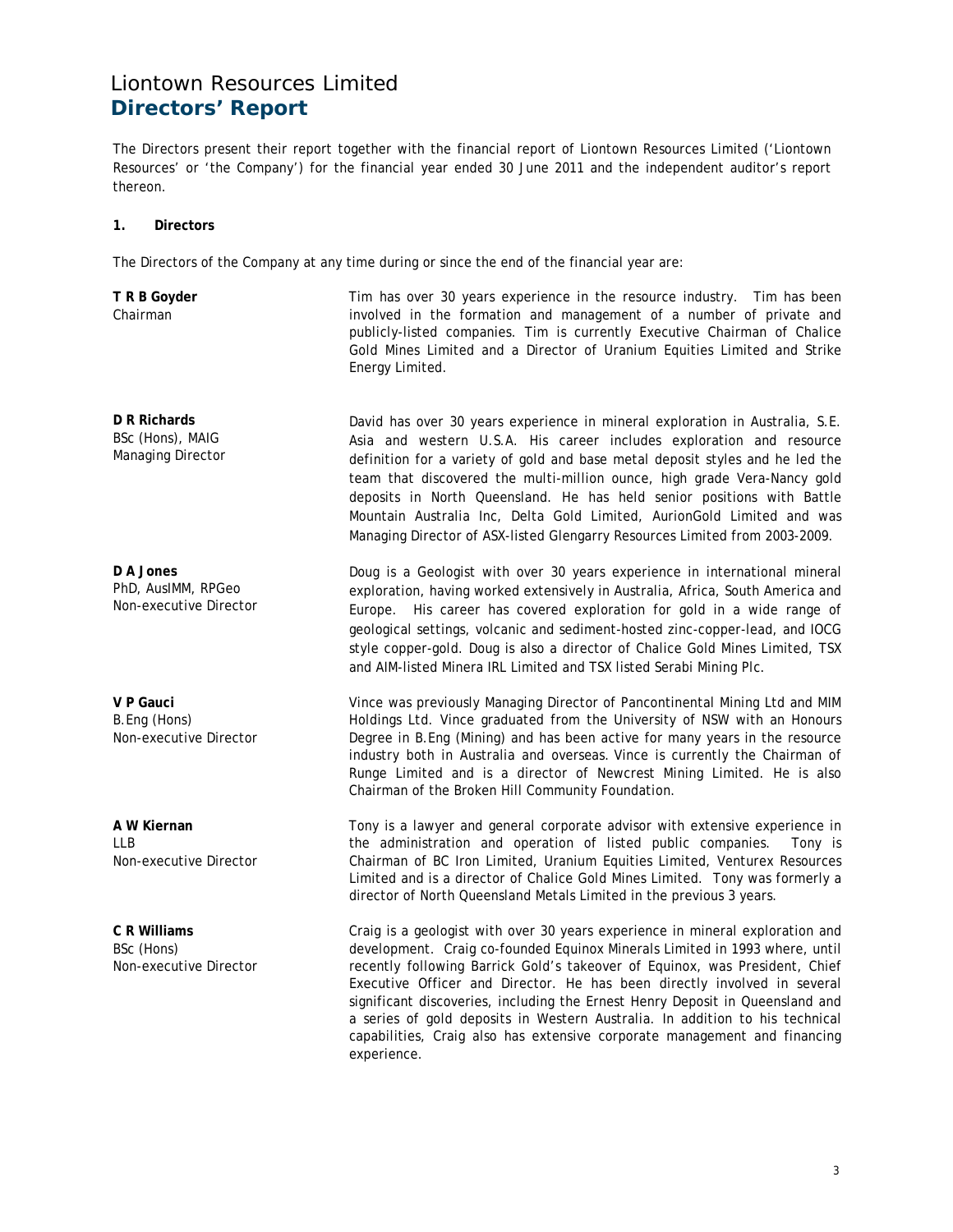### **2. Company secretary**

**R K Hacker**  B.Com, CA, ACIS Richard is a Chartered Accountant and Chartered Secretary with significant professional and corporate experience in the energy and resources sector in Australia and the United Kingdom. Richard has previously worked in senior finance roles with global energy companies including Woodside Petroleum Limited and Centrica Plc. Prior to this, Richard was in private practice with major accounting practices. Richard is also Company Secretary of Chalice Gold Mines Limited.

### **3. Directors' meetings**

The number of meetings of directors (including meetings of committees of directors) held during the year and the number of meetings attended by each director were as follows:

|                                 | <b>Directors' Meetings</b> | Audit | Remuneration | Nomination |
|---------------------------------|----------------------------|-------|--------------|------------|
| Number of meetings held:        | 4                          |       |              |            |
| Number of meetings<br>attended: |                            |       |              |            |
| T R B Goyder                    | 3                          |       |              |            |
| D A Jones                       | 4                          |       |              |            |
| A W Kiernan                     | 4                          | 1     |              |            |
| D R Richards                    | 4                          |       |              |            |
| V P Gauci                       | 3                          |       |              |            |
| C R Williams                    | 2                          |       |              |            |

As at the date of this report, the company had an audit committee, a remuneration committee and a nomination committee of the board of directors.

Members acting on the committees of the board during the year were:

| Audit                   | Remuneration               | Nomination                 |
|-------------------------|----------------------------|----------------------------|
| V P Gauci<br>(Chairman) | T R B Goyder<br>(Chairman) | T R B Goyder<br>(Chairman) |
| A W Kiernan             | D A Jones                  | D A Jones                  |
| C R Williams            | A W Kiernan                | A W Kiernan                |
|                         | D R Richards               | D R Richards               |
|                         | V P Gauci                  | V P Gauci                  |
|                         | C R Williams               | C R Williams               |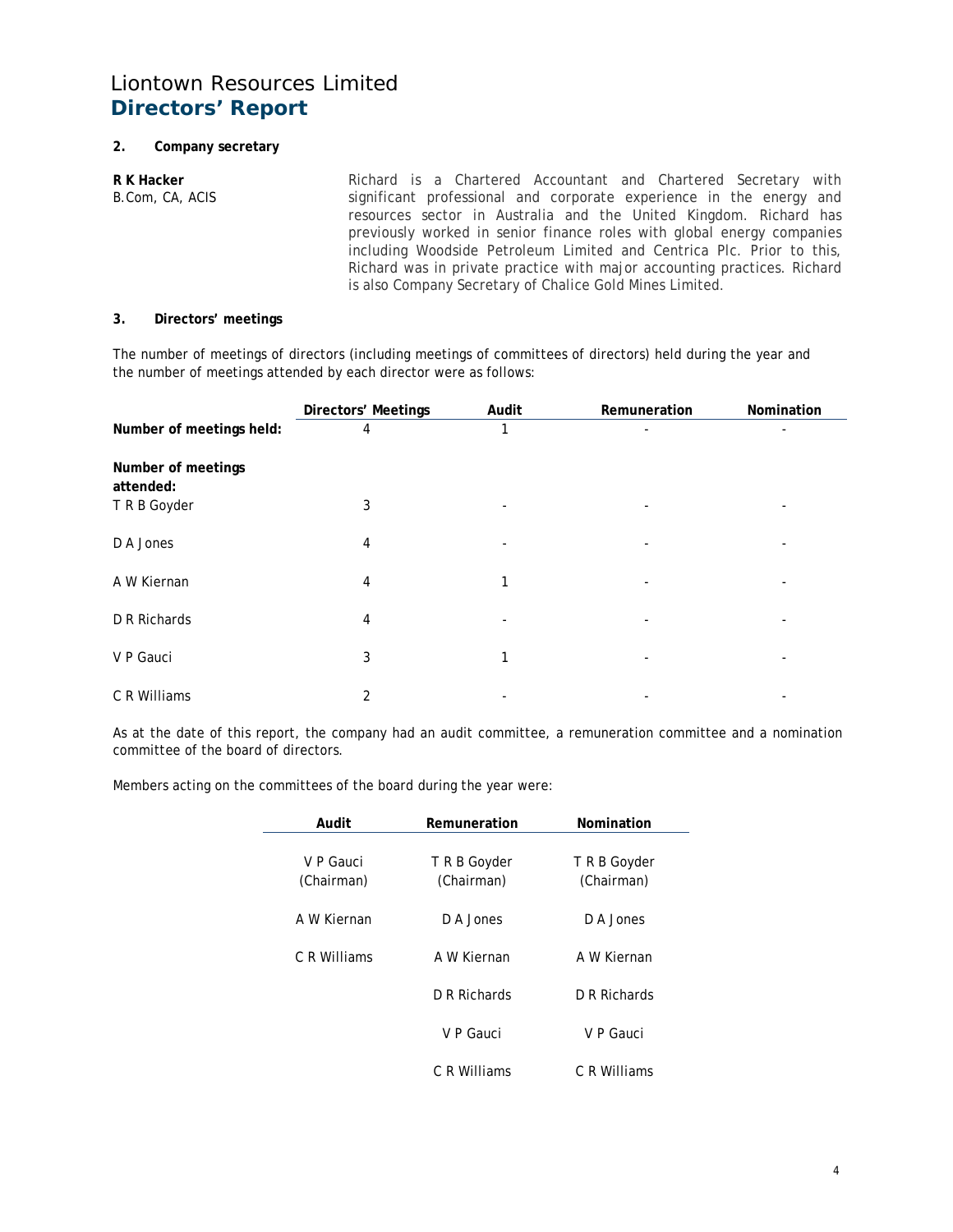### **4. Principal activities**

The principal activities of the Company during the course of the financial year were mineral exploration and evaluation.

The Company made a loss after tax for the year of \$1,189,946 and had current assets in excess of current liabilities of \$1,417,728.

### **5. Review of operations**

During or since the end of the financial year Liontown Resources Limited explored for standalone precious metal deposits in northern Queensland, Australia and northern Tanzania, East Africa.

The current exploration portfolio includes:

- the 100% owned, 1,260km<sup>2</sup> Panhandle Project located 150 kilometres south-southeast of Townsville in North Queensland;
- the Jubilee Reef Joint Venture Project located in northern Tanzania where Liontown has the right to earn up to 75% equity; and
- **the 3,500km<sup>2</sup> Mt Windsor Joint Venture Project located south of Charters Towers in North Queensland where** Ramelius Resources has the right to earn up to 60% equity.

Fieldwork during the year focused on defining targets for drill testing. This work has successfully delineated a number of gold and silver-gold targets and drilling programs totalling 8,000-10,000 metres are scheduled for all three projects in the second half of 2011.

### **6. Significant changes in the state of affairs**

There are no significant changes in the state of affairs, other than as noted elsewhere in this annual financial report.

### **7. Remuneration report - audited**

This report outlines remuneration arrangements in place for Directors and executives of Liontown Resources.

## **7.1 Principles of compensation**

The broad remuneration policy of the Company is to ensure that remuneration levels for executive directors, secretaries and other key management personnel are set at competitive levels to attract and retain appropriately qualified and experienced personnel. This is particularly important in view of the significant impact that each individual can make within a small executive team for an exploration company such as Liontown Resources.

Remuneration offered by Liontown Resources is therefore geared to attracting talented employees through a combination of fixed remuneration and long term incentives, calibrated and individually tailored to be competitive in the external market to offer incentive to join and remain with the Company.

### **Fixed compensation**

Fixed remuneration consists of base remuneration (which is calculated on a total cost basis and includes any FBT charges related to employee benefits), as well as employer contributions to superannuation funds.

Remuneration levels are reviewed annually through a process that considers the person's responsibilities, expertise, duties and personal performance.

### **Long-term incentives**

Options may be issued under the Employee Share Option Plan to directors, employees and consultants of the Company and must be exercised within 3 months of termination. The ability to exercise the options is usually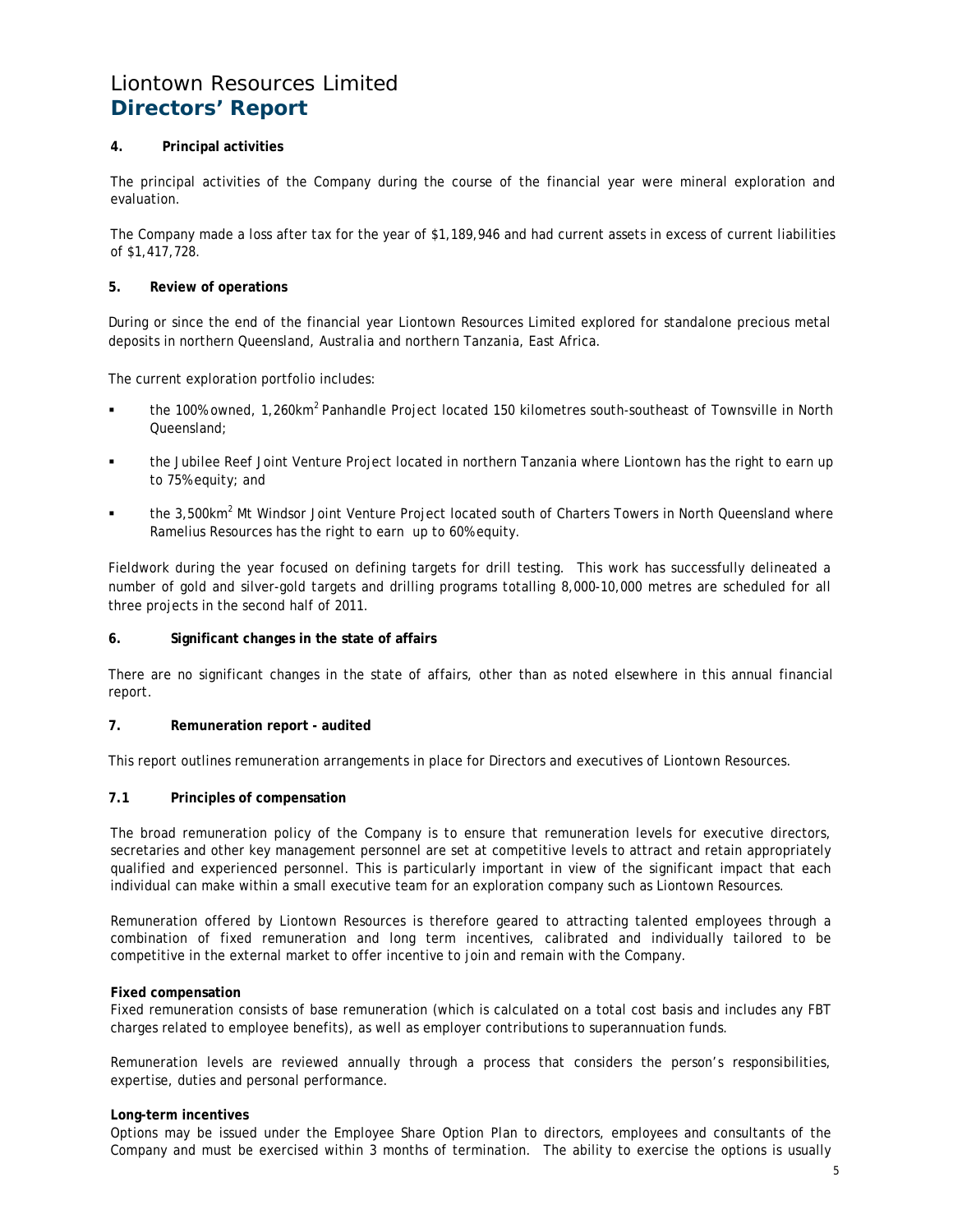based on the option holder remaining with the Company for at least one year. Other than the vesting period, there is no performance hurdle required to be achieved by the Company to enable the options to be exercised.

The Company believes that the issue of share options in the Company aligns the interests of Directors, employees and shareholders alike. As no formal performance hurdles are set on options issued to executives, the Company believes that as options are issued at a price in excess of the Company's current share price at the date of issue of those options, there is an inherent performance hurdle as the share price of the Company's shares had to increase before any reward can accrue to the executive.

### **Performance related compensation**

The Company currently has no formal performance related remuneration policy which governs the payment of annual cash bonuses upon meeting pre-determined performance targets. However, the board may consider performance related remuneration in the form of cash or share options when they consider these to be warranted.

### **Employment contracts**

The following table sets out the contractual provisions of executive Directors and key management personnel.

| Name and Job Title                                             | <b>Employment Contract</b><br><b>Duration</b> | Notice Period                                  | <b>Termination Provisions</b> |
|----------------------------------------------------------------|-----------------------------------------------|------------------------------------------------|-------------------------------|
| <b>Executive Director</b><br>D R Richards<br>Managing Director | Unlimited                                     | 3 months by the<br>Company and the<br>employee | Nil                           |

## **Non-executive directors**

The Board recognises the importance of attracting and retaining talented Non-executive Directors and aims to remunerate these Directors in line with fees paid to Directors of companies in the mining and exploration industry of a similar size and complexity.

Total compensation for all Non-executive Directors is not to exceed \$300,000 per annum.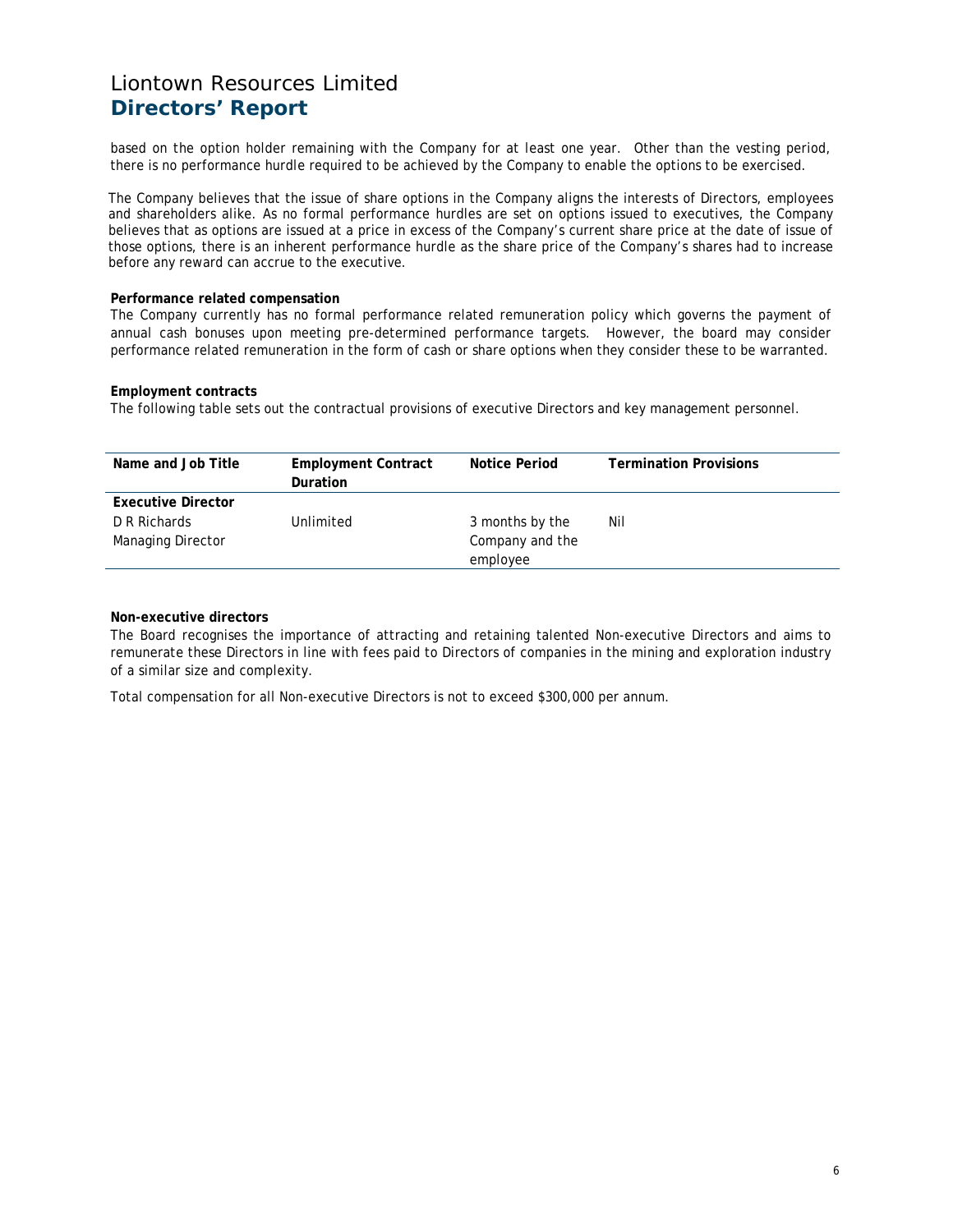## **7.2 Directors' and executive officers' remuneration (audited)**

|                           |      |                            | Short-term payments                |            |                                       | Post-employment payments | Share-based<br>payments |             | Value of options<br>as proportion of<br>remuneration (%) |
|---------------------------|------|----------------------------|------------------------------------|------------|---------------------------------------|--------------------------|-------------------------|-------------|----------------------------------------------------------|
| Key Management Personnel  |      | Salary &<br>fees<br>\$ (B) | Non-<br>monetary<br>benefits<br>\$ | Total<br>S | Super-<br>annuation<br>benefits<br>\$ | Termination<br>benefits  | Options (A)<br>\$       | Total<br>\$ |                                                          |
| <b>Directors</b>          |      |                            |                                    |            |                                       |                          |                         |             |                                                          |
| T R B Goyder              | 2011 | 45,872                     | 1,778                              | 47,650     | 4,128                                 | ۰                        |                         | 51,778      | 0%                                                       |
|                           | 2010 | 45,872                     | 2,463                              | 48,335     | 4,128                                 |                          |                         | 52,463      | 0%                                                       |
| D R Richards              | 2011 | 225,000                    | 1,778                              | 226,778    | 20,250                                | $\sim$                   | 177,417                 | 424,445     | 42%                                                      |
|                           | 2010 | 37,500                     | 414                                | 37,914     | 3,375                                 | $\sim$                   |                         | 41,289      | 0%                                                       |
| D A Jones                 | 2011 | 37,462                     | 1,778                              | 39,240     | 3,372                                 | $\sim$                   | 9,053                   | 51,665      | 18%                                                      |
|                           | 2010 | 57,339                     | 2,463                              | 59,802     | 5,161                                 | $\sim$                   | 45,957                  | 110,920     | 41%                                                      |
| V P Gauci                 | 2011 | 68,807                     | 1,778                              | 70,585     | 6,193                                 | $\overline{\phantom{a}}$ |                         | 76,778      | 0%                                                       |
|                           | 2010 | 68,807                     | 2,463                              | 71,270     | 6,193                                 | $\sim$                   | 25,072                  | 102,535     | 24%                                                      |
| A W Kiernan               | 2011 | 74,310                     | 1,778                              | 76,088     | 2,890                                 | $\sim$                   |                         | 78,978      | 0%                                                       |
|                           | 2010 | 51,010                     | 2,463                              | 53,473     | 2,890                                 | $\overline{\phantom{a}}$ | $\sim$                  | 56,363      | 0%                                                       |
| C R Williams              | 2011 | 32,110                     | 1,778                              | 33,888     | 2,890                                 | ٠                        | $\sim$                  | 36,778      | 0%                                                       |
|                           | 2010 | 32,110                     | 2,463                              | 34,573     | 2,890                                 |                          |                         | 37,463      | 0%                                                       |
| Executive                 |      |                            |                                    |            |                                       |                          |                         |             |                                                          |
| R K Hacker (B)            | 2011 | $\sim$                     | 1,778                              | 1,778      |                                       | $\sim$                   | 12,662                  | 14,440      | 89%                                                      |
|                           | 2010 |                            | 2,463                              | 2,463      |                                       | $\sim$                   | 547                     | 3,010       | 18%                                                      |
| <b>Total Compensation</b> | 2011 | 483,561                    | 12,446                             | 496,007    | 39,723                                | $\sim$                   | 199,132                 | 734,862     |                                                          |
|                           | 2010 | 292,638                    | 15,192                             | 307,830    | 24,637                                | $\blacksquare$           | 71,576                  | 404,043     |                                                          |

From 1 July 2011, all non-executive directors will receive \$35,000 (inclusive of superannuation) and the Executive Chairman will receive \$50,000 (inclusive of superannuation)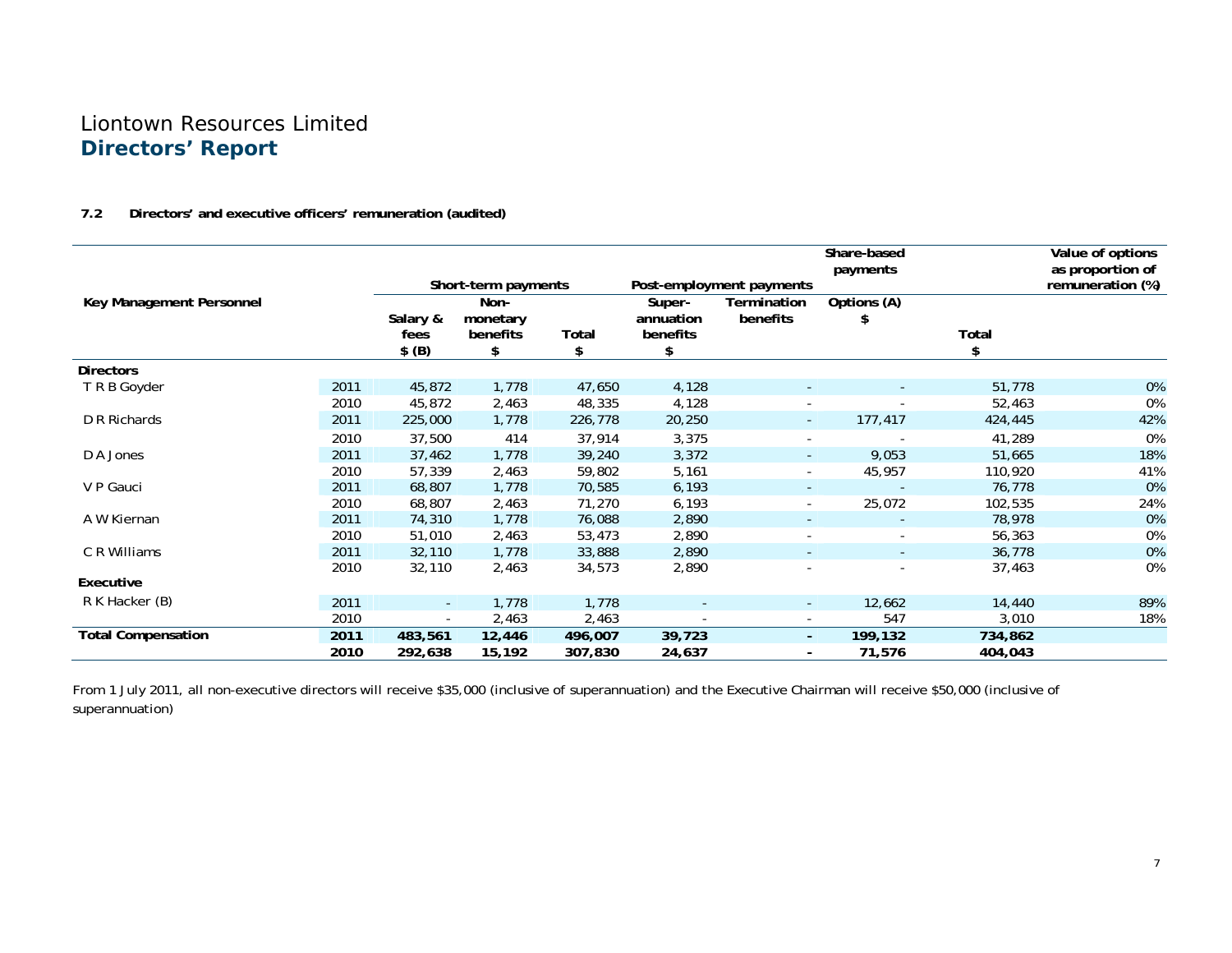### **Notes in relation to the table of directors' and executive officers' remuneration**

- A. The fair value of the options are calculated at the date of grant using a binomial option-pricing model and allocated to each reporting period evenly over the period from grant date to vesting date. The value disclosed is the portion of the fair value of the options allocated to this reporting period. In valuing the options, market conditions have been taken into account. (Refer to note 15).
- B. Corporate services were provided by Richard Hacker under a Corporate Services Agreement and fees were billed, at cost, with Chalice Gold Mines Limited. (Refer to note 20).

## **7.3 Equity instruments**

### **7.3.1 Options and rights over ordinary shares granted as compensation**

During the year Mr Richards was granted 3 million options expiring on 1 May 2013 with an exercise price of 10 cents and Mr Hacker was granted 250,000 options expiring 1 November 2013 with an exercise price of 20 cents.

All options that are issued to key management personnel are at no cost to the recipients, however to exercise the options the recipients must pay to the Company the appropriate exercise price.

## **7.3.2 Exercise of options granted as compensation**

During the year, no shares were issued on the exercise of options previously granted as compensation.

### **Analysis of options and rights over ordinary shares granted as compensation**

Details of the vesting profile of the options granted as remuneration to each Director of the Company and each of the named Company executives are outlined below. For further details please refer to note 20 in the notes to the financial statements.

|                  | <b>Number</b><br>granted | Date granted     | % vested in<br>year | Forfeited in year            | Financial year in<br>which grant vests |
|------------------|--------------------------|------------------|---------------------|------------------------------|----------------------------------------|
| <b>Directors</b> |                          |                  |                     |                              |                                        |
| D A Jones        | 1,000,000                | 2 December 2008  | 100%                | $\qquad \qquad \blacksquare$ | 2011                                   |
|                  | 1,000,000                | 2 December 2008  | ٠                   | -                            | 2012                                   |
| D R Richards     | 1,000,000                | 25 November 2010 | 100%                | ٠                            | 2011                                   |
|                  | 2,000,000                | 25 November 2010 | 100%                | ٠                            | 2011                                   |
| Executive        |                          |                  |                     |                              |                                        |
| R K Hacker       | 250,000                  | 25 October 2010  | 100%                | ۰                            | 2011                                   |
|                  |                          |                  |                     |                              |                                        |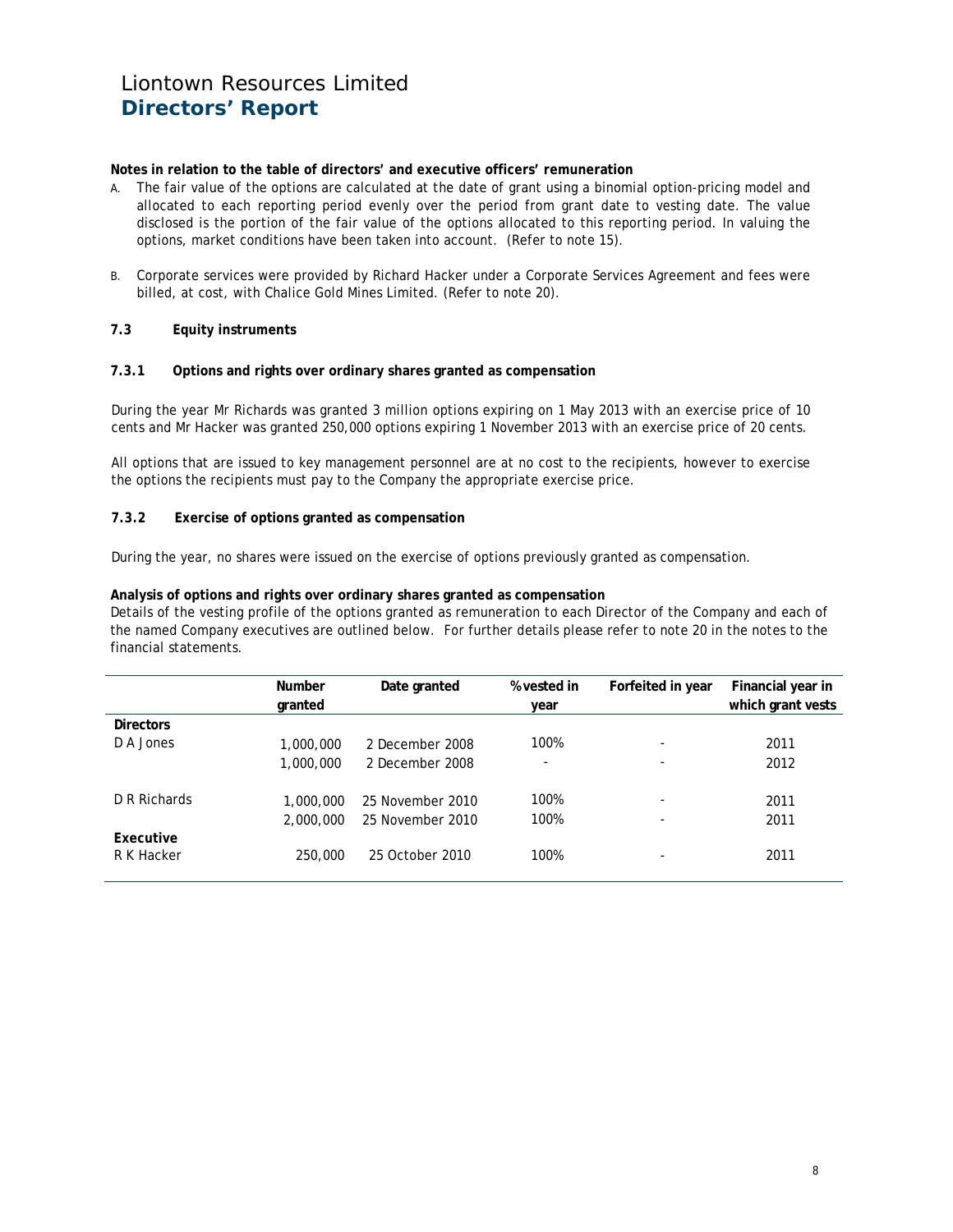## **Analysis of movements in options**

The movement during the reporting period, by value, of options over ordinary shares held by each key management person and each of the named Company executives is detailed below.

|                  | Granted<br>in year<br>\$ (A) | Exercised<br>in year<br>\$ (B) | Forfeited<br>in year<br>\$ (C) |
|------------------|------------------------------|--------------------------------|--------------------------------|
| <b>Directors</b> |                              |                                |                                |
| T R B Goyder     | -                            | ۰                              |                                |
| D R Richards     | 177,417                      |                                |                                |
| V P Gauci        | ۰                            | -                              |                                |
| D A Jones        | -                            | -                              |                                |
| A W Kiernan      | ۰                            | ۰                              |                                |
| C R Williams     | ۰.                           | ۰                              |                                |
| Executives       |                              |                                |                                |
| R K Hacker       | 12,662                       | -                              |                                |

- A. The value of options granted in the year is the fair value of the options calculated at grant date using a binomial option-pricing model. The total value of the options granted is included in the table above. This amount is allocated to remuneration over the vesting period. (Refer to note 15).
- B. The value of options exercised during the year is calculated as the market price of shares of the Company on ASX as at close of trading on the date the options were exercised after deducting the price paid to exercise the option.
- C. The value of the options that lapsed during the year represents the benefit foregone and is calculated at the date the option lapsed using a binomial option-pricing model with no adjustments for whether the performance criteria have or have not been achieved.

### **8. Dividends**

No dividends were declared or paid during the period and the Directors recommend that no dividend be paid.

**9. Events subsequent to reporting date**

There are no events subsequent to reporting date.

### **10. Likely developments**

There are no likely developments that will impact on the company.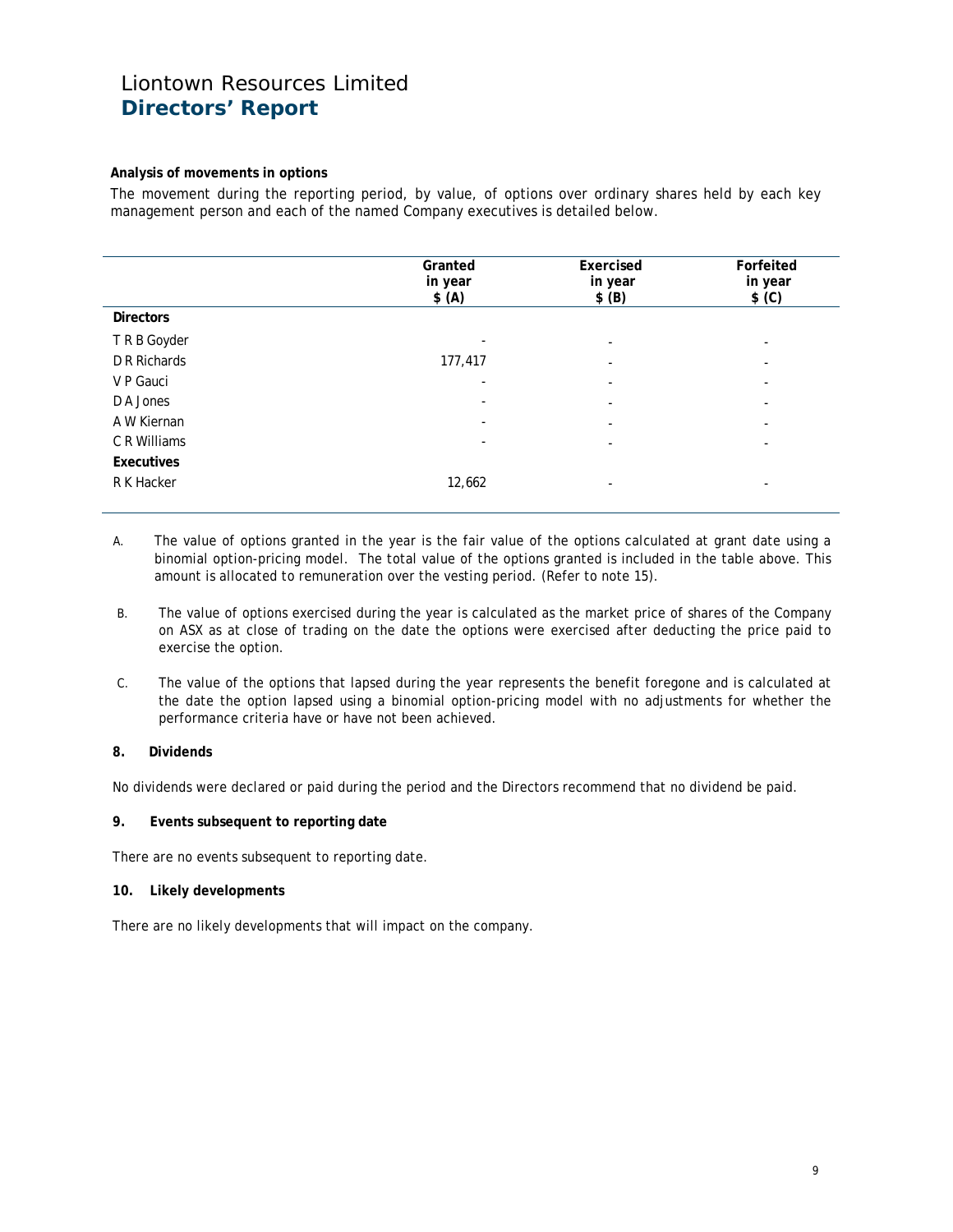### **11. Directors' interests**

The relevant interest of each Director in the shares, rights or options over such instruments issued by the Company and other related bodies corporate, as notified by the Directors to the ASX in accordance with S205G(1) of the Corporations Act 2001, at the date of this report is as follows:

|              | Ordinary shares | Options over<br>ordinary shares |
|--------------|-----------------|---------------------------------|
| T R B Goyder | 58,511,444      |                                 |
| D R Richards | 480,000         | 3,000,000                       |
| D A Jones    | 1,120,000       | 5,000,000                       |
| V P Gauci    | 1,405,216       | 2,000,000                       |
| A W Kiernan  | 2,436,091       |                                 |
| C R Williams | 615,783         |                                 |

### **12. Share options**

## **Options granted to directors and officers of the Company**

Details of options over ordinary shares in the Group that were granted as compensation to key management personnel during the reporting period and details of options that vested during the reporting period are as follows:

|                          | Number of<br>options<br>granted<br>during 2011 | Grant date       | Number of<br>options<br>vested<br>during<br>2011 | Fair value<br>per option<br>at grant<br>date<br>\$ | Exercise<br>price<br>\$ | Expiry date     |
|--------------------------|------------------------------------------------|------------------|--------------------------------------------------|----------------------------------------------------|-------------------------|-----------------|
| <b>Directors</b>         |                                                |                  |                                                  |                                                    |                         |                 |
| D R Richards             | 1,000,000                                      | 25 November 2010 | 1,000,000                                        | 0.06                                               | 0.10                    | 1 May 2013      |
|                          | 2,000,000                                      | 25 November 2010 | 2,000,000                                        | 0.06                                               | 0.10                    | 1 May 2013      |
| Executives<br>R K Hacker | 250,000                                        | 25 October 2010  | 250,000                                          | 0.05                                               | 0.20                    | 1 November 2013 |

### **Unissued shares under options**

At the date of this report 11,650,000 unissued ordinary shares of the Company are under option on the following terms and conditions:

| Expiry date      | Exercise price | Number of shares |
|------------------|----------------|------------------|
| 1 December 2012  | 0.35           | 4,000,000        |
| 31 July 2013     | 0.20           | 500,000          |
| 30 November 2013 | 0.20           | 3,000,000        |
| 1 May 2013       | 0.10           | 3,000,000        |
| 1 November 2013  | 0.20           | 1,150,000        |

These options do not entitle the holder to participate in any share issue of the Company or any other body corporate.

During the period between balance date and the date of this report, no options have been granted.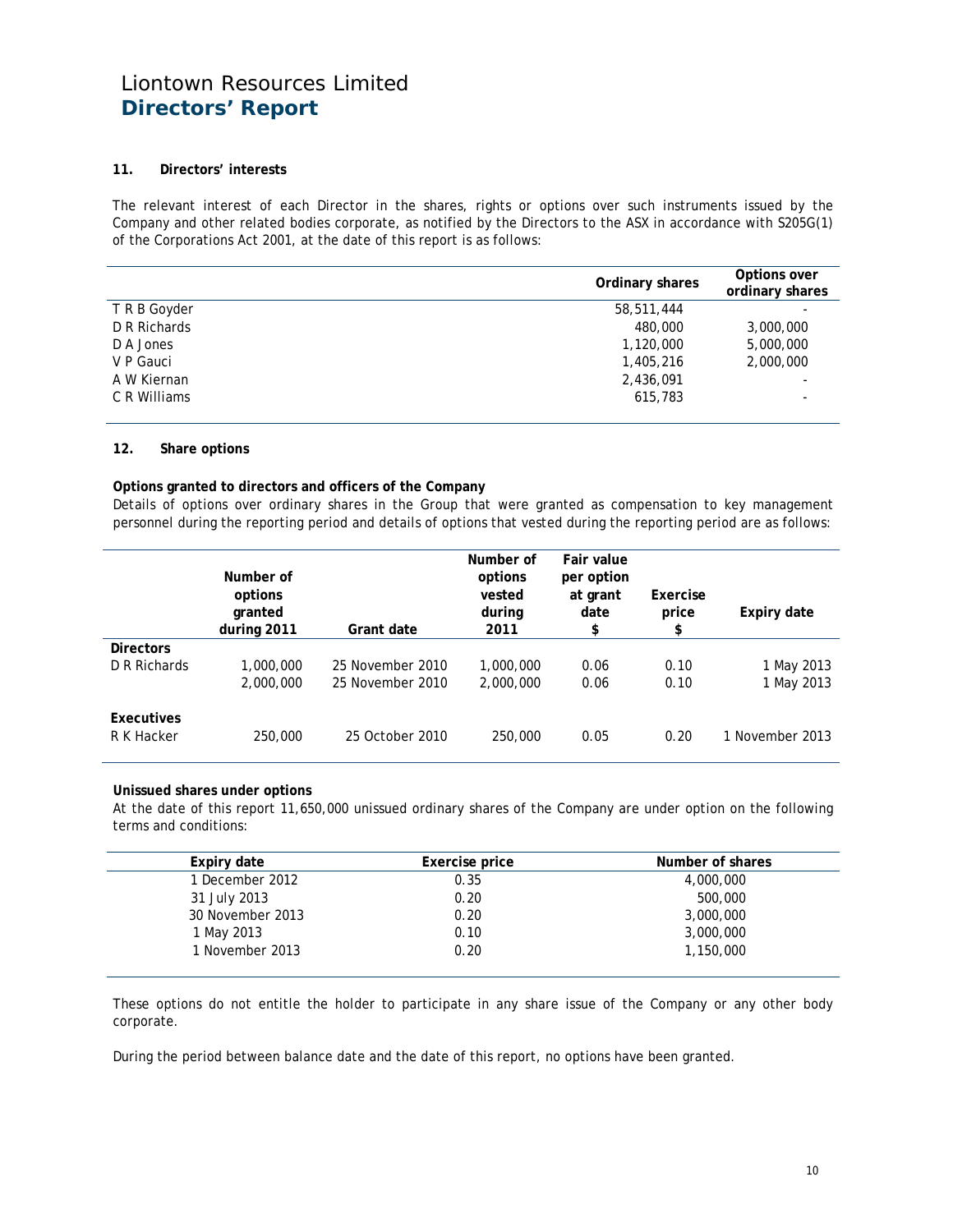### **Shares issued on exercise of options**

During or since the end of the year, the Company has not issued any ordinary shares as a result of the exercise of options.

### **13. Indemnification and insurance of directors and officers**

The Company has agreed to indemnify all the Directors and officers who have held office of the Company during the year, against all liabilities to another person (other than the Company or a related body corporate) that may arise from their position as Directors and officers of the Company, except where the liability arises out of conduct involving a lack of good faith. The agreement stipulates that the Company will meet the full amount of any such liabilities, including costs and expenses.

During the year the Company paid insurance premiums of \$12,446 in respect of Directors' and officers' indemnity insurance contracts, for current and former Directors and officers. The insurance premiums relate to:

- costs and expenses incurred by the relevant officers in defending proceedings, whether civil or criminal and whatever their outcome; and
- other liabilities that may arise from their position, with the exception of conduct involving a wilful breach of duty or improper use of information or position to gain a personal advantage.

The amount of insurance paid is included in Directors' and executive officers' remuneration on page 7.

### **14. Non-audit services**

During the year HLB Mann Judd, the Company's auditors, performed no other services in addition to their statutory duties.

### **15. Auditor's independence declaration**

The auditor's independence declaration is set out on page 12 and forms part of the Directors' Report for the year ended 30 June 2011.

This report is made with a resolution of the Directors:

Davet Adrady

D R Richards Managing Director

Dated at Perth the 8<sup>th</sup> day of September 2011

The information in this report that relates to Exploration Results is based on information compiled by Mr David Richards, a full time employee of Liontown Resources Limited, who is a Member of the Australian Institute of Geoscientists. Mr Richards has sufficient experience in the field of activity being reported to qualify as a Competent Person as defined in the 2004 edition of the Australasian Code for Reporting of Exploration Results, Minerals Resources and Ore Reserves, and consents to the release of information in the form and context in which it appears here.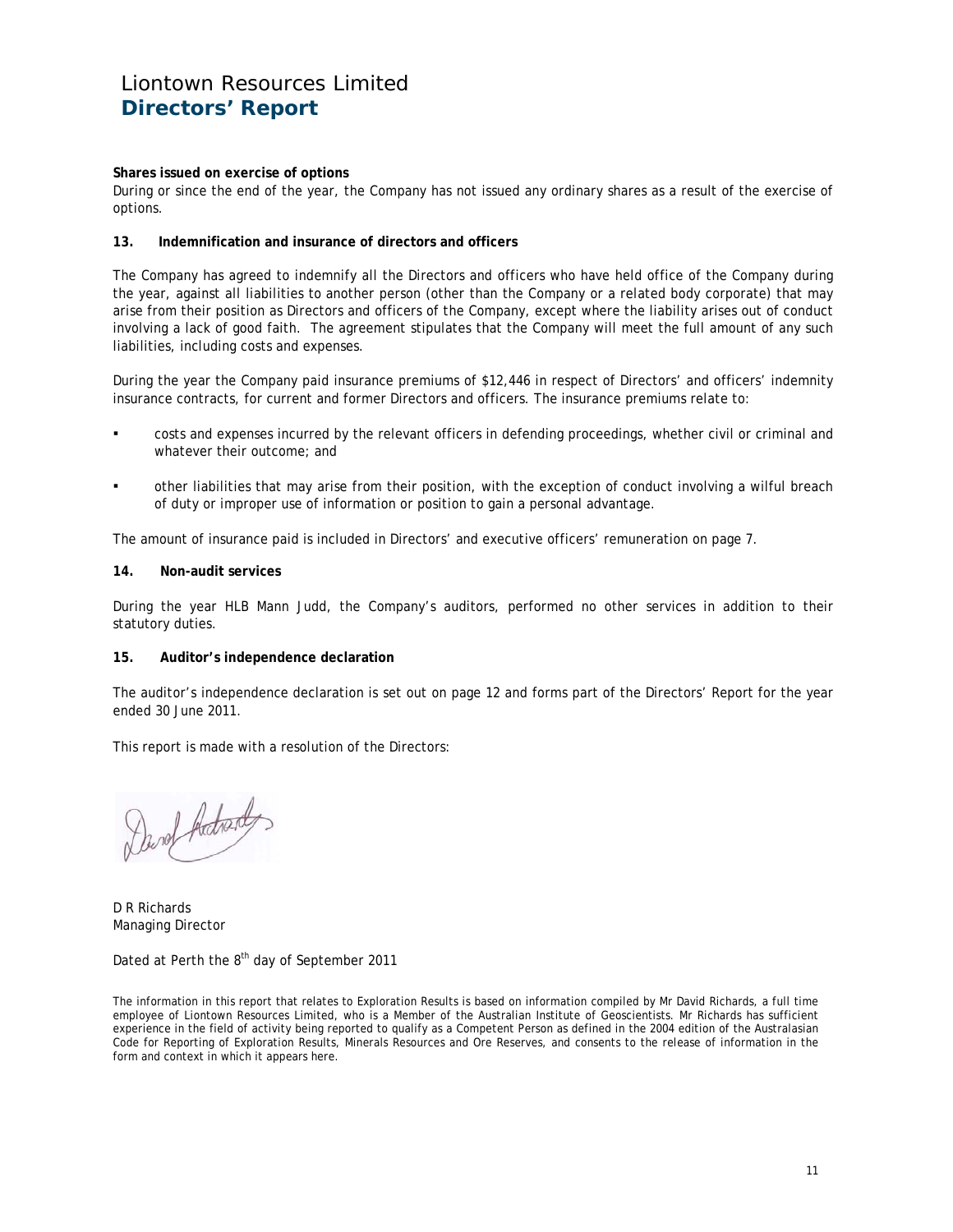

## **AUDITOR'S INDEPENDENCE DECLARATION**

As lead auditor for the audit of the financial report of Liontown Resources Limited for the year ended 30 June 2011, I declare that to the best of my knowledge and belief, there have been no contraventions of:

- a) the auditor independence requirements of the *Corporations Act 2001* in relation to the audit; and
- b) any applicable code of professional conduct in relation to the audit.

This declaration is in respect of Liontown Resources Limited.

Perth, Western Australia **Network Contract Contract Contract L DI GIALLONARDO** 

Siallonnes.

**8 September 2011 Contract Contract Contract Contract Partner, HLB Mann Judd** 

**HLB Mann Judd (WA Partnership) ABN 22 193 232 714 Level 4, 130 Stirling Street Perth WA 6000. PO Box 8124 Perth BC 6849 Telephone +61 (08) 9227 7500. Fax +61 (08) 9227 7533. Email: hlb@hlbwa.com.au. Website: http://www.hlb.com.au Liability limited by a scheme approved under Professional Standards Legislation** 

**HLB Mann Judd (WA Partnership) is a member of International, a worldwide organisation of accounting firms and business advisers.**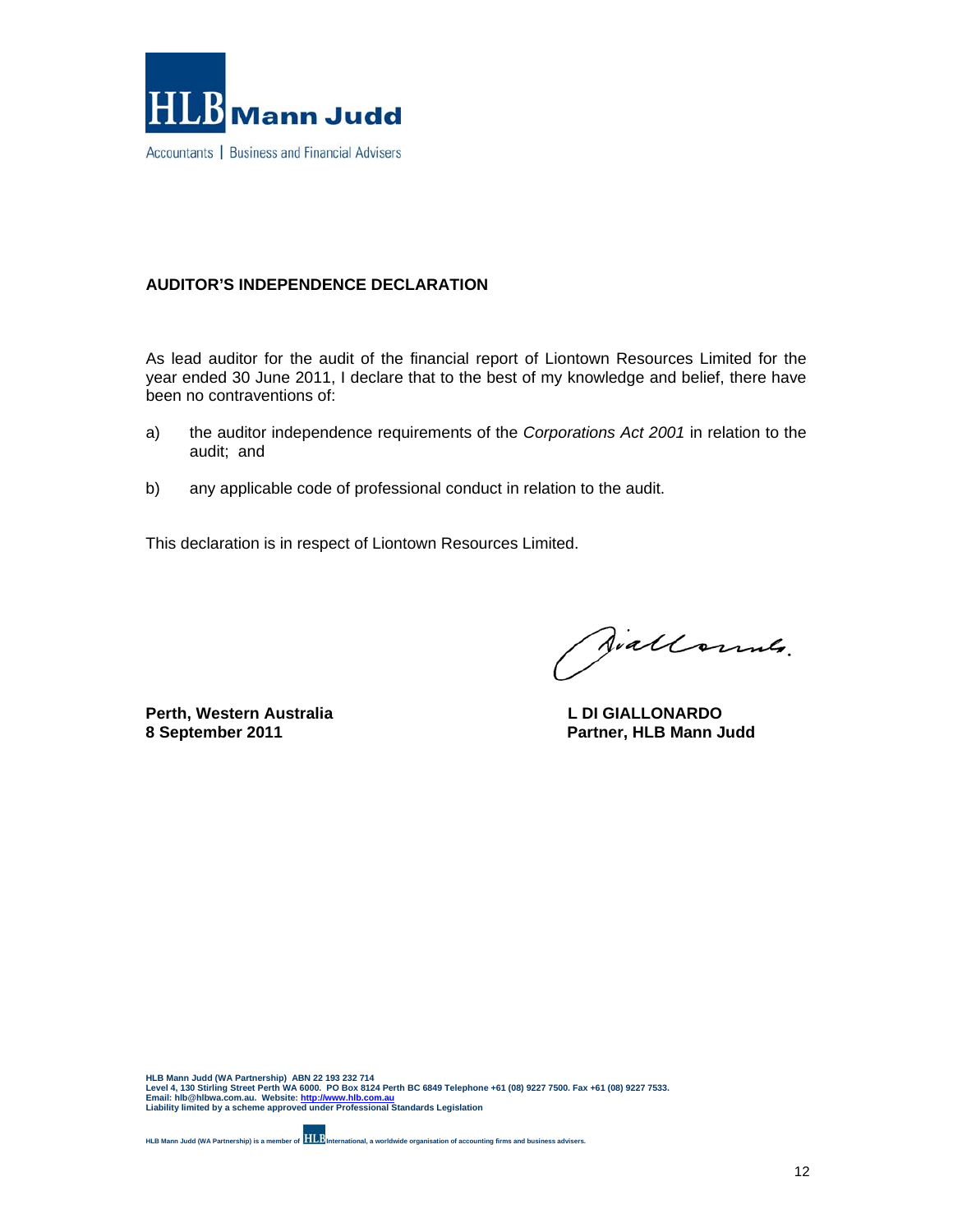# Liontown Resources Limited **Statement of Comprehensive Income**

**For the year ended 30 June 2011** 

|                                                                                                   | <b>Note</b> | 2011<br>\$    | 2010<br>\$ |
|---------------------------------------------------------------------------------------------------|-------------|---------------|------------|
| <b>Continuing Operations</b>                                                                      |             |               |            |
| Revenue                                                                                           | 3(a)        | 117,480       | 82,489     |
| Net gain on sale of exploration and evaluation assets                                             | 3(b)        |               | 1,141,713  |
| Net gain on sale of investments                                                                   | 3(c)        |               | 431,481    |
| Impairment of exploration and evaluation assets                                                   | 4           |               | (111, 842) |
| Exploration costs not capitalised                                                                 | 12          | (213, 644)    |            |
| Corporate administrative expenses                                                                 | 3(d)        | (1,093,782)   | (701, 368) |
| Profit/(loss) before tax                                                                          |             | (1, 189, 946) | 842,473    |
| Income tax expense                                                                                | 7           |               |            |
| Profit/(loss) for the year from continuing operations                                             |             | (1, 189, 946) | 842,473    |
| Loss after tax from discontinued operations                                                       | 3(e)        |               | (531, 508) |
| Net profit/(loss) for the year                                                                    |             | (1, 189, 946) | 310,965    |
| Total comprehensive income/(loss) for the year after tax<br>attributable to owners of the company |             | (1, 189, 946) | 310,965    |
| Basic earnings per share attributable to ordinary equity holders                                  | 8           | (0.006)       | 0.002      |
| Basic earnings per share from continuing operations attributable<br>to ordinary shareholders      | 8           | (0.006)       | 0.004      |
| Diluted earnings per share attributable to ordinary equity<br>holders                             | 8           | (0.006)       | 0.002      |

The statement of comprehensive income is to be read in conjunction with the notes to the financial statements.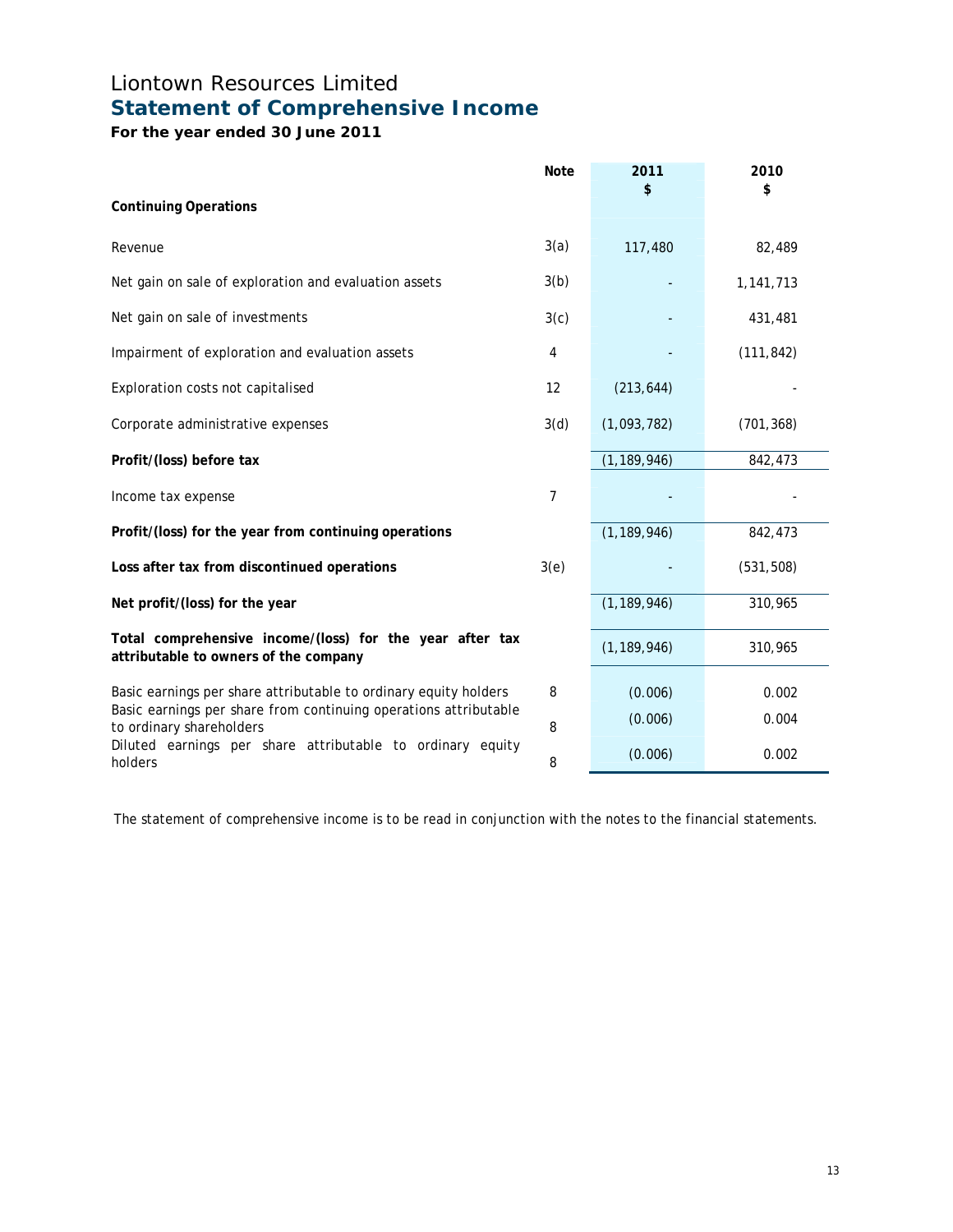# Liontown Resources Limited **Statement of Financial Position**

**As at 30 June 2011** 

|                                   | <b>Note</b> | 2011         | 2010           |
|-----------------------------------|-------------|--------------|----------------|
|                                   |             | \$           | \$             |
| Current assets                    |             |              |                |
| Cash and cash equivalents         | 9           | 1,503,416    | 3,118,759      |
| Trade and other receivables       | 10          | 54,684       | 44,700         |
| <b>Total current assets</b>       |             | 1,558,100    | 3, 163, 459    |
| Non-current assets                |             |              |                |
| <b>Financial assets</b>           | 11          | 52,402       | 50,450         |
| Exploration and evaluation assets | 12          | 1,684,900    | 925,950        |
| Property, plant and equipment     | 13          | 103,056      | 132,756        |
| <b>Total non-current assets</b>   |             | 1,840,358    | 1,109,156      |
|                                   |             |              |                |
| <b>Total assets</b>               |             | 3,398,458    | 4,272,615      |
| <b>Current liabilities</b>        |             |              |                |
| Trade and other payables          | 14          | 124,182      | 120,639        |
| Employee benefits                 | 15          | 16,190       | 3,144          |
| <b>Total current liabilities</b>  |             | 140,372      | 123,783        |
|                                   |             |              |                |
| <b>Total liabilities</b>          |             | 140,372      | 123,783        |
| Net assets                        |             | 3,258,086    | 4,148,832      |
|                                   |             |              |                |
| Equity                            |             |              |                |
| Issued capital                    | 16          | 20,343,846   | 20,280,242     |
| <b>Accumulated losses</b>         | 16          | (18,697,341) | (17, 507, 395) |
| Reserves                          | 16          | 1,611,581    | 1,375,985      |
| Total equity                      |             | 3,258,086    | 4,148,832      |

The statement of financial position is to be read in conjunction with the notes to the financial statements.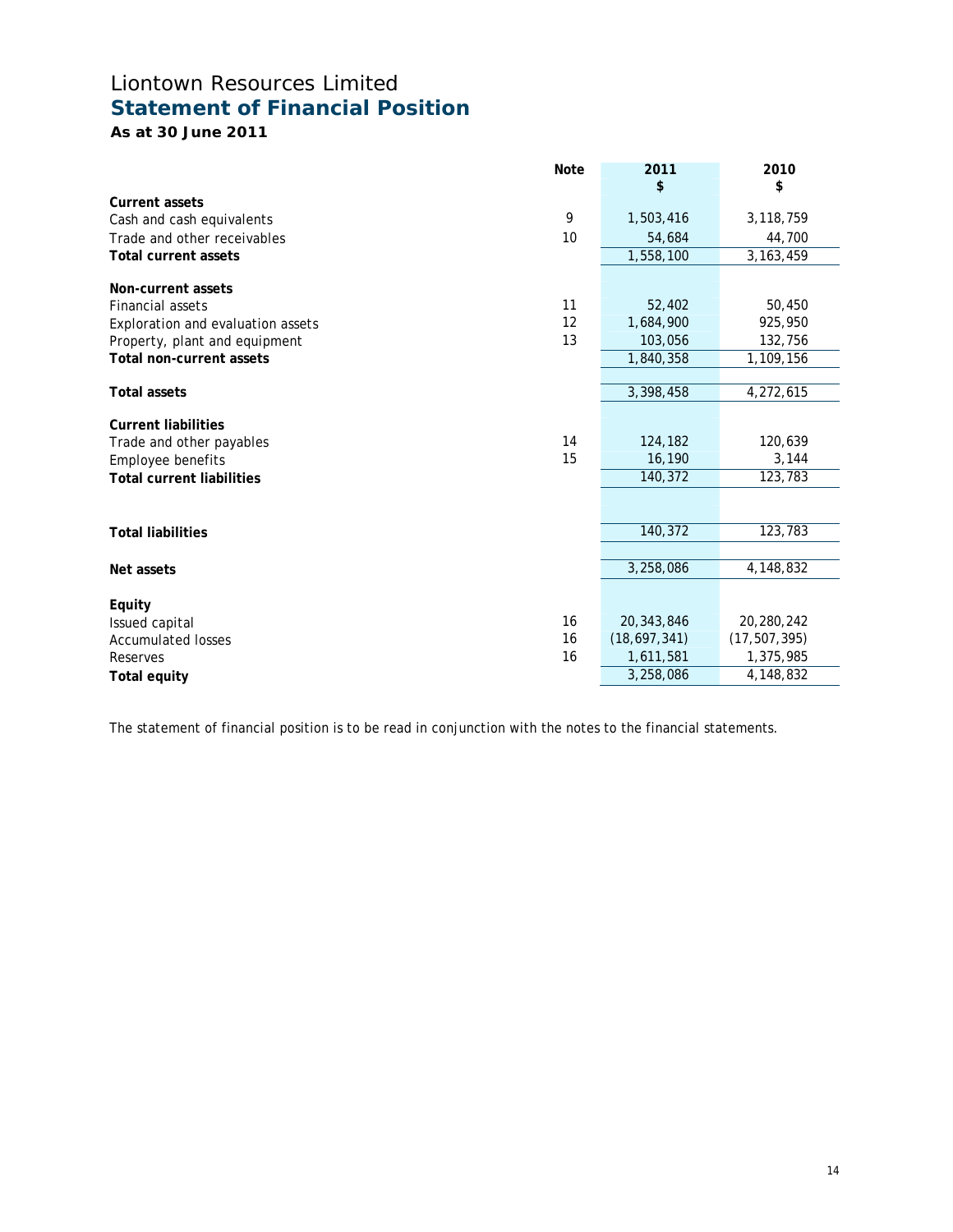# Liontown Resources Limited **Statement of Changes in Equity**

**For the year ended 30 June 2011** 

|                                                            | <b>Note</b> | <b>Issued</b><br>capital | Accumulated<br>losses | Share based<br>payments<br>reserve | <b>Total equity</b> |
|------------------------------------------------------------|-------------|--------------------------|-----------------------|------------------------------------|---------------------|
|                                                            |             | \$                       | \$                    | \$                                 | \$                  |
| Balance at 1 July 2010                                     |             | 20,280,242               | (17, 507, 395)        | 1,375,985                          | 4,148,832           |
| Loss for the period                                        |             | ٠                        | (1, 189, 946)         | $\qquad \qquad \blacksquare$       | (1, 189, 946)       |
| Total comprehensive loss for the period                    |             | $\overline{\phantom{a}}$ | (1, 189, 946)         |                                    | (1, 189, 946)       |
| Issue of shares on acquisition of<br>exploration tenements |             | 63,604                   |                       |                                    | 63,604              |
| Share based payments                                       |             |                          |                       | 235,596                            | 235,596             |
| Balance at 30 June 2011                                    | 16          | 20,343,846               | (18,697,341)          | 1,611,581                          | 3,258,086           |

|                                                                              | <b>Note</b> | <b>Issued</b><br>capital<br>\$ | Accumulated<br>losses<br>\$ | Share based<br>payments<br>reserve<br>\$ | <b>Total equity</b><br>\$ |
|------------------------------------------------------------------------------|-------------|--------------------------------|-----------------------------|------------------------------------------|---------------------------|
| Balance at 1 July 2009                                                       |             | 19,200,242                     | (17, 818, 360)              | 1,301,618                                | 2,683,500                 |
| Issue of fully paid ordinary shares - share<br>placement                     |             | 1,000,000                      |                             |                                          | 1,000,000                 |
| <b>Transaction costs</b>                                                     |             | (50,000)                       |                             |                                          | (50,000)                  |
| Fully paid ordinary shares -issued in lieu of<br>outstanding directors' fees |             | 130,000                        |                             |                                          | 130,000                   |
| Share options vested                                                         |             |                                |                             | 74,367                                   | 74,367                    |
| Profit for the period                                                        |             |                                | 310,965                     |                                          | 310,965                   |
| Balance at 30 June 2010                                                      | 16          | 20,280,242                     | (17, 507, 395)              | 1,375,985                                | 4,148,832                 |

The statement of changes in equity is to be read in conjunction with the notes to the financial statements.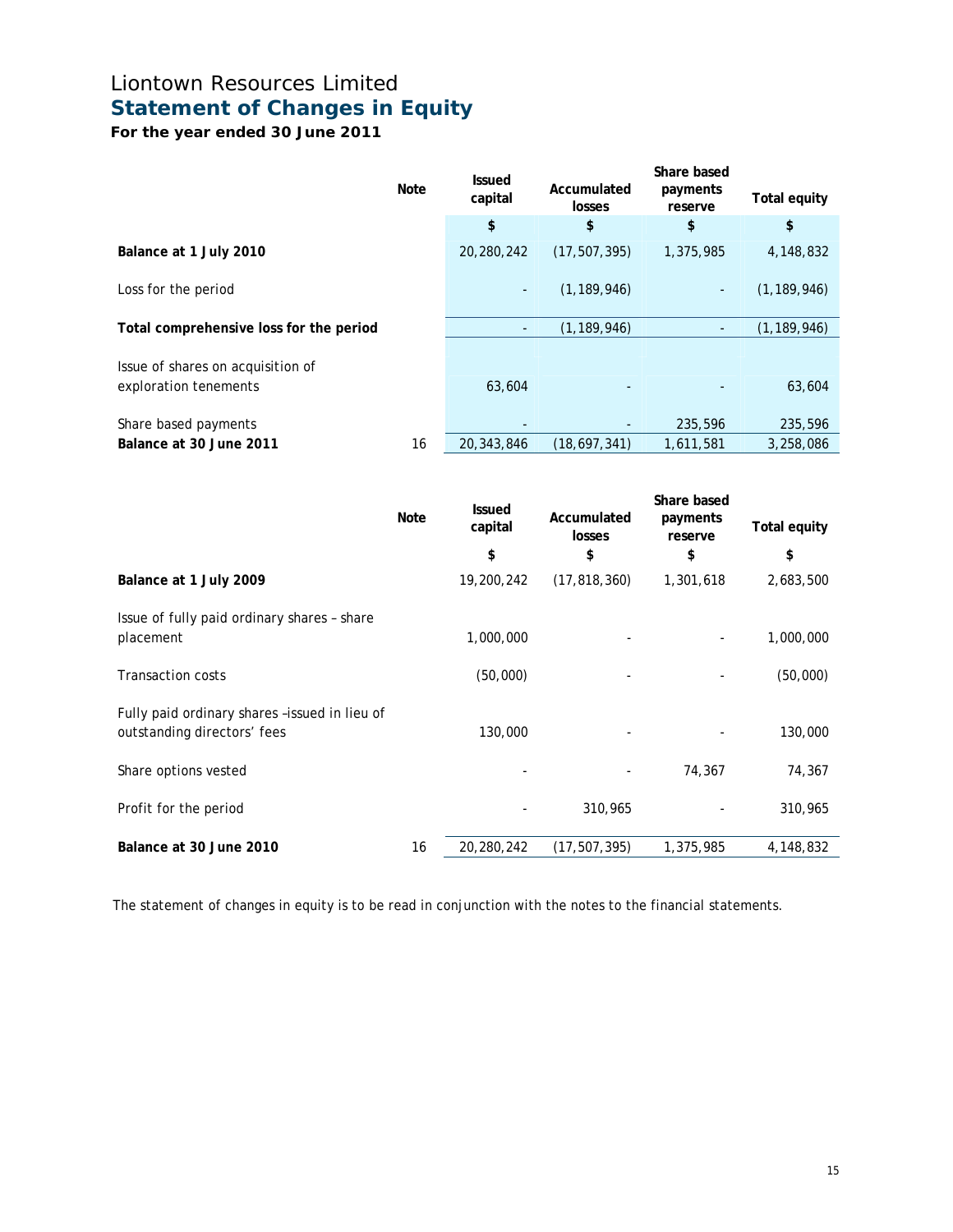# Liontown Resources Limited **Statement of Cash Flows**

**For the year ended 30 June 2011** 

|                                                          | <b>Note</b> | 2011        | 2010        |
|----------------------------------------------------------|-------------|-------------|-------------|
|                                                          |             | \$          | \$          |
| Cash flows from operating activities                     |             |             |             |
| Cash paid to suppliers and employees                     |             | (823, 962)  | (559, 107)  |
| Interest received                                        |             | 112,116     | 69,134      |
| Other                                                    |             |             | (766)       |
| Net cash used in operating activities                    | 19          | (711, 846)  | (490,739)   |
| Cash flows from investing activities                     |             |             |             |
| Proceeds from sale of investments                        |             |             | 2,681,481   |
| Payments for exploration and evaluation                  |             | (901, 078)  | (1,055,960) |
| Acquisition of property, plant and equipment             |             | (2, 857)    | (4,036)     |
| Net cash from/(used in) investing activities             |             | (903, 935)  | 1,621,485   |
|                                                          |             |             |             |
| Cash flows from financing activities                     |             |             |             |
| Net proceeds from issue of shares                        |             |             | 950,000     |
| Lodgement of bank guarantee and security deposits        |             |             | 18,241      |
| Net cash from financing activities                       |             |             | 968,241     |
|                                                          |             |             |             |
| Net increase/(decrease) in cash and cash equivalents     |             | (1,615,781) | 2,098,987   |
| Net foreign exchange differences                         |             | 438         |             |
| Cash and cash equivalents at the beginning of the period |             | 3,118,759   | 1,019,772   |
| Cash and cash equivalents at 30 June                     | 9           | 1,503,416   | 3,118,759   |

The statement of cash flows is to be read in conjunction with the notes to the financial statements.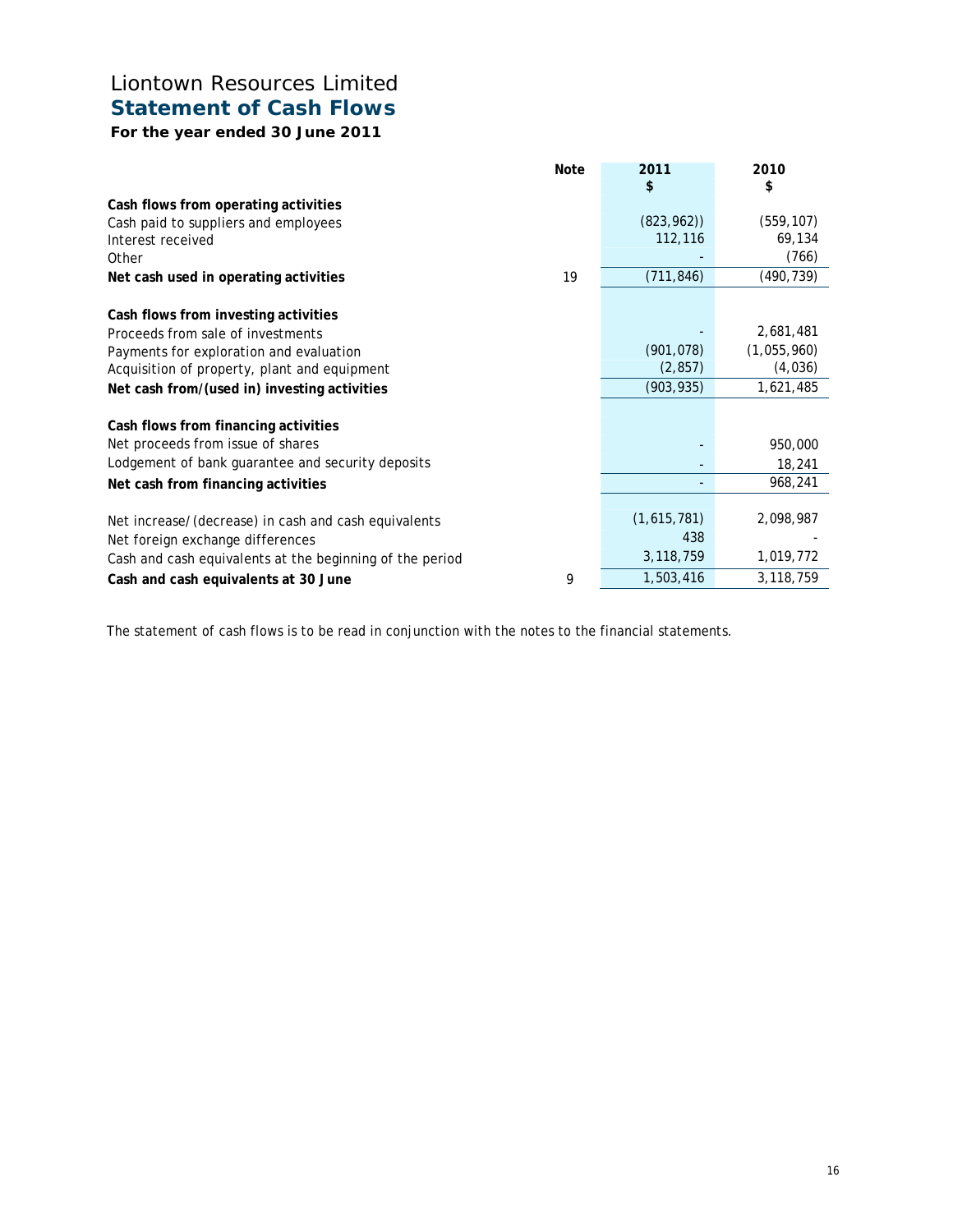## **For the year ended 30 June 2011**

### **1. Significant accounting policies**

Liontown Resources is an ASX listed public company domiciled in Australia at Level 2, 1292 Hay Street, West Perth, Western Australia. The financial report of the Company is for the year ended 30 June 2011.

The financial report was authorised for issue by the Directors on 8th day of September 2011.

### **(a) Statement of compliance**

The financial report complies with Australian Accounting Standards, which include Australian equivalents to International Financial Reporting Standards ('AIFRS'). Compliance with AIFRS ensures that the financial report, comprising the financial statements and notes thereto, complies with International Financial Reporting Standards ('IFRS').

### **(b) Basis of preparation**

The financial report is a general-purpose financial report, which has been prepared in accordance with the requirements of the Corporations Act 2001, Accounting Standards and Interpretations and complies with other requirements of the law. The financial report has also been prepared on a historical cost basis, except for derivative financial instruments and available-for-sale investments, which have been measured at fair value. The financial report is presented in Australian dollars.

The accounting policies detailed below have been consistently applied to all of the years presented unless otherwise stated.

The Company is a listed public company, incorporated in Australia and operating in Australia and Tanzania. The principle activity is mineral exploration and evaluation.

### **(c) Adoption of new and revised standards**

In the year ended 30 June 2011, the Company has reviewed all of the new and revised Standards and Interpretations issued by the AASB that are relevant to its operations and effective for annual reporting periods beginning on or after 1 July 2010. It has been determined that there is no impact, material or otherwise, of the new and revised Standards and Interpretations on its business and, therefore, no change is necessary to the Company's accounting policies.

The Company has also reviewed all new Standards and Interpretations that have been issued but are not yet effective for the year ended 30 June 2011. As a result of this review the Directors have determined that there is no impact, material or otherwise, of the new and revised Standards and Interpretations on its business and, therefore, no change necessary to Company accounting policies.

### **(d) Significant accounting judgements, estimates and assumptions**

The financial statements are prepared on a going concern basis. At balance date, the Company had an excess of current assets over current liabilities of \$1,417,728.

Notwithstanding the positive working capital position at balance date, the Company has forecast that it will need to seek additional funding in the coming year in order to meet its operating expenditure and planned exploration expenditure for the next 12 months from the date of signing these financial statements. These arrangements may include a further capital raising or entering into the sale or joint venture of assets.

If the company is unable to raise further funding through a capital raising or entering into the sale or joint venture of assets, it would be able to defer certain exploration expenditure such that the Company will remain a going concern for at least the period up to 12 months from the date of signing the financial report.

The preparation of a financial report in conformity with Australian Accounting Standards requires management to make judgements, estimates and assumptions that affect the application of policies and reported amounts of assets and liabilities, income and expenses. The estimates and associated assumptions are based on historical experience and various other factors that are believed to be reasonable under the circumstances, the results of which form the basis of making the judgements about carrying values of assets and liabilities that are not readily apparent from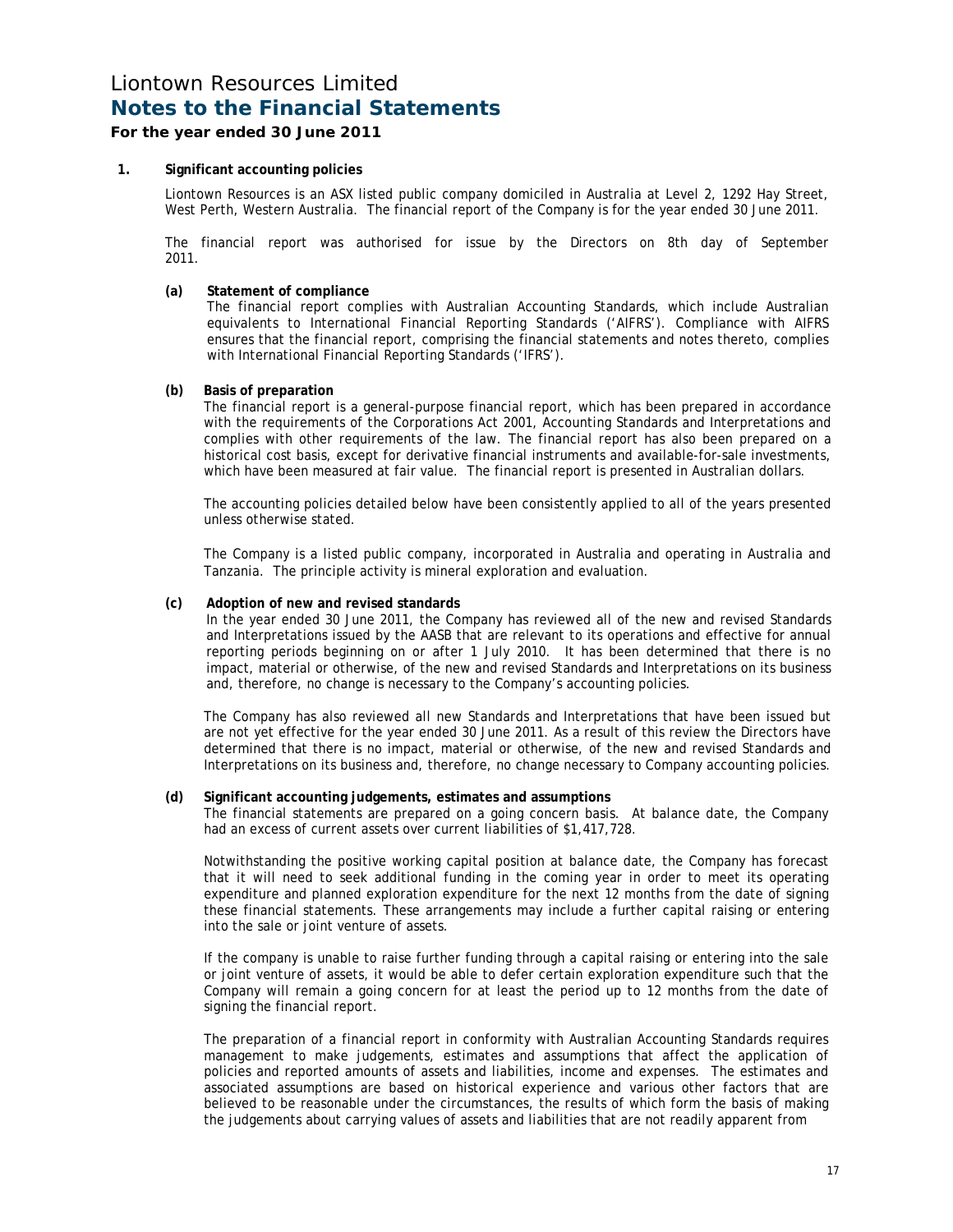## **For the year ended 30 June 2011**

other sources. Actual results may differ from these estimates. These accounting policies have been consistently applied by the Company.

The key estimates and assumptions that have a significant risk of causing a material adjustment to the carrying amounts of certain assets and liabilities within the next annual reporting period are:

### **(i) Recoverability of exploration expenditure**

The carrying amount of exploration and evaluation expenditure is dependent on the future successful outcome from exploration activity or alternatively the sale of the respective areas of interest.

### **(ii) Shared-based payment transactions**

The Company measures the cost of equity-settled share-based payments at fair value at the grant date using a binomial formula taking into account the terms and conditions upon which the instruments were granted.

### **(e) Segment reporting**

 Operating segments are reported in a manner consistent with internal reporting provided to the Board of Directors who are responsible for allocated resources and assessing the performance of the operating segments.

### **(f) Revenue recognition**

Revenue is recognised to the extent that it is probable that the economic benefits will flow to the Company and the revenue can be reliably measured.

### **(i) Sale of goods and interests in exploration assets**

Revenue is recognised when the significant risks and rewards of ownership of the goods/exploration assets have passed to the buyer and the costs incurred or to be incurred in respect of the transaction can be reliably measured. Risks and rewards of ownership are considered passed to the buyer at the time of delivery of the goods/exploration assets to the buyer.

### **(ii) Services rendered**

 Revenue from services rendered is recognised in the statement of comprehensive income in proportion to the stage of completion of the transaction at balance date. The stage of completion is assessed by reference to surveys of work performed. No revenue is recognised if there are significant uncertainties regarding recovery of the consideration due, the costs incurred or to be incurred cannot be measured reliably.

### **(iii) Interest received**

 Interest income is recognised in the statement of comprehensive income as it accrues, using the effective interest method. The interest expense component of finance lease payments is recognised in the statement of comprehensive income using the effective interest method.

### **(g) Expenses**

 **(i) Operating lease payments**

 Payments made under operating leases are recognised in the statement of comprehensive income on a straight-line basis over the term of the lease. Lease incentives received are recognised in the statement of comprehensive income as an integral part of the total lease expense and spread over the lease term.

### **(ii) Finance lease payments**

 Minimum lease payments are apportioned between the finance charge and the reduction of the outstanding liability. The finance charge is allocated to each period during the lease term so as to produce a constant periodic rate of interest on the remaining balance of the liability.

### **(iii) Financing costs**

 Financing costs comprise interest payable on borrowings calculated using the effective interest method and interest receivable on funds invested.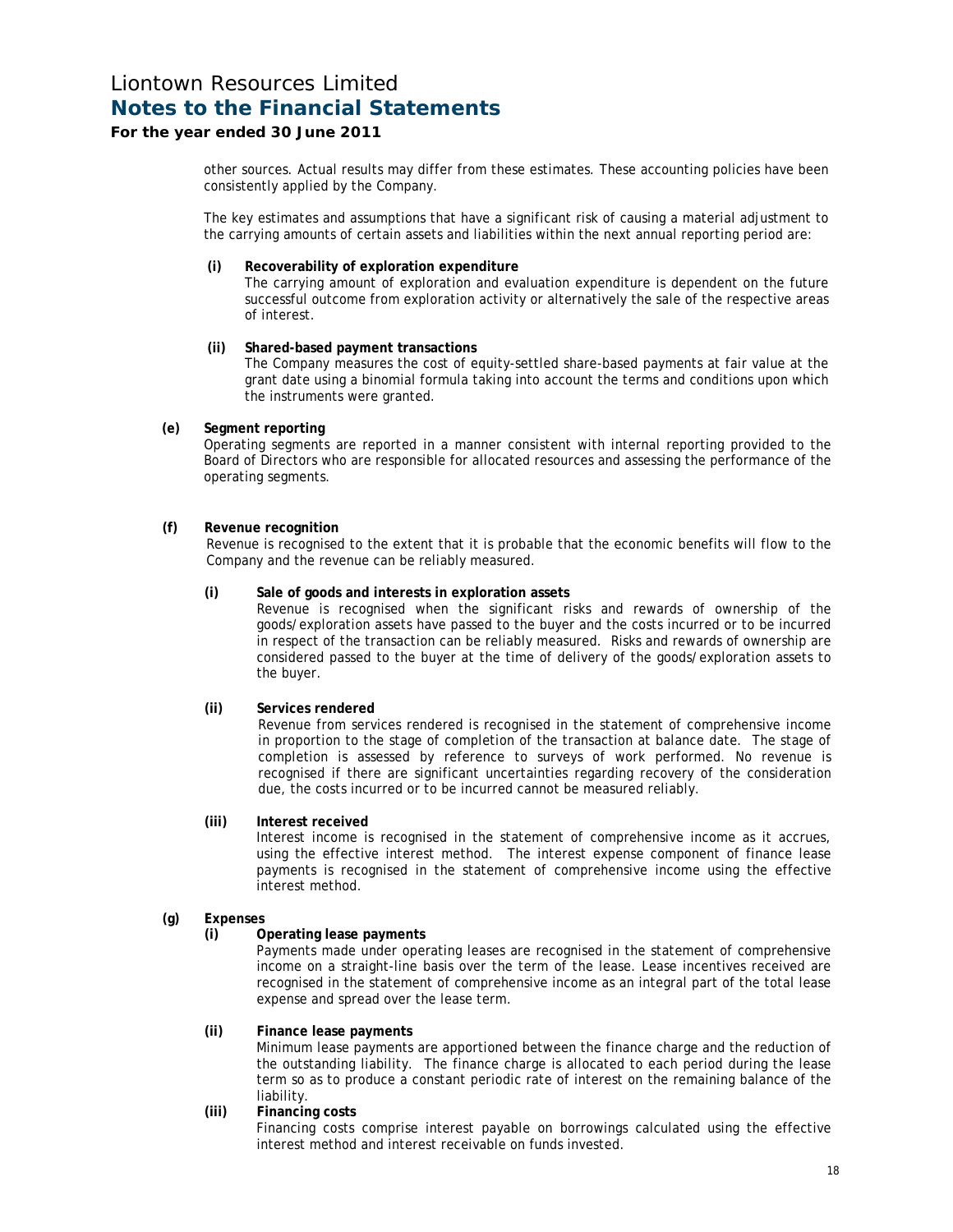## **For the year ended 30 June 2011**

### **(h) Depreciation**

 Depreciation is charged to the statement of comprehensive income on a diminishing value basis over the estimated useful lives of each part of an item of property, plant and equipment. Land is not depreciated. Depreciation rates used in the current and comparative periods are as follows:

plant and equipment 5%-50%

The residual value, if not insignificant, is reassessed annually.

### **(i) Income tax**

 Income tax in the statement of comprehensive income comprises current and deferred tax. Income tax is recognised in the statement of comprehensive income except to the extent that it relates to items recognised directly in equity, in which case it is recognised in equity.

 Current tax is the expected tax payable on the taxable income for the year, using tax rates enacted or substantively enacted at the balance date, and any adjustment to tax payable in respect of previous years.

 Deferred tax is provided on all temporary differences at balance date between the tax bases of assets and liabilities and their carrying amounts for financial reporting purposes. The amount of deferred tax provided is based on the expected manner of realisation or settlement of the carrying amount of assets and liabilities, using tax rates enacted or substantively enacted at the balance date.

 A deferred tax asset is recognised only to the extent that it is probable that future taxable profits will be available against which the asset can be utilised. Deferred tax assets are reduced to the extent that it is no longer probable that the related tax benefit will be realised.

### **(j) Goods and Services Tax**

 Revenue, expenses and assets are recognised net of the amount of goods and services tax ('GST'), except where the amount of GST incurred is not recoverable from the taxation authority. In these circumstances, the GST is recognised as part of the cost of acquisition of the asset or as part of the expense.

 Receivables and payables are stated with the amount of GST included. The net amount of GST recoverable from, or payable to, the Australian Taxation Office ('ATO') is included as a current asset or liability in the statement of financial position.

 Cash flows are included in the statement of cash flows on a gross basis. The GST components of cash flows arising from investing and financing activities which are recoverable from, or payable to, the ATO are classified as operating cash flows.

### **(k) Impairment**

 At each reporting date, the Company assesses whether there is any indication that an asset may be impaired. Where an indicator of impairment exists, the Company makes a formal estimate of recoverable amount. Where the carrying amount of an asset exceeds its recoverable amount the asset is considered impaired and is written down to its recoverable amount.

 Recoverable amount is the greater of fair value less costs to sell and value in use. Value in use is the present value of the future cash flows expected to be derived from the asset or cash generating unit. In estimating value in use, a pre-tax discount rate is used which reflects current market assessments of the time value of money and the risks specific to the asset. For an asset that does not generate largely independent cashflows, the recoverable amount is determined for the cash generating unit to which the asset belongs.

Impairment losses are recognised in the statement of comprehensive income unless the asset has previously been revalued, in which case the impairment loss is recognised as a reversal to the extent of that previous revaluation with any excess recognised through the statement of comprehensive income. Receivables with a short duration are not discounted.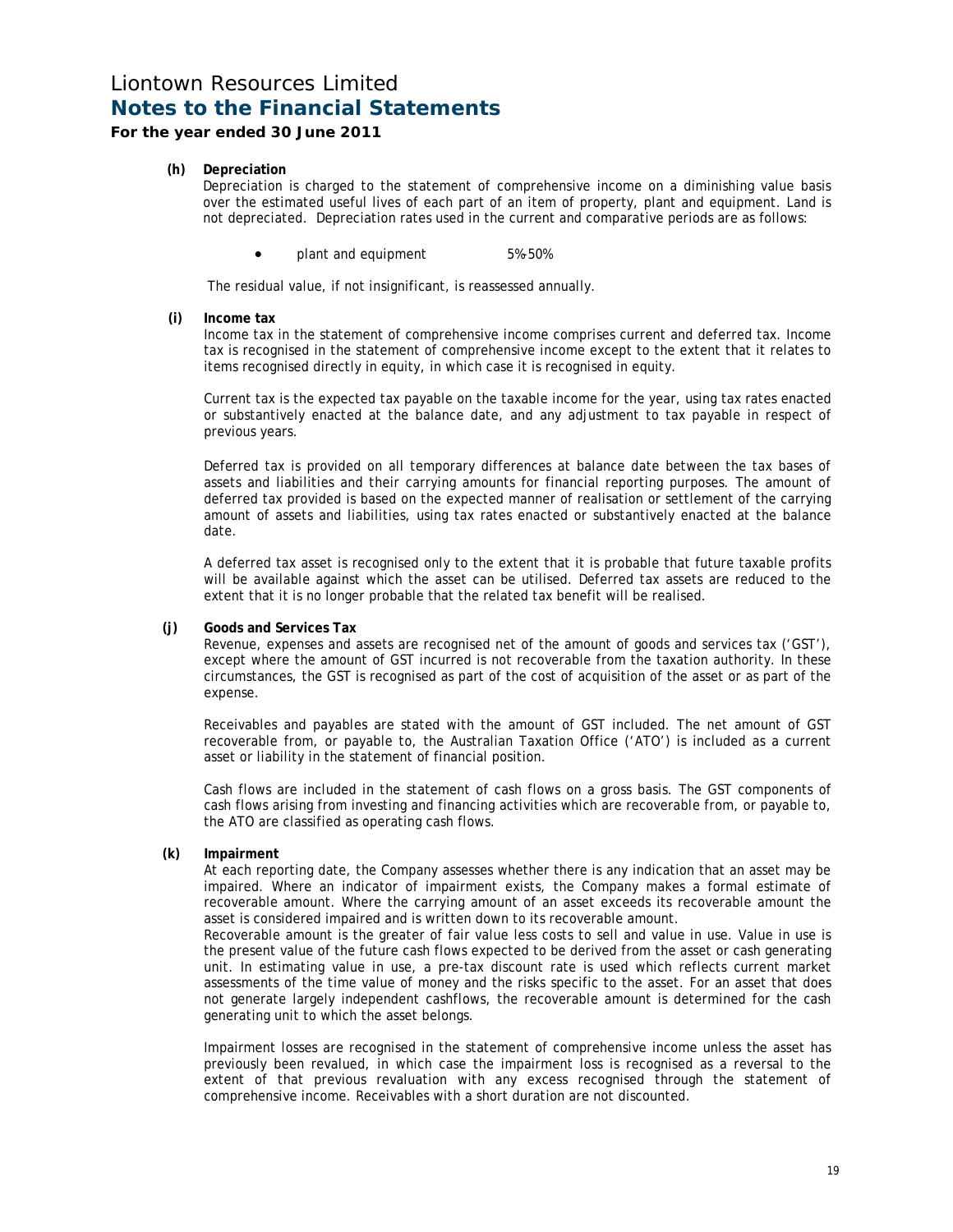## **For the year ended 30 June 2011**

### **(l) Cash and cash equivalents**

 Cash and cash equivalents comprise cash balances and call deposits with an original maturity of six months or less. Bank overdrafts that are repayable on demand and form an integral part of the Company's cash management are included as a component of cash and cash equivalents for the purpose of the statement of cash flows.

### **(m) Trade and other receivables**

Trade and other receivables are stated at cost less impairment losses (see accounting policy (k)).

### **(n) Non-current assets held for sale and discontinued operations**

 Immediately before classification as held for sale, the measurement of the assets (and all assets and liabilities in a disposal group) is brought up to date in accordance with applicable AIFRS. Then, on initial classification as held for sale, non-current assets and disposal groups are recognised at the lower of carrying amount and fair value less costs to sell.

 Impairment losses on initial classification as held for sale are included in profit or loss, even when there is a revaluation. The same applies to gains and losses on subsequent re-measurement.

 A discontinued operation is a component of the Company's business that represents a separate major line of business or geographical area of operations or is a subsidiary acquired exclusively with a view to resale.

 Classification as a discontinued operation occurs upon disposal or when the operation meets the criteria to be classified as held for sale, if earlier. A disposal group that is to be abandoned also may qualify.

### **(o) Plant and equipment**

 Plant and equipment is stated at cost less accumulated depreciation and any accumulated impairment losses. Such cost includes the cost of replacing parts that are eligible for capitalisation when the cost of replacing the parts is incurred.

 The assets' residual values, useful lives and amortisation methods are reviewed, and adjusted if appropriate, at each financial year end.

An item of plant and equipment is derecognised upon disposal or when no further future economic benefits are expected from its use or disposal.

Any gain or loss arising on de-recognition of the asset (calculated as the difference between the net disposal proceeds and the carrying amount of the asset) is included in profit or loss in the year the asset is derecognised.

### **(p) Financial assets**

Financial assets in the scope of AASB 139 *Financial Instruments: Recognition and Measurement* are classified as either financial assets at fair value through profit or loss, loans and receivables, heldto-maturity investments, or available-for-sale investments, as appropriate. When financial assets are recognised initially, they are measured at fair value, plus, in the case of investments not at fair value, through profit or loss, directly attributable transactions costs. The Company determines the classification of its financial assets after initial recognition and, when allowed and appropriate, reevaluates this designation at each financial year end.

### **(i) Financial assets at fair value through profit or loss**

 Financial assets classified as held for trading are included in the category 'financial assets at fair value through profit or loss'. Financial assets are classified as held for trading if they are acquired for the purpose of selling in the near term. Derivatives are also classified as held for trading unless they are designated as effective hedging instruments. Gains or losses on investments held for trading are recognised in profit or loss.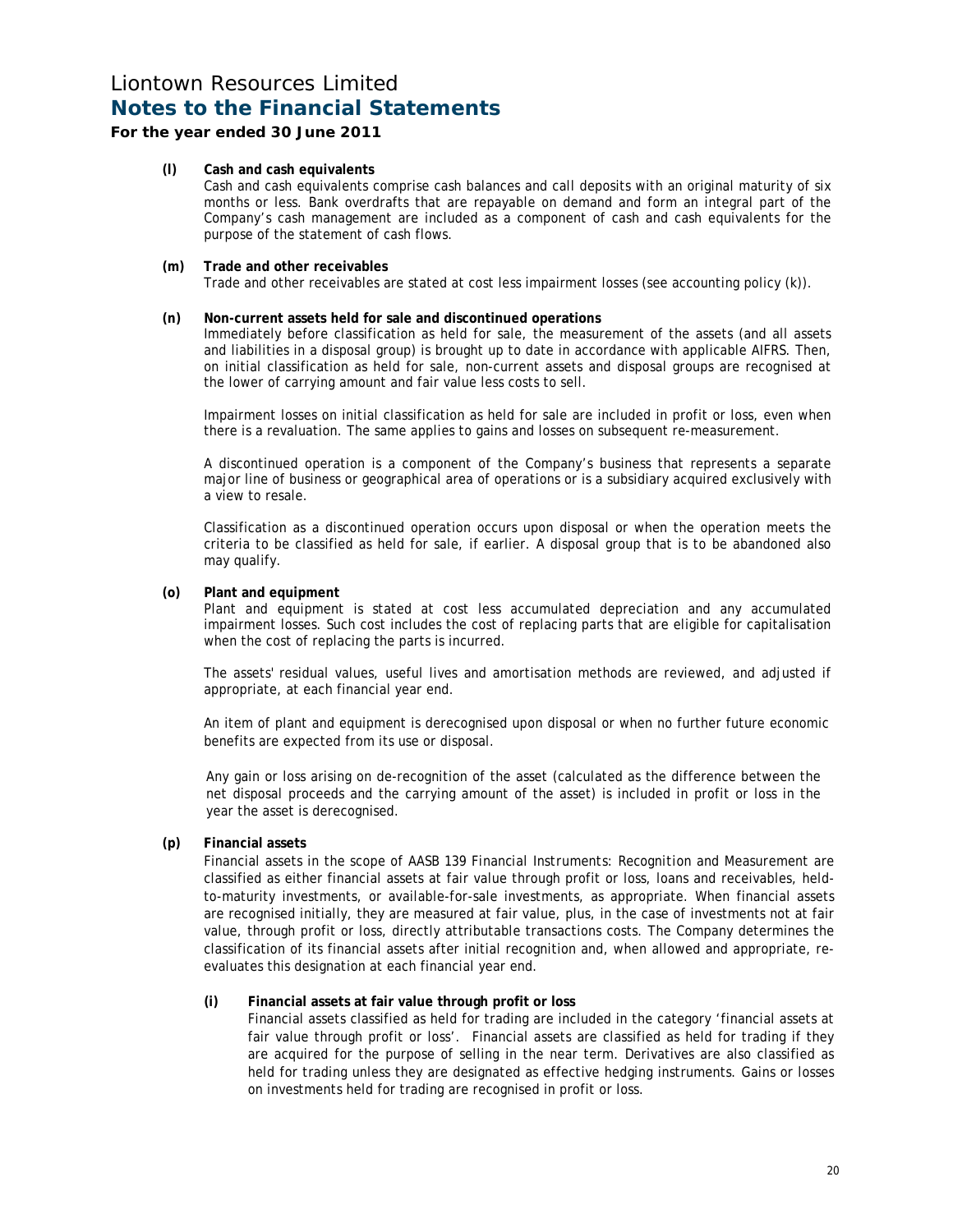## **For the year ended 30 June 2011**

### **(ii) Held-to-maturity investments**

If the Company has the positive intent and ability to hold debt securities to maturity, then they are classified as held-to-maturity. Held-to-maturity investments are measured at amortised cost using the effective interest method, less any impairment losses.

### **(iii) Loans and receivables**

 Loans and receivables are non-derivative financial assets with fixed or determinable payments that are not quoted in an active market. Such assets are carried at amortised cost using the effective interest method. Gains and losses are recognised in profit or loss when the loans and receivables are derecognised or impaired, as well as through the amortisation process.

### **(iv) Available-for-sale investments**

 Available-for-sale investments are those non-derivative financial assets that are designated as available-for-sale or are not classified as any of the three preceding categories. After initial recognition available-for sale investments are measured at fair value with gains or losses being recognised as a separate component of equity until the investment is derecognised or until the investment is determined to be impaired, at which time the cumulative gain or loss previously reported in equity is recognised in profit or loss.

 The fair value of investments that are actively traded in organised financial markets is determined by reference to quoted market bid prices at the close of business on the reporting date. For investments with no active market, fair value is determined using valuation techniques. Such techniques include using recent arm's length market transactions; reference to the current market value of another instrument that is substantially the same; discounted cash flow analysis and option pricing models.

### **(q) Exploration, Evaluation, Development and Tenement Acquisition Costs**

 Exploration, evaluation, development and tenement acquisition costs in relation to separate areas of interest for which rights of tenure are current, are capitalised in the period in which they are incurred and are carried at cost less accumulated impairment losses. The cost of acquisition of an area of interest and exploration expenditure relating to that area of interest is carried forward as an asset in the statement of financial position so long as the following conditions are satisfied:

- 1) the rights to tenure of the area of interest are current; and
- 2) at least one of the following conditions is also met:
	- (i) the exploration and evaluation expenditures are expected to be recouped through successful development and exploitation of the area of interest, or alternatively, by its sale; or
	- (ii) exploration and evaluation activities in the area of interest have not at the reporting date reached a stage which permits a reasonable assessment of the existence or otherwise of economically recoverable reserves, and active and significant operations in, or in relation to, the area of interest are continuing.

 Exploration and evaluation expenditure is assessed for impairment when facts and circumstances suggest that their carrying amount exceeds their recoverable amount. Where this is the case an impairment loss is recognised. Where a decision is made to proceed with development, accumulated expenditure will be amortised over the life of the reserves associated with the area of interest once mining operations have commenced.

### **(r) Trade and other payables**

 Trade and other payables are stated at cost. Trade and other payables are presented as current liabilities unless payment is not due within 12 months.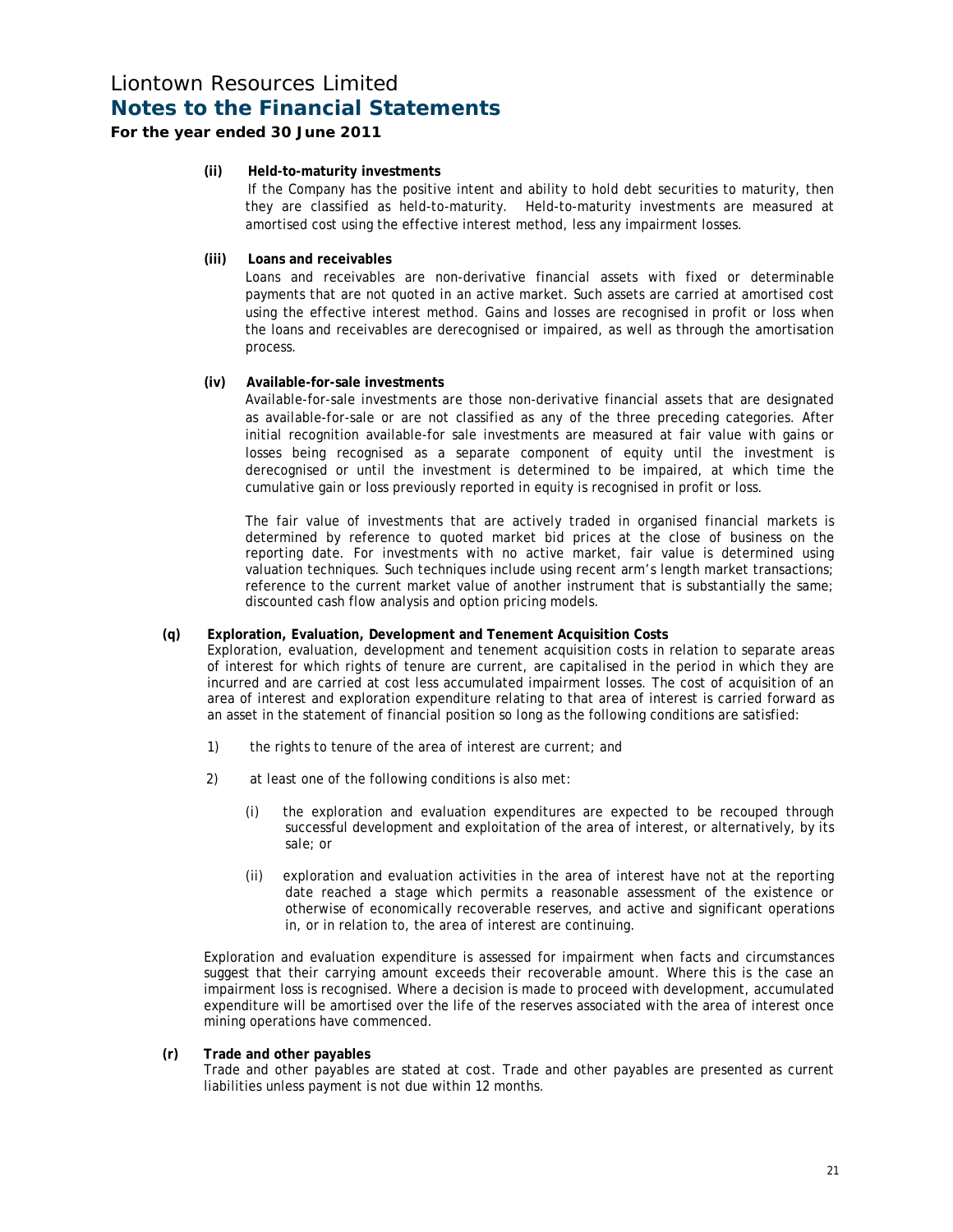## **For the year ended 30 June 2011**

### **(s) Interest-bearing loans and borrowings**

 All loans and borrowings are initially recognised at the fair value of the consideration received less directly attributable transaction costs.

 After initial recognition, interest bearing loans and borrowings are subsequently measured at amortised cost using the effective interest method.

Gains and losses are recognised in profit and loss when the liabilities are derecognised.

 **(i) Leases** 

Finance leases, which transfer substantially all the risks and benefits incidental to ownership of the leased item, are capitalised at the inception of the lease at the fair value of the leased property or, if lower, at the present value of minimum lease payments.

### **(t) Employee benefits**

### **(i) Superannuation**

 Obligations for contributions to defined contribution pension plans are recognised as an expense in the statement of comprehensive income as incurred.

### **(ii) Share-based payment transactions**

 The Company provides benefits to employees (including Directors) in the form of sharebased payment transactions, whereby employees render services in exchange for shares or rights over shares ('equity-settled transactions').

The Company currently provides benefits under an Employee Share Option Plan.

The cost of these equity-settled transactions with employees and Directors is measured by reference to the fair value at the date at which they are granted.

In valuing equity-settled transactions, no account is taken of any performance conditions, other than conditions linked to the price of the shares of the Company ('market conditions'). The cost of equity-settled transactions is recognised, together with a corresponding increase in equity, over the period in which the performance conditions are fulfilled, ending on the date on which the relevant employees become fully entitled to the award ('vesting date').

 The cumulative expense recognised for equity-settled transactions at each reporting date until vesting date reflects:

- (i) the extent to which the vesting period has expired; and
- (ii) the number of awards that, in the opinion of the Directors, will ultimately vest. This opinion is formed based on the best available information at balance date. No adjustment is made for the likelihood of market performance conditions being met as the effect of these conditions is included in the determination of fair value at grant date.

No expense is recognised for awards that do not ultimately vest, except for awards where vesting is conditional upon a market condition.

Where the terms of an equity-settled award are modified, as a minimum, an expense is recognised as if the terms had not been modified. In addition, an expense is recognised for any increase in the value of the transaction as a result of the modification, as measured at the date of modification.

 Where an equity-settled award is cancelled, it is treated as if it had vested on the date of cancellation, and any expense not yet recognised for the award is recognised immediately. However, if a new award is substituted for the cancelled award, and designated as a replacement award on the date that it is granted, the cancelled and new award are treated as if they were a modification of the original award, as described in the previous paragraph.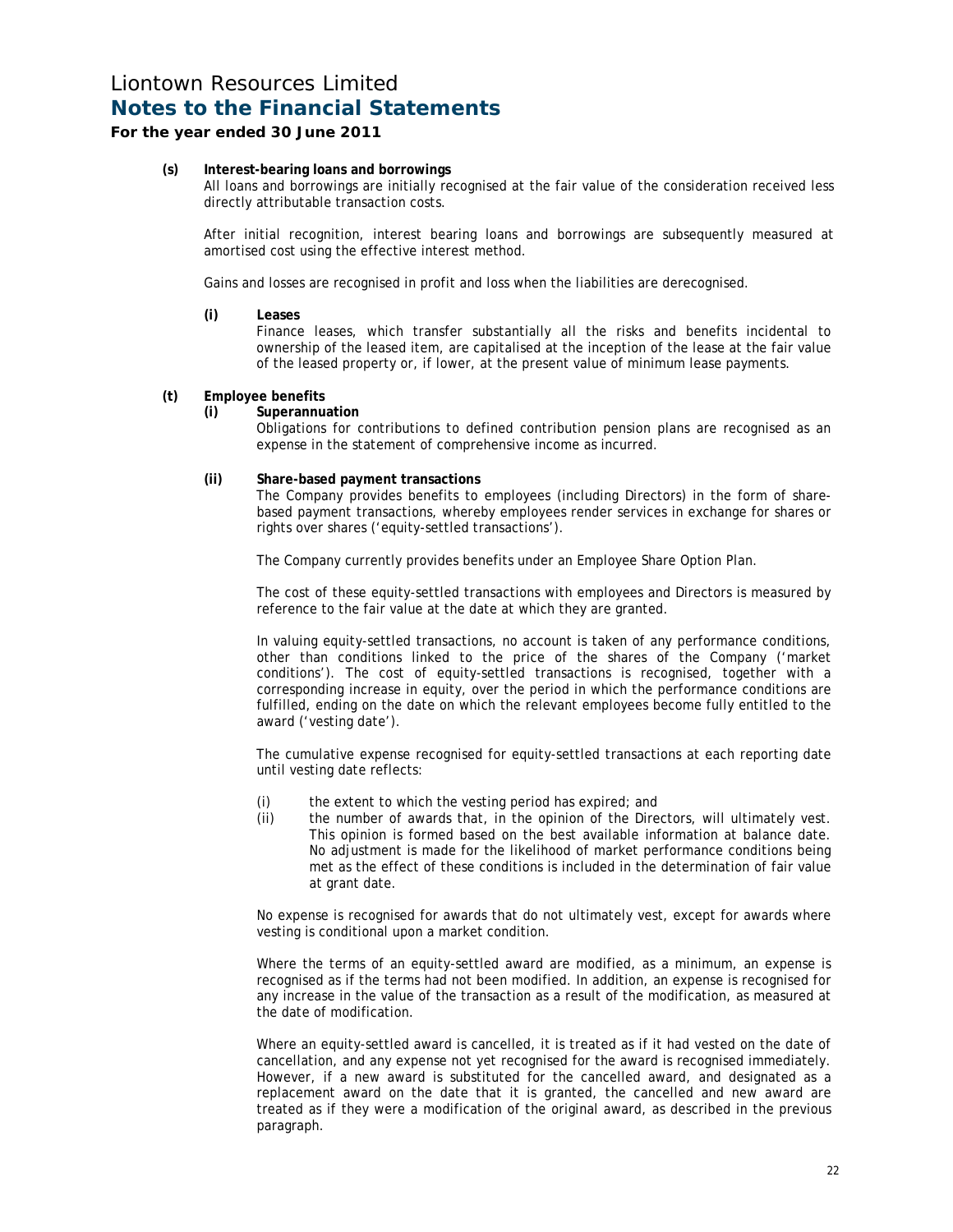## **For the year ended 30 June 2011**

The dilutive effect, if any, of outstanding options is reflected as additional share dilution in the computation of earnings per share.

### **(iii) Wages, salaries, annual leave, sick leave and non-monetary benefits**

 Liabilities for employee benefits for wages, salaries, annual leave and sick leave represent present obligations resulting from employees' services provided to reporting date, calculated at undiscounted amounts based on remuneration wage and salary rates that the Company expects to pay as at reporting date including related on-costs, such as, workers compensation insurance and payroll tax.

## **(u) Provisions**

 A provision is recognised in the statement of financial position when the Company has a present legal or constructive obligation as a result of a past event, and it is probable that an outflow of economic benefits will be required to settle the obligation. If the effect is material, provisions are determined by discounting the expected future cash flows at a pre-tax rate that reflects current market assessments of the time value of money and, when appropriate, the risks specific to the liability.

## **(v) Share capital**

### **(i) Ordinary share capital**

Ordinary shares and partly paid shares are classified as equity.

### **(ii) Transaction costs**

 Transaction costs of an equity transaction are accounted for as a deduction from equity, net of any related income tax benefit.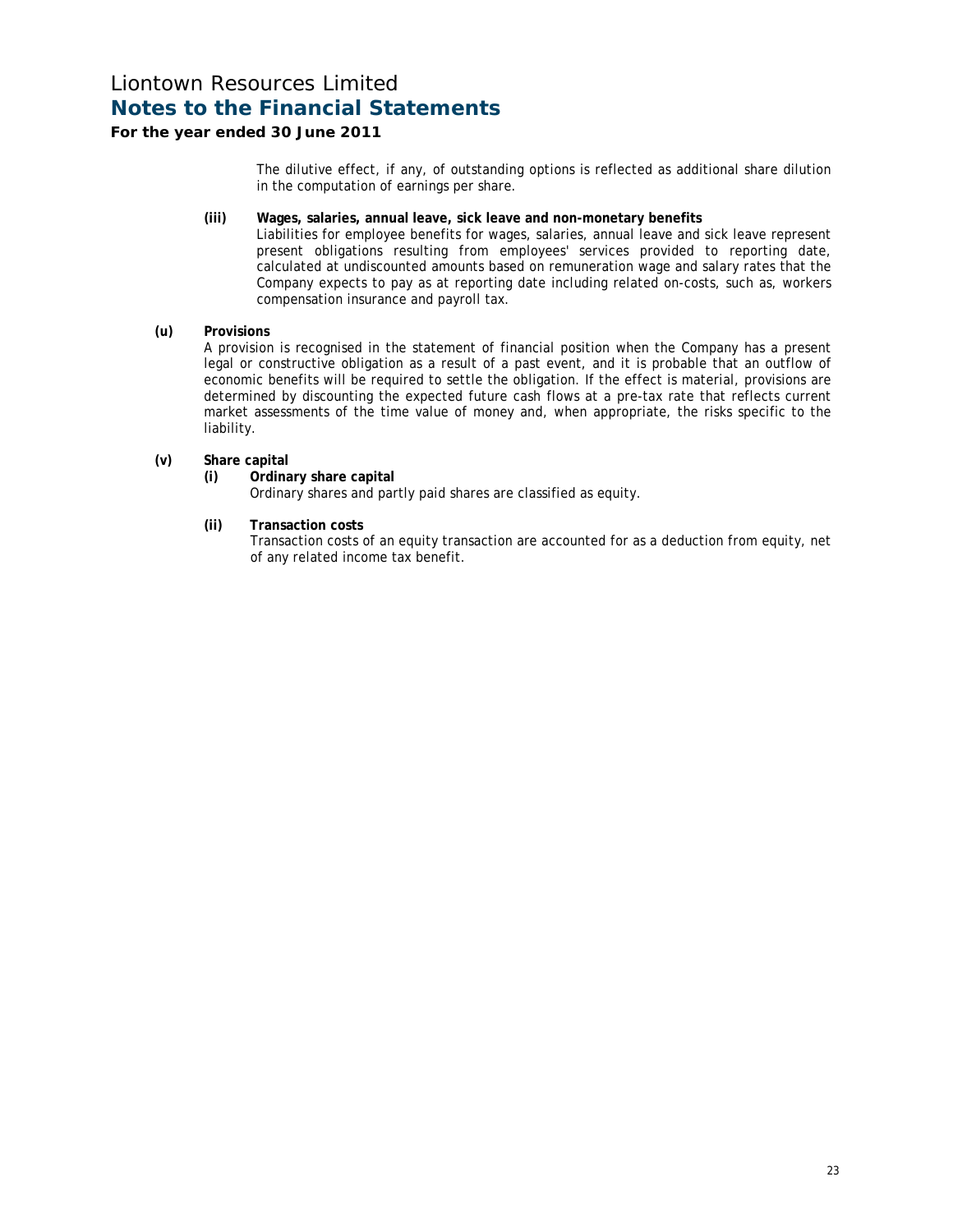# **For the year ended 30 June 2011**

## **2. Segment reporting**

The Company has identified its operating segments based on internal reports that are reviewed and used by the Board of Directors in assessing performance and in determining the allocation of resources.

The operating segments are identified by management based on the allocation of costs; whether they are corporate related costs or exploration costs. Results of both segments are reported to the Board of Directors at each Board meeting or more frequently if required.

|                                        | <b>Exploration and Evaluation</b> |              | Corporate    |              | Total         |              |
|----------------------------------------|-----------------------------------|--------------|--------------|--------------|---------------|--------------|
|                                        | 30 June 2011                      | 30 June 2010 | 30 June 2011 | 30 June 2010 | 30 June 2011  | 30 June 2010 |
|                                        | \$                                | \$           |              |              | S             | S            |
| Net gain on sale of exploration assets |                                   | 1,141,713    |              |              |               | 1,141,713    |
| Exploration costs not capitalised      | (213, 644)                        |              |              |              | (213, 644)    |              |
| Other Income                           |                                   |              |              | 11,742       |               | 11,742       |
| Impairment of exploration assets       |                                   | (111, 842)   |              |              |               | (111, 842)   |
| Corporate and administrative expenses  |                                   |              | (1,093,782)  | (701, 368)   | (1,093,782)   | (701, 368)   |
| Segment net gain/ loss before tax      | (213, 644)                        | 1,029,871    | (1,093,782)  | (689, 626)   | (1, 307, 426) | 340,245      |
| Unallocated income/(expenses)          |                                   |              |              |              |               |              |
| Net gain on sale on investments        |                                   |              |              |              |               | 431,481      |
| Net financing income                   |                                   |              |              |              | 117,480       | 70,747       |
| Profit/(loss) before income tax        |                                   |              |              |              | (1, 189, 946) | 842,473      |
|                                        |                                   |              |              |              |               |              |
|                                        | <b>Exploration and Evaluation</b> |              | Corporate    |              | Total         |              |
|                                        | 30 June 2011                      | 30 June 2010 | 30 June 2011 | 30 June 2010 | 30 June 2011  | 30 June 2010 |
|                                        | \$                                | \$           | \$           | \$           | \$            | \$           |
| Segment assets:                        |                                   |              |              |              |               |              |
| Exploration and evaluation assets      | 1,684,900                         | 925,950      |              |              | 1,684,900     | 925,950      |
| Other                                  | 67,196                            | 81,738       | 86,706       | 95,452       | 153,902       | 177,190      |
|                                        | 1,752,096                         | 1,007,688    | 86,706       | 95,452       | 1,838,802     | 1,103,140    |
| <b>Unallocated assets</b>              |                                   |              |              |              | 1,559,656     | 3, 169, 475  |
| <b>Total assets</b>                    |                                   |              |              |              | 3,398,458     | 4,272,615    |
| <b>Segment Liabilities</b>             | 69,077                            | 34,503       | 71,295       | 89,280       | 140,372       | 123,783      |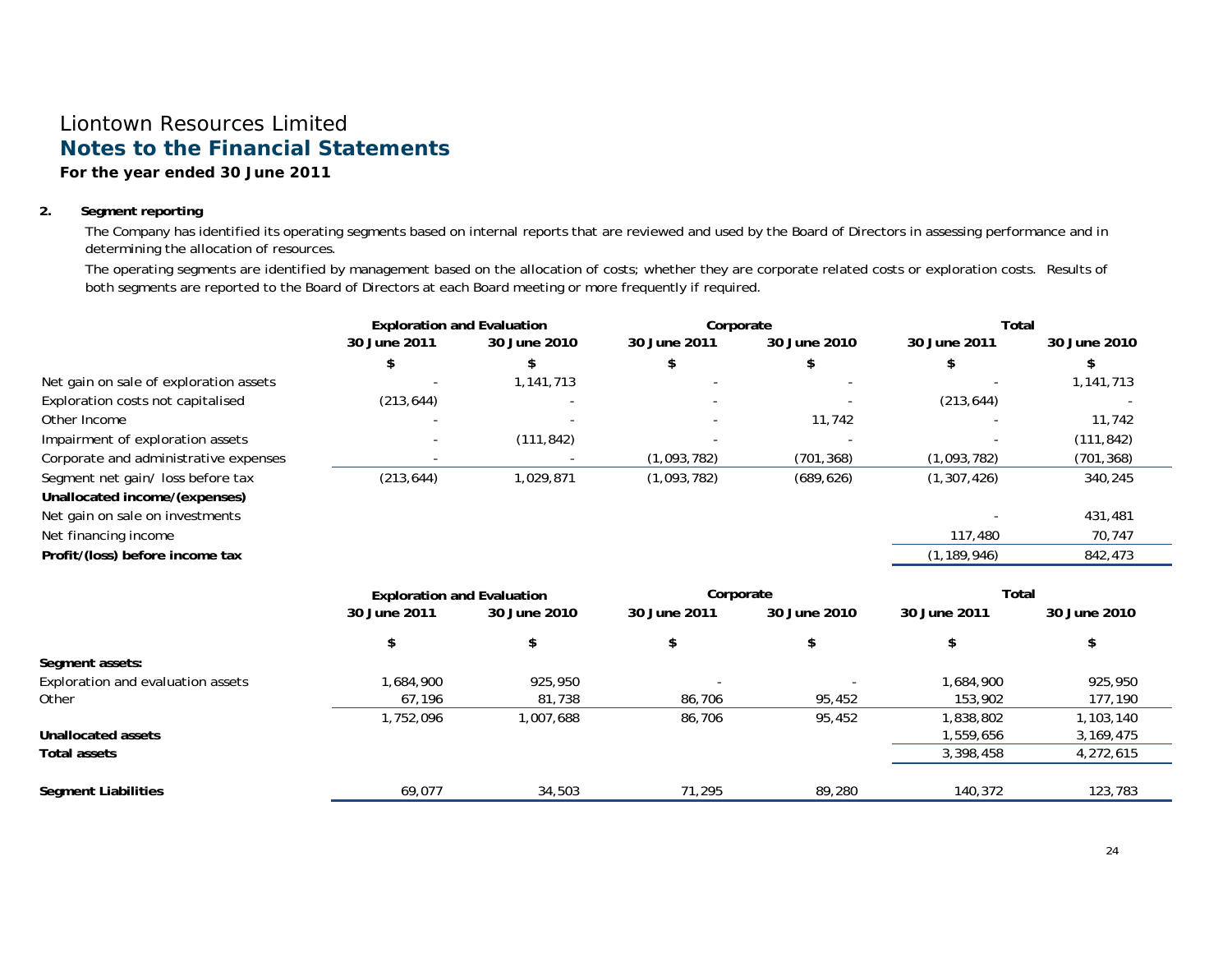# **For the year ended 30 June 2011**

## **3. Revenue and Expenses**

**(a) Revenue** 

|     |                                                           | <b>Note</b> | 2011      | 2010          |
|-----|-----------------------------------------------------------|-------------|-----------|---------------|
|     |                                                           |             | \$        | \$            |
|     | Interest received                                         |             | 117,480   | 70,747        |
|     | Other                                                     |             |           | 11,742        |
|     |                                                           |             | 117,480   | 82,489        |
| (b) | Net gain on disposal of exploration and evaluation assets |             |           |               |
|     |                                                           |             | 2011      | 2010          |
|     |                                                           |             | \$        | \$            |
|     | Proceeds from sale of exploration and evaluation assets   |             |           | 2,250,000     |
|     | Carrying value of exploration and evaluation assets sold  | 12          |           | (1, 108, 287) |
|     |                                                           |             |           | 1,141,713     |
|     |                                                           |             |           |               |
| (c) | Net gain on sale of investments                           |             |           |               |
|     |                                                           |             | 2011      | 2010          |
|     |                                                           |             | \$        | \$            |
|     | Proceeds from sale of investments                         |             |           | 2,681,481     |
|     | Carrying value of investments                             |             |           | (2, 250, 000) |
|     |                                                           |             |           | 431,481       |
|     |                                                           |             |           |               |
| (d) | Corporate administrative expenses                         |             |           |               |
|     |                                                           |             | 2011      | 2010          |
|     |                                                           |             | \$        | \$            |
|     | Depreciation and amortisation                             |             | 32,557    | 46,435        |
|     | Insurance                                                 |             | 28,893    | 28,656        |
|     | Legal fees                                                |             | 34,420    | 29,673        |
|     | Office costs                                              |             | 13,241    | 11,940        |
|     | Personnel expenses                                        | 5           | 662,114   | 299,590       |
|     | Regulatory and compliance                                 |             | 88,476    | 83,688        |
|     | Corporate and administration service fees                 |             | 144,000   | 144,000       |
|     | Other                                                     |             | 90,081    | 57,386        |
|     |                                                           |             | 1,093,782 | 701,368       |

## **(e) Discontinued operations**

 In the previous financial year, the Company did not renew the option to acquire the Sheep Mountain interest in Arizona, USA and as such, total expenditure for that project was impaired. The project was designated as a discontinued operation.

### **4. Impairment losses**

| Impairment loss on exploration and evaluation assets | $\sim$                   | 111,842 |
|------------------------------------------------------|--------------------------|---------|
|                                                      | $\overline{\phantom{a}}$ | 111.842 |

 **2011 2010**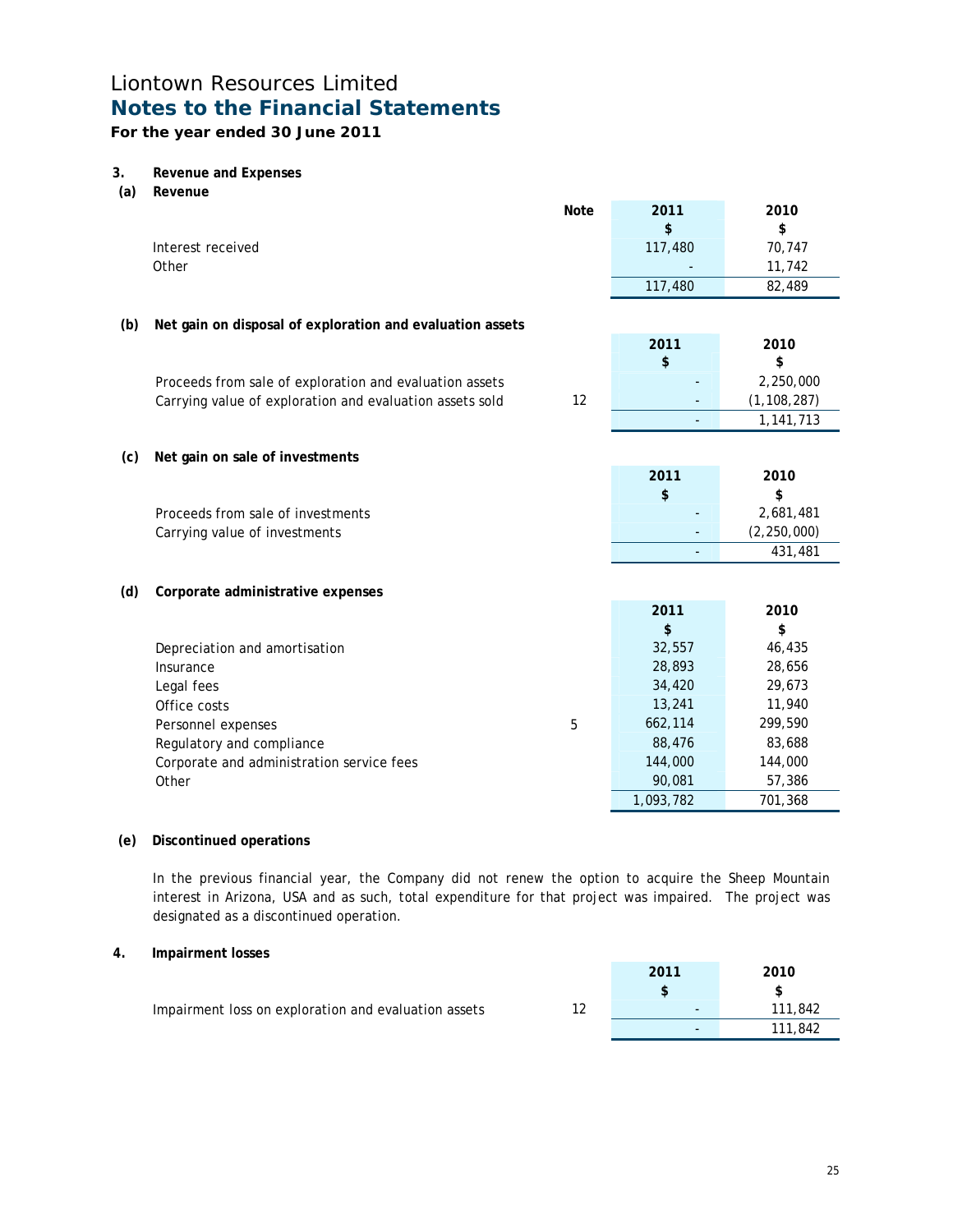## **For the year ended 30 June 2011**

**5. Personnel expenses** 

| Note                                                   | 2011    | 2010    |
|--------------------------------------------------------|---------|---------|
|                                                        | \$      | \$      |
| Wages and salaries                                     | 130,035 | 9.807   |
| Directors' fees                                        | 235,834 | 195,000 |
| Other associated personnel expenses                    | 22,255  | 1,685   |
| Defined contribution superannuation fund contributions | 25,349  | 8,536   |
| Annual leave                                           | 13,045  | 10,195  |
| Equity-settled transactions<br>16                      | 235,596 | 74,367  |
|                                                        | 662,114 | 299,590 |

### **6. Auditor's remuneration**

|                                       | 2011   | 2010   |
|---------------------------------------|--------|--------|
|                                       | \$     |        |
| Audit services                        |        |        |
| HLB Mann Judd                         |        |        |
| Audit and review of financial reports | 27,860 | 26,215 |

## **7. Income tax**

|                                                       | 2011 | 2010 |
|-------------------------------------------------------|------|------|
|                                                       |      |      |
| Current tax expense                                   |      |      |
| Deferred tax expense                                  |      |      |
| Total income tax expense reported in the statement of |      |      |
| comprehensive income                                  | -    |      |

### **Numerical reconciliation of income tax expense to prima facie tax payable**

| Profit/(loss) from continuing operations before income tax<br>expense                          | (1, 189, 946) | 310,965    |
|------------------------------------------------------------------------------------------------|---------------|------------|
| Tax at the Australian corporate rate of 30%                                                    | (356, 984)    | 93,290     |
| Tax effect of amounts which are not tax deductible (taxable)<br>in calculating taxable income: |               |            |
| Non-deductible expenses                                                                        | 45,407        | (43, 554)  |
| Origination and reversal of temporary differences                                              | (223, 789)    | (201, 009) |
|                                                                                                | (535, 366)    | (151, 273) |
| Current year tax benefits not recognised                                                       | 535,366       | 151,273    |
| in the<br>reported<br>statement<br>Income<br>of<br>tax<br>expense<br>comprehensive income      |               |            |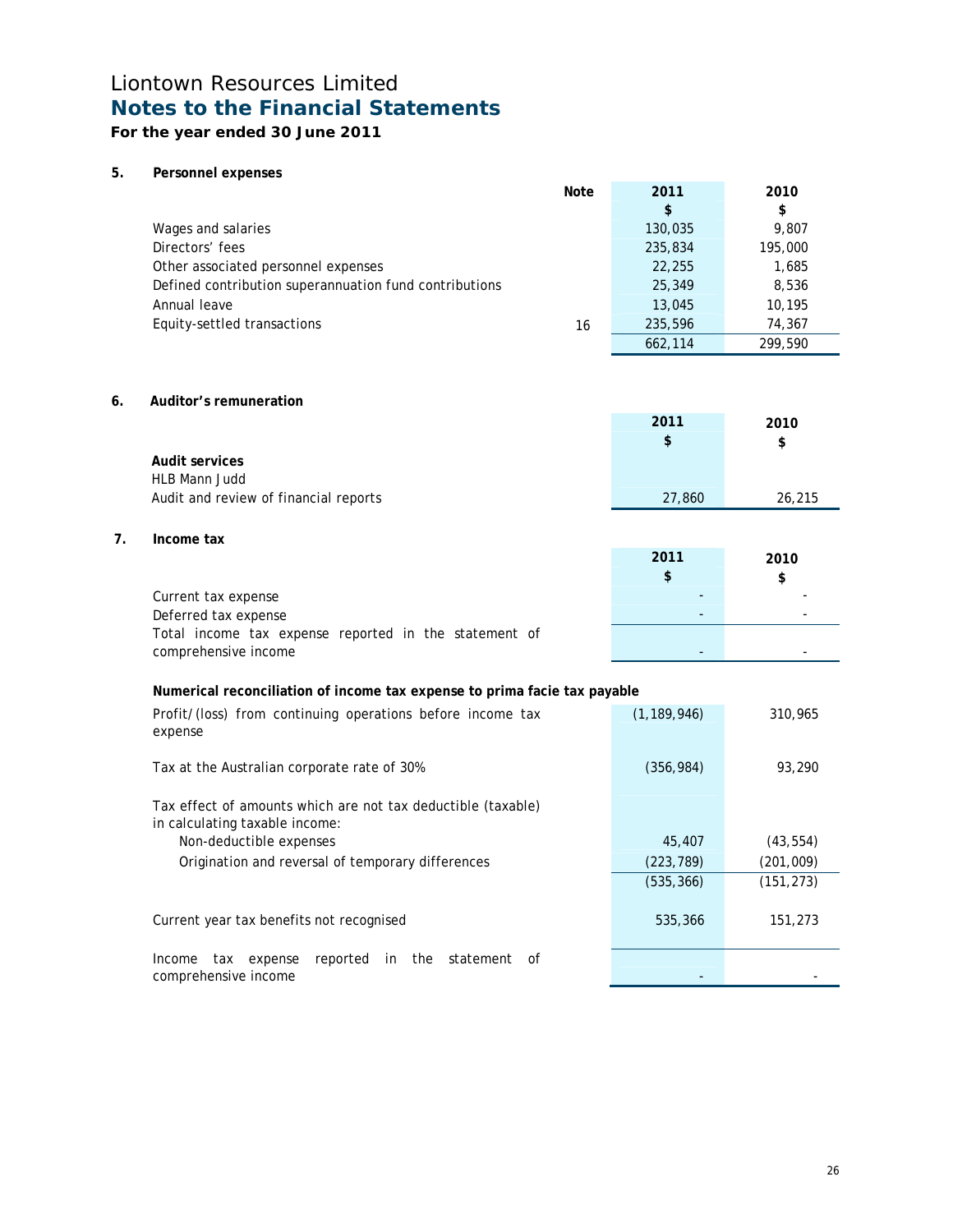**For the year ended 30 June 2011** 

|                                                           | 2011       | 2010       |
|-----------------------------------------------------------|------------|------------|
|                                                           | \$         | \$         |
| Deferred income tax                                       |            |            |
| Deferred tax liabilities                                  |            |            |
| Delayed revenue recognition for tax purposes              | (1,071)    | 332,406    |
| Exploration and evaluation expenditure                    | (227, 682) | (130, 698) |
|                                                           | (228, 753) | 201,708    |
| Deferred tax assets                                       |            |            |
| Revenue losses available to offset against future taxable | 223,789    | (201,009)  |
| income                                                    |            |            |
| Employee benefits                                         | 3,914      | (1, 749)   |
| Accrued expenses                                          | 1,050      | 1,050      |
| Net deferred tax assets recognised                        |            |            |

| Unused<br>tax losses for which no deferred tax asset has been |           |           |
|---------------------------------------------------------------|-----------|-----------|
| recognised                                                    | 6.991.861 | 7.677.733 |
| Potential tax benefit at 30% tax rate                         | 2,097,558 | 2,303,320 |
|                                                               |           |           |

 Deferred tax liabilities have not been recognised in respect of these taxable temporary differences as the entity is able to control the timing of the reversal of the temporary difference and it is probable that the temporary difference will not reverse in the foreseeable future.

### **8. Earnings per share**

**Basic and diluted earnings per share** 

The calculation of basic and diluted earnings per share for the year ended 30 June 2011 was based on the loss attributable to ordinary shareholders of \$1,189,946 [2010: profit of \$310,965], continuing loss attributable to ordinary shareholders of \$1,189,946 [2010: profit of \$842,473] and a weighted average number of ordinary shares outstanding during the year ended 30 June 2011 of 210,905,599 [2010: 199,765,913] calculated as follows:

| Profit/(loss) attributable to ordinary shareholders (diluted)      |                                                                                                                                                                                                   | 2011<br>\$    | 2010<br>\$    |
|--------------------------------------------------------------------|---------------------------------------------------------------------------------------------------------------------------------------------------------------------------------------------------|---------------|---------------|
|                                                                    | Profit/(loss) attributable to ordinary shareholders                                                                                                                                               | (1, 189, 946) | 310,965       |
| Profit/(loss)<br>(diluted)                                         | attributable to<br>ordinary<br>shareholders                                                                                                                                                       | (1, 189, 946) | 310,965       |
|                                                                    |                                                                                                                                                                                                   |               |               |
|                                                                    |                                                                                                                                                                                                   | 210,905,999   | 199,765,913   |
| Weighted average number of ordinary shares (diluted)<br>at 30 June |                                                                                                                                                                                                   | 210,905,999   | 199, 765, 913 |
| 9.                                                                 |                                                                                                                                                                                                   |               |               |
|                                                                    |                                                                                                                                                                                                   | 2011<br>\$    | 2010<br>\$    |
|                                                                    | Weighted average number of ordinary shares (diluted)<br>Weighted average number of ordinary shares at 30 June<br>Cash and cash equivalents<br><b>Bank accounts</b><br>Term deposits<br>Petty cash |               | 3,107,925     |
|                                                                    |                                                                                                                                                                                                   | 1,011,388     | 10,634        |
|                                                                    |                                                                                                                                                                                                   | 2,686         | 200           |
|                                                                    | Cash and cash equivalents in the statement of cash flows                                                                                                                                          | 1,503,416     | 3,118,759     |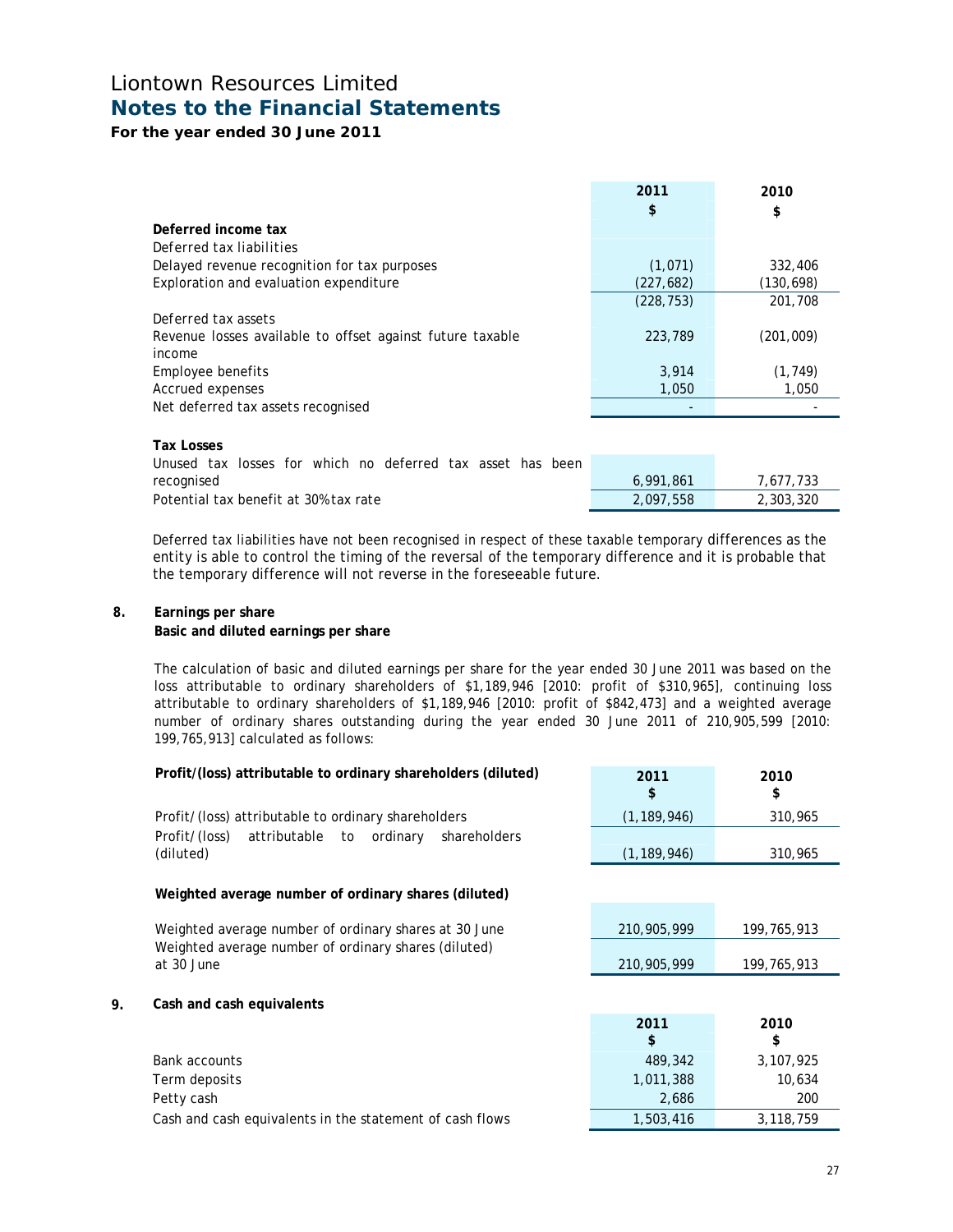## **For the year ended 30 June 2011**

## **10. Trade and other receivables**

|                         | 2011   | 2010   |
|-------------------------|--------|--------|
| Current                 | \$     | \$     |
| Other trade receivables | 37,104 | 28,932 |
| Prepayments             | 17,580 | 15,768 |
|                         | 54,684 | 44,700 |

**11. Financial assets** 

|                     | 2011   | 2010   |
|---------------------|--------|--------|
| Non-current         | \$     | \$     |
| Bank quarantee      | 31,739 | 29,946 |
| Security deposits   | 15,000 | 13,500 |
| Funds held on trust | 5,663  | 7.004  |
|                     | 52,402 | 50,450 |

## **12. Exploration and evaluation expenditure**

| Costs carried forward in respect of areas of interest in the exploration and evaluation phases (at cost): |            |               |  |  |
|-----------------------------------------------------------------------------------------------------------|------------|---------------|--|--|
|                                                                                                           | 2011       | 2010          |  |  |
|                                                                                                           | \$         | \$            |  |  |
| Balance at beginning of year                                                                              | 925,950    | 1,598,577     |  |  |
| Expenditure incurred during the year                                                                      | 972.594    | 1,079,010     |  |  |
| Exploration expenditure not capitalised                                                                   | (213, 644) |               |  |  |
| Impairment of discontinued operations                                                                     |            | (531, 508)    |  |  |
| Impairment loss<br>4                                                                                      |            | (111, 842)    |  |  |
| Carrying value of exploration and evaluation assets sold                                                  | -          | (1, 108, 287) |  |  |
|                                                                                                           | 1,684,900  | 925,950       |  |  |

The recoupment of costs carried forward in relation to areas of interest in the exploration and evaluation phases are dependent on the successful development and commercial exploitation or sale of the respective areas.

### **13. Property, plant and equipment**

|                                  | 2011       | 2010       |
|----------------------------------|------------|------------|
|                                  | \$         | \$         |
| At cost                          | 344,981    | 342,124    |
| Less: accumulated depreciation   | (241, 925) | (209, 368) |
|                                  | 103,056    | 132,756    |
| Plant and equipment              |            |            |
| Carrying amount at 1 July        | 132,756    | 175,156    |
| Additions                        | 2,857      | 4,035      |
| Depreciation                     | (32, 557)  | (46, 435)  |
| Carrying amount at end of period | 103,056    | 132,756    |
| 14.<br>Trade and other payables  |            |            |
|                                  | 2011       | 2010       |
|                                  | \$         | \$         |
| Trade payables                   | 73,248     | 57,692     |
| Accrued expenses                 | 50,934     | 62,947     |
|                                  | 124,182    | 120,639    |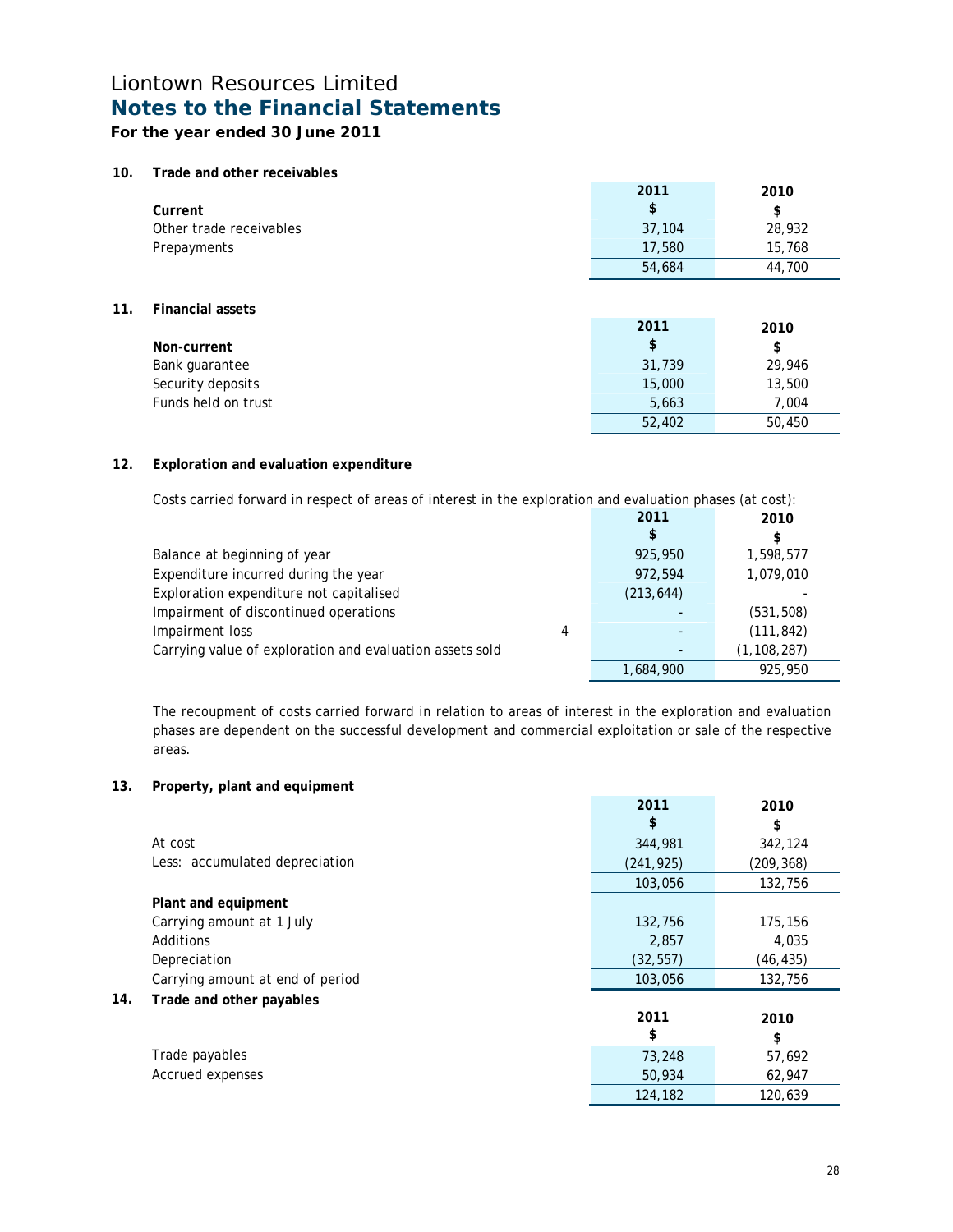## **For the year ended 30 June 2011**

| 15. Employee benefits      | 2011   | 2010  |
|----------------------------|--------|-------|
|                            |        |       |
| Liability for annual leave | 16.190 | 3.144 |
| Total employee benefits    | 16,190 | 3.144 |

### **Share based payments**

### **Employee Share Option Plan**

The Company has an Employee Share Option Plan ('ESOP') in place. Under the terms of the ESOP, the Board may offer free options to full-time or part-time employees (including persons engaged under a consultancy agreement) and executive and non-executive Directors.

Each option entitles the holder, on exercise, to one ordinary fully paid share in the Company. There is no issue price for the options. The exercise price for the options is such price as determined by the Board.

An option may only be exercised after that option has vested and any other conditions imposed by the Board on exercise satisfied. The Board may determine the vesting period, if any.

 There are no voting or dividend rights attached to the options. There are no voting rights attached to the unissued ordinary shares. Voting rights will be attached to the issued ordinary shares when the options have been exercised.

The number and weighted average exercise prices of shares options are as follows:

|                                            | Weighted<br>average exercise<br>price<br>$($ \$) | <b>Number</b><br>of options |
|--------------------------------------------|--------------------------------------------------|-----------------------------|
|                                            | 2011                                             | 2011                        |
| Outstanding at the beginning of the period | 0.26                                             | 9,060,000                   |
| Forfeited during the period                | 0.19                                             | (1, 560, 000)               |
| Granted during the period                  | 0.13                                             | 4,150,000                   |
| Outstanding at the end of the period       | 0.23                                             | 11,650,000                  |
| Exercisable at the end of the period       | 0.23                                             | 10,200,000                  |

The options outstanding at 30 June 2011 have a weighted average exercise price of \$0.23 (2010:\$0.26) and a weighted average contractual life of 4 years.

During the year, no share options were exercised.

The fair value of the options is estimated at the date of grant using a binomial option-pricing model.

The following table provides the assumptions made in determining the fair value of the options granted during the year.

| Fair value of share options and assumptions                           | 2011    | 2010    |
|-----------------------------------------------------------------------|---------|---------|
|                                                                       |         |         |
| Share price at grant date (weighted average)                          | 0.10    | 0.05    |
| Exercise price (weighted average)                                     | 0.13    | 0.10    |
| Expected volatility (expressed as weighted average volatility used in |         |         |
| the modelling under binominal option-pricing model)                   | 100%    | 100%    |
| Option life (expressed as weighted average life used in the modelling |         |         |
| under binomial option-pricing model)                                  | 4 years | 4 years |
| <b>Expected dividends</b>                                             | Nil     | Nil     |
| Risk-free interest rate                                               | 5.06%   | 4.64%   |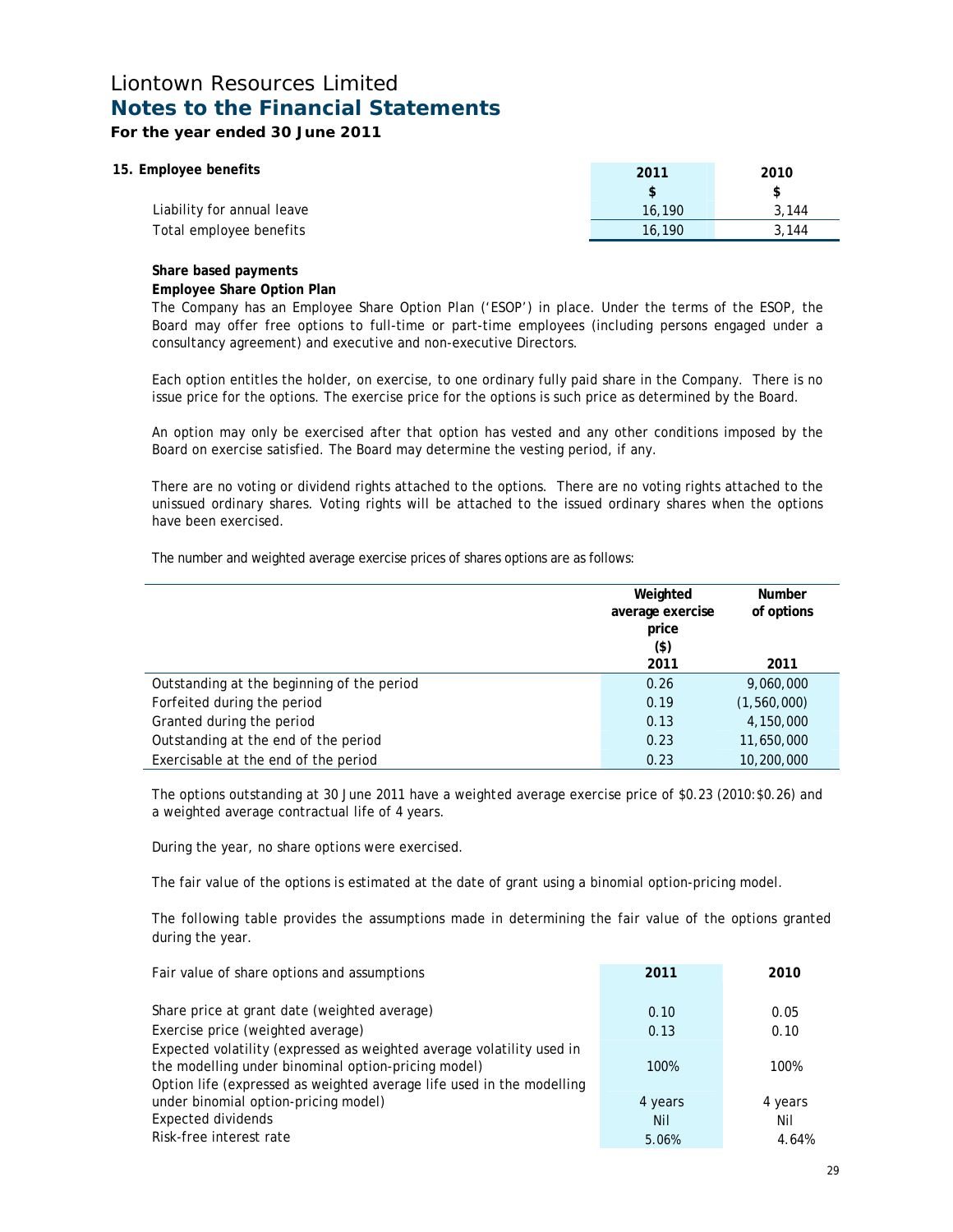## **For the year ended 30 June 2011**

Share options are granted under service conditions. Non-market performance conditions are not taken into account in the grant date fair value measurement of the services received.

|                                                | 2011    | 2010   |
|------------------------------------------------|---------|--------|
|                                                |         |        |
| Share options granted in 2010 - equity settled | 9.053   | 74,367 |
| Share options granted in 2011 - equity settled | 226,543 | $\sim$ |
| Total expense recognised as personnel expenses | 235,596 | 74,367 |

## **16. Issued capital and reserves**

**Reconciliation of movement in capital and reserves attributable to equity holders of the company** 

|                                               | <b>Issued</b><br>capital | Accumulated    | Share based<br>payments |               |
|-----------------------------------------------|--------------------------|----------------|-------------------------|---------------|
| 2011                                          | (a)                      | losses         | reserve                 | Total equity  |
| Balance at 1 July 2010                        | 20,280,242               | (17, 507, 395) | 1,375,985               | 4,148,832     |
| Issue of shares on acquisition of exploration |                          |                |                         |               |
| tenements                                     | 63,604                   |                |                         | 63,604        |
| Share options vested                          |                          |                | 235,596                 | 235,596       |
| Loss for the period                           |                          | (1, 189, 946)  |                         | (1, 189, 946) |
| Balance at 30 June 2011                       | 20,343,846               | (18,697,341)   | 1,611,581               | 3,258,086     |

|      |                                                               | <b>Issued Capital</b> |                | Share based |              |
|------|---------------------------------------------------------------|-----------------------|----------------|-------------|--------------|
|      |                                                               | (a)                   | Accumulated    | payments    |              |
| 2010 |                                                               |                       | losses         | reserve     | Total equity |
|      |                                                               |                       |                | \$          | \$           |
|      | Balance at 1 July 2009                                        | 19,200,242            | (17, 818, 360) | 1,301,618   | 2,683,500    |
|      | Issue of fully paid ordinary shares - share                   |                       |                |             |              |
|      | placement                                                     | 1,000,000             |                |             | 1,000,000    |
|      | <b>Transaction costs</b>                                      | (50,000)              |                |             | (50,000)     |
|      | Fully paid ordinary shares -issued in lieu of                 |                       |                |             |              |
|      | director's fees                                               | 130,000               |                |             | 130,000      |
|      | Share options vested                                          |                       |                | 74,367      | 74,367       |
|      | Profit for the period                                         |                       | 310,965        |             | 310,965      |
|      | Balance at 30 June 2010                                       | 20,280,242            | (17, 507, 395) | 1,375,985   | 4,148,832    |
| (a)  | Issued capital                                                |                       |                | 2011        | 2010         |
|      |                                                               |                       |                | No.         | No.          |
|      | On issue at 1 July                                            |                       |                | 210,073,581 | 187,200,018  |
|      | Issue shares on acquisition of exploration tenements          |                       |                | 1,000,000   |              |
|      | Issue of fully paid ordinary shares - share placement         |                       |                |             | 20,000,000   |
|      | Fully paid ordinary shares -issued in lieu of director's fees |                       |                |             | 2,873,563    |
|      | On issue at 30 June                                           |                       |                | 211,073,581 | 210,073,581  |

# **Ordinary shares**

 Holders of ordinary shares are entitled to receive dividends as declared from time to time and are entitled to one vote per share at shareholders' meetings. In the event of winding up of the Company, the ordinary shareholders rank after all other shareholders and creditors and are fully entitled to any proceeds on liquidation.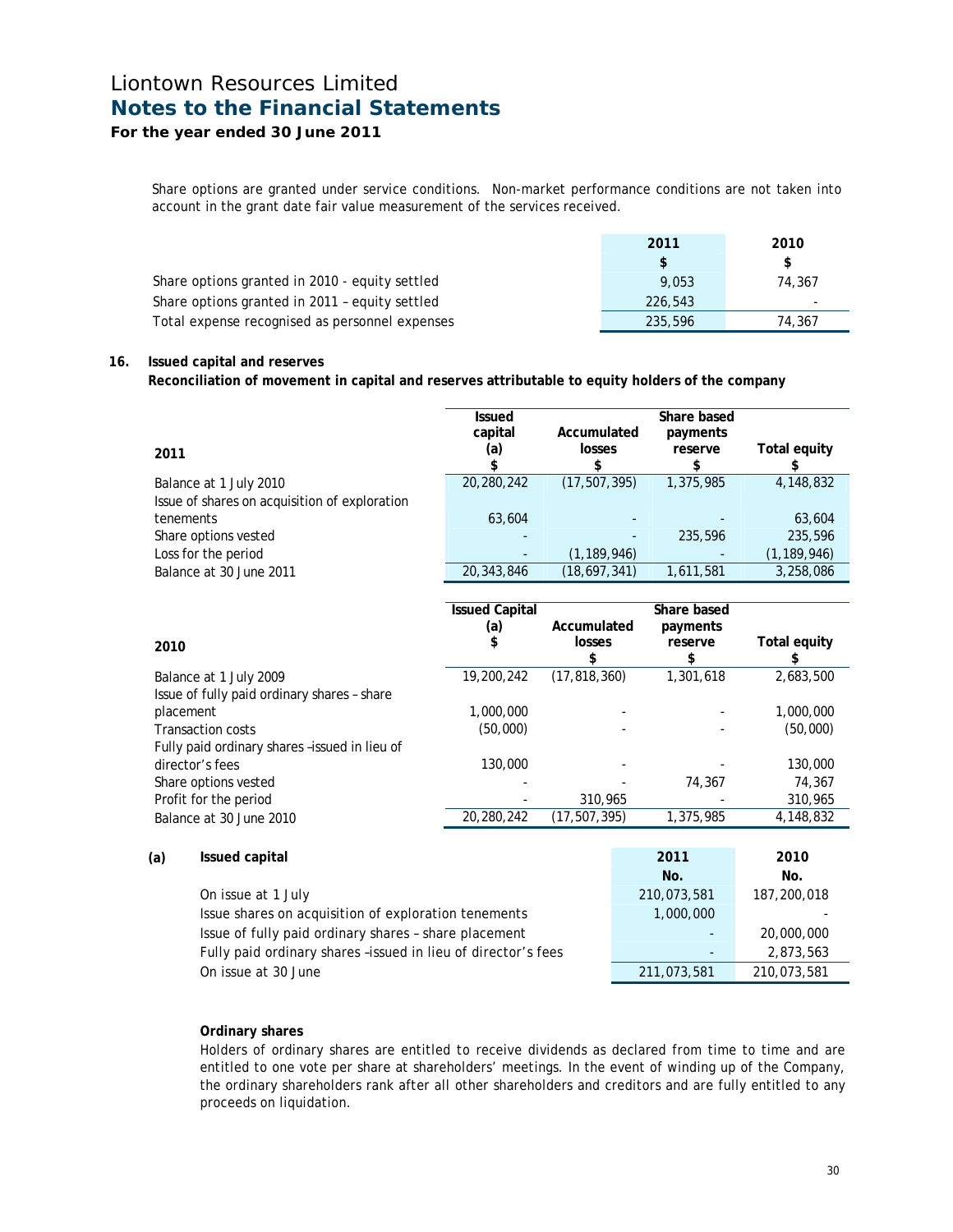## **For the year ended 30 June 2011**

### **(b) Share options**

|                                   | 2011        | 2010          |
|-----------------------------------|-------------|---------------|
|                                   | No.         | No.           |
| On issue at 1 July                | 10,310,000  | 15,635,000    |
| Options issued during the year    | 4,150,000   | 1,000,000     |
| Options forfeited during the year | (2,810,000) | (6, 325, 000) |
| On issue at 30 June               | 11,650,000  | 10,310,000    |

 At 30 June the Company had 11,650,000 unlisted options on issue under the following terms and conditions:

| <b>Number</b> | Expiry Date      | <b>Exercise Price</b> |
|---------------|------------------|-----------------------|
| 4,000,000     | 1 December 2010  | 0.35                  |
| 500,000       | 31 July 2013     | 0.20                  |
| 3,000,000     | 30 November 2013 | 0.20                  |
| 3,000,000     | 1 May 2013       | 0.10                  |
| 1,150,000     | 1 November 2013  | 0.20                  |

### **(c) Nature and purpose of reserves**

### **Share based payments reserve**

 This reserve is used to record the value of equity benefits provided to employees and directors as part of their remuneration. Refer to section 7 in the Directors' report for further details of these plans.

## **17. Financial instruments**

## **(a) Capital risk management**

The Company manages its capital to ensure that it will be able to continue as a going concern while maximising the return to shareholders.

The capital structure of the Company consists of equity attributable to equity holders, comprising issued capital, reserves and accumulated losses as disclosed in note 16.

The Board reviews the capital structure on a regular basis and considers the cost of capital and the risks associated with each class of capital. The Company will balance its overall capital structure through new share issues as well as the issue of debt, if the need arises.

## **(b) Market risk exposures**

Market risk is the risk that changes in market prices such as foreign exchange rates, equity prices and interest rates will affect the Company's income or value of its holdings of financial instruments.

## **Foreign exchange rate risk**

The Company currently has no significant exposure to foreign exchange rates.

## **Equity prices**

The Company currently has no significant exposure to equity price risk.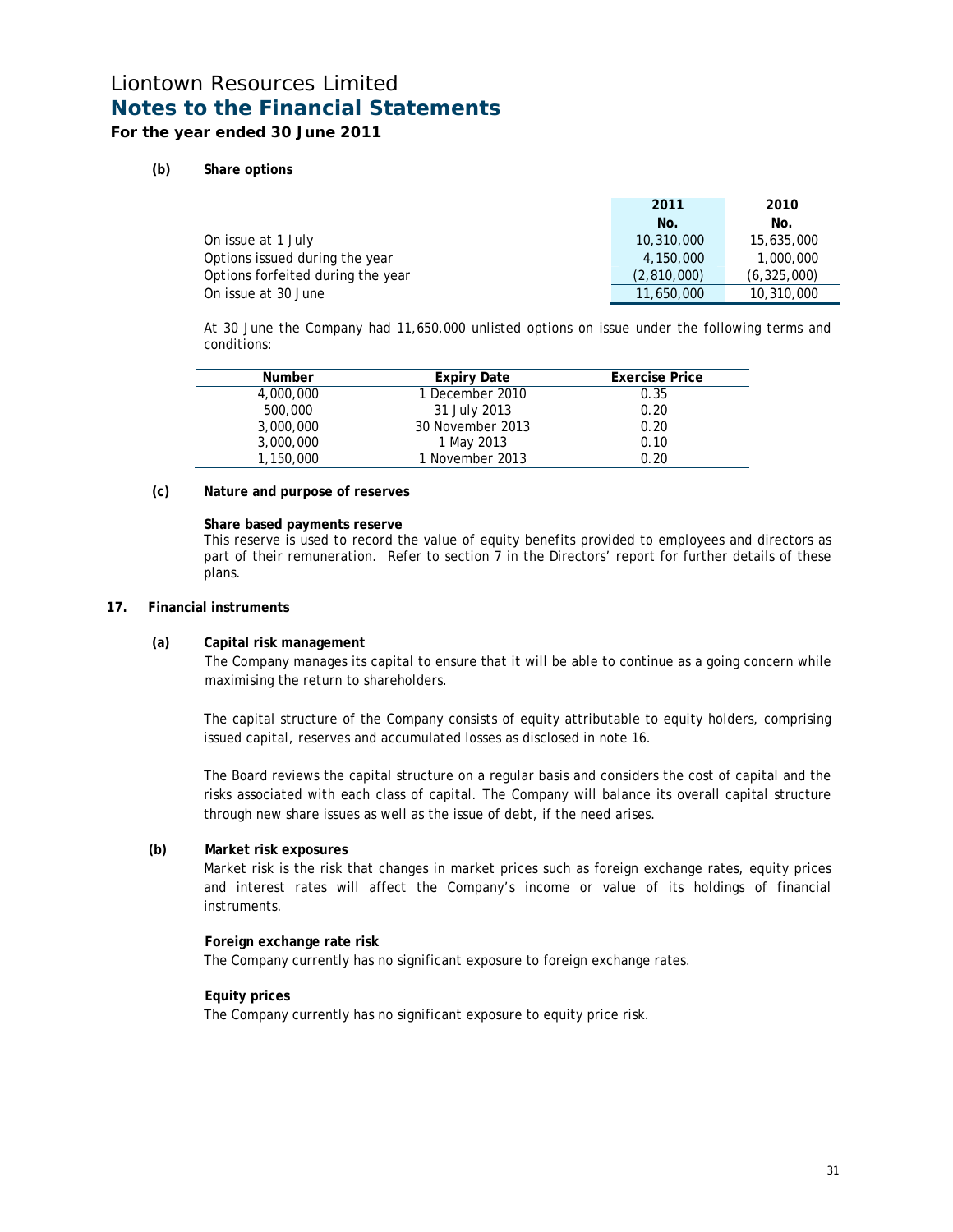## **For the year ended 30 June 2011**

## **Interest rate risk exposures**

The Company's exposure to interest rate risk and the effective weighted average interest rate for classes of financial assets and financial liabilities is set out below:

|                           |           |                          |                          | Non-                     |           |           |
|---------------------------|-----------|--------------------------|--------------------------|--------------------------|-----------|-----------|
|                           | 1 year    | Over 1 to                | Floating                 | interest                 |           | Weighted  |
|                           |           |                          |                          |                          |           | average   |
|                           | \$        | \$                       | \$                       | \$                       | \$        | int. rate |
|                           |           |                          |                          |                          |           |           |
| 9                         |           | $\overline{\phantom{a}}$ | 489,341                  |                          | 489,341   | 3.55%     |
| 9                         | 1,011,389 | $\overline{\phantom{a}}$ |                          | $\overline{\phantom{a}}$ | 1,011,389 | 5.86%     |
| 11                        | 31,739    | ٠                        |                          |                          | 31,739    | 5.90%     |
| 9                         |           |                          |                          | 2,686                    | 2,686     |           |
| 10                        |           |                          |                          | 54,684                   | 54,684    |           |
| 11                        |           | ٠                        |                          | 20,663                   | 20,663    |           |
|                           |           |                          |                          |                          |           |           |
| 14                        |           |                          | $\overline{\phantom{a}}$ | 124,182                  | 124,182   |           |
| Security deposits, bonds, | Note      | or less                  | 5 years                  | interest                 | bearing   | Total     |

|                              |      |         |                |                          | Non-                     |           |           |
|------------------------------|------|---------|----------------|--------------------------|--------------------------|-----------|-----------|
|                              |      | 1 year  | Over 1 to      | Floating                 | interest                 |           | Weighted  |
| 30 June 2010                 | Note | or less | 5 years        | interest                 | bearing                  | Total     | average   |
|                              |      | \$      | \$             | \$                       | \$                       | \$        | int. rate |
| <b>Financial assets</b>      |      |         |                |                          |                          |           |           |
| <b>Bank balances</b>         | 9    |         | $\blacksquare$ | 3,107,925                |                          | 3,107,925 | 0.03%     |
| Term deposits                | 9    | 10,634  | ٠              |                          |                          | 10.634    | 5.80%     |
| Bank guarantee               | 11   | 29,946  |                | $\overline{\phantom{a}}$ | $\overline{\phantom{a}}$ | 29,946    | 6.00%     |
| Petty cash                   | 9    | ٠       | ۰              |                          | 200                      | 200       |           |
| Trade and other              |      |         |                |                          |                          |           |           |
| receivables                  | 10   | ٠       | ٠              | $\overline{\phantom{a}}$ | 44,700                   | 44,700    |           |
| Security deposits, bonds,    |      |         |                |                          |                          |           |           |
| funds held on trust          | 11   |         | ÷              |                          | 20,504                   | 20,504    |           |
| <b>Financial liabilities</b> |      |         |                |                          |                          |           |           |
| Trade payables and           |      |         |                |                          |                          |           |           |
| accrued expenses             | 14   |         |                | $\overline{\phantom{a}}$ | 120,639                  | 120,639   |           |

## **(c) Credit risk exposure**

Credit risk is the risk of financial loss to the Company if a customer or counterparty to a financial instrument fails to meet its contractual obligations. The Company's exposure to credit risk is not significant and currently arises principally from sundry receivables which represent an insignificant proportion of the Company's activities.

The maximum exposure to credit risk, excluding the value of any collateral or other security, at reporting date to recognised financial assets is the carrying amount, net of any allowance for doubtful debts, as disclosed in the notes to the financial statements.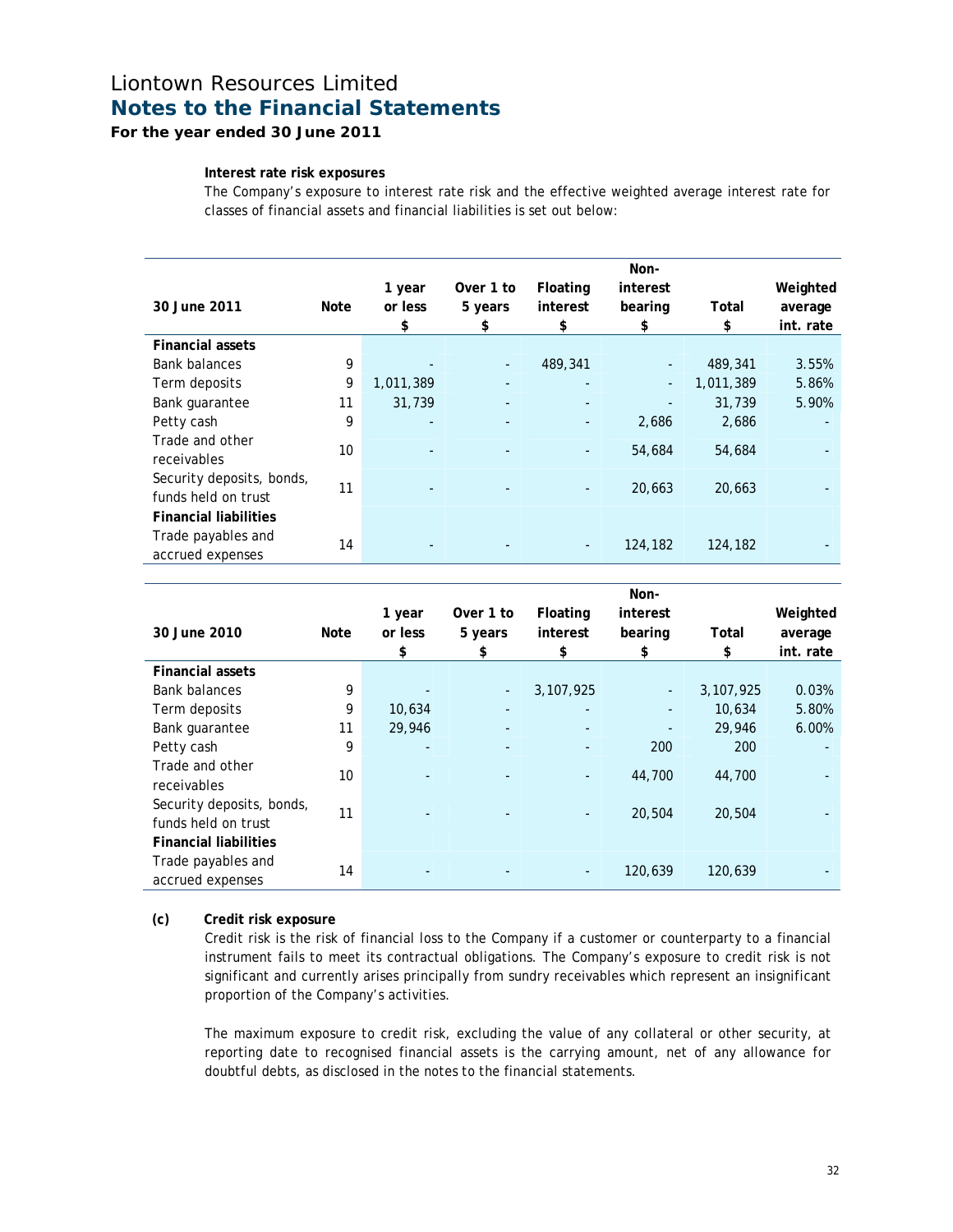## **For the year ended 30 June 2011**

## **(d) Liquidity risk exposure**

Liquidity risk is the risk that the Company will not be able to meet its financial obligations as they fall due. The Board actively monitors the Company's ability to pay its debts as and when they fall due by regularly reviewing the current and forecast cash position based on the expected future activities.

The Company has non-derivative financial liabilities which include trade and other payables of \$124,182 all of which are due within 60 days.

**(e) Net fair values of financial assets and liabilities**  The carrying amounts of all financial assets and liabilities approximate the net fair values.

### **18. Capital and other commitments**

### **Exploration expenditure commitments**

In order to maintain current rights of tenure to exploration tenements, the Company is required to perform minimum exploration work to meet the minimum expenditure requirements specified by various governments. These obligations are subject to renegotiation when application for a mining lease is made and at other times. The amounts stated are based on the maximum commitments. The Company may in certain situations apply for exemptions under relevant mining legislation. These obligations are not provided for in the financial report and are payable:

|     |                                                                 | 2011          | 2010          |
|-----|-----------------------------------------------------------------|---------------|---------------|
|     |                                                                 | \$            | \$            |
|     | Within 1 year                                                   | 402,000       | 130,000       |
|     | Within 2 - 5 years                                              | 1,200,000     |               |
|     | Later than 5 years                                              |               |               |
|     |                                                                 | 1,602,000     | 130,000       |
|     |                                                                 |               |               |
| 19. | Reconciliation of cash flows from operating activities          | 2011          | 2010          |
|     | Cash flows from operating activities                            | \$            | \$            |
|     | Profit/(loss) for the period                                    | (1, 189, 946) | 310,965       |
|     | Adjustments for:                                                |               |               |
|     | Depreciation and amortisation                                   | 32,557        | 46,435        |
|     | Net gain on foreign exchange                                    | (438)         |               |
|     | (Profit)/ loss on sale of investments                           |               | (431, 481)    |
|     | (Profit)/ loss on sale of exploration and evaluation assets     |               | (1, 141, 713) |
|     | Impairment losses                                               |               | 643,350       |
|     | Exploration expenditure not capitalised                         | 213,644       |               |
|     | Shares issued to Directors                                      |               | 130,000       |
|     | Equity-settled share-based payment expenses                     | 235,596       | 74,367        |
|     | Operating loss before changes in working capital and provisions | (708, 587)    | (368, 077)    |
|     | (Increase)/ decrease in trade and other receivables             | (14, 442)     | (1,090)       |
|     | Increase/ (decrease) in trade creditors and accruals            | (1, 862)      | (115, 742)    |
|     | Increase/(decrease) in provisions                               | 13,045        | (5, 830)      |
|     | Net cash used in operating activities                           | (711, 846)    | (490, 739)    |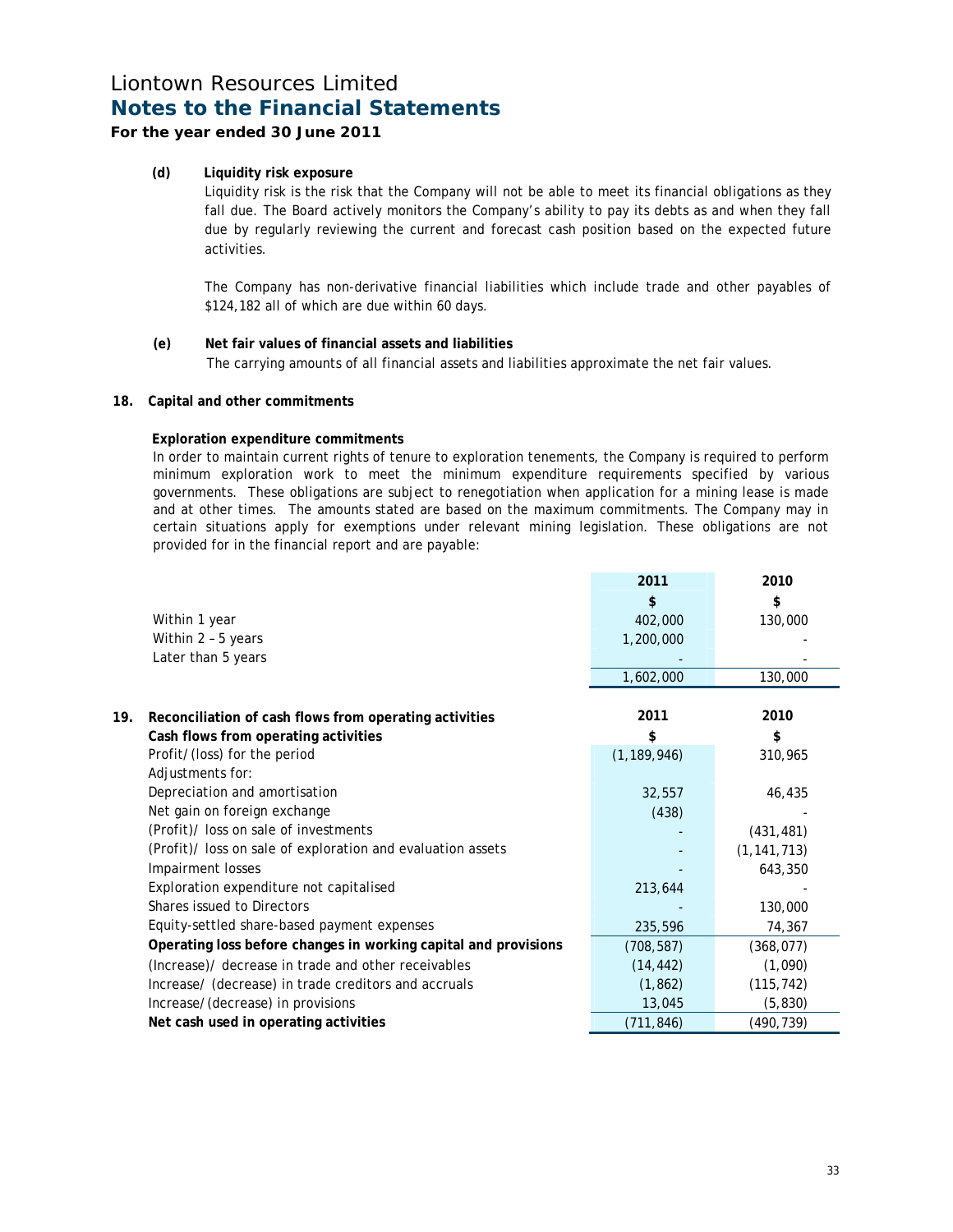## **For the year ended 30 June 2011**

### **20. Key management personnel**

The following were key management personnel of the Company at any time during the reporting period and unless otherwise indicated were key management personnel for the entire period:

**Directors**  T R B Goyder D R Richards D A Jones V P Gauci A W Kiernan C R Williams **Executive** R K Hacker (Company Secretary)

The key management personnel compensation is as follows:

|                              | 2011         | 2010    |
|------------------------------|--------------|---------|
|                              | $\mathbf{f}$ | \$      |
| Short-term employee benefits | 496,007      | 307,830 |
| Post-employment benefits     | 39.723       | 24,637  |
| Equity-settled transactions  | 199.132      | 71.576  |
|                              | 734,862      | 404,043 |

### **Individual Directors' and executives' compensation disclosures**

The Company has transferred the detailed remuneration disclosures to the Directors' Report in accordance with Corporations Amendment Regulations 2006 (No. 4). These remuneration disclosures are provided in the Remuneration Report section of the Directors' Report under Details of Remuneration and are designated as audited.

### **Loans to key management personnel and their related parties**

No loans were made to key management personnel and their related parties.

### **Other key management personnel transactions with the Company**

A number of key management persons, or their related parties, hold positions in other entities that result in them having control or significant influence over the financial or operating policies of those entities.

A number of these entities transacted with the Company in the reporting period. The terms and conditions of the transactions with management persons and their related parties were no more favourable than those available, or which might reasonably be expected to be available, on similar transactions to non-Director related entities on an arm's length basis.

The aggregate amounts recognised during the year relating to key management personnel and their related parties were as follows:

|                                                            |                                                 |      | Amounts payable/<br>(receivable) | Amounts payable/<br>(receivable) |
|------------------------------------------------------------|-------------------------------------------------|------|----------------------------------|----------------------------------|
|                                                            |                                                 | Note | 2011                             | 2010                             |
| Key management persons<br>A W Kiernan                      | Transaction<br>Legal and consulting<br>services | (i)  | \$<br>44,300                     | \$<br>25,200                     |
| Other related parties<br><b>Chalice Gold Mines Limited</b> | Corporate Services                              | (ii) | 144,000                          | 168,734                          |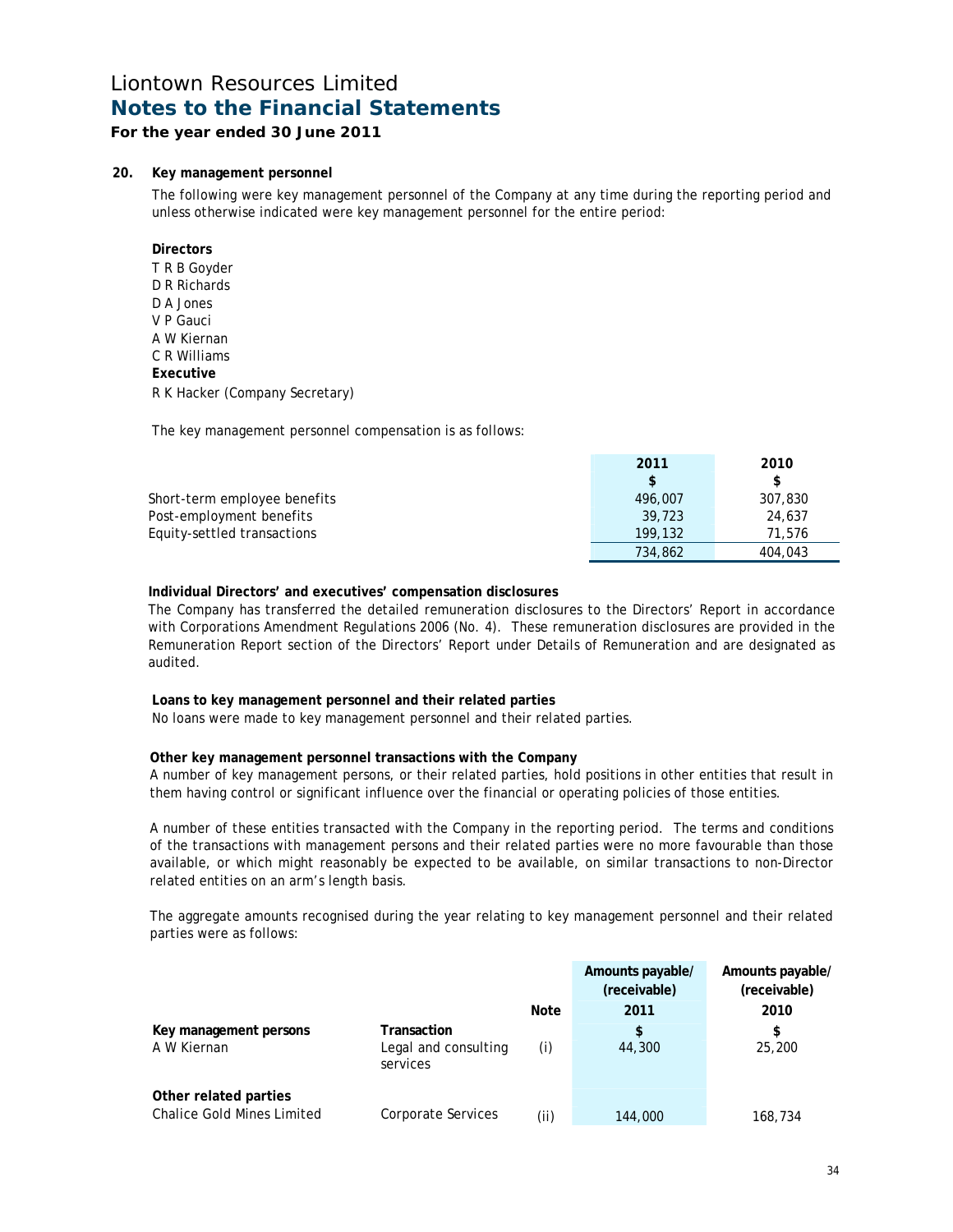## **For the year ended 30 June 2011**

- (i) The Company used the legal and consulting services of Mr Kiernan during the year. Amounts were billed based on normal market rates for such services and were due and payable under normal payment terms.
- (ii) The Company receives corporate services including accounting and company secretarial services under a Corporate Services Agreement with Chalice Gold Mines Limited. Messrs Goyder, Kiernan and Jones were all Directors of Chalice Gold Mines Limited during the year, and Mr Hacker was the Company Secretary. Amounts billed are based on a proportionate share of the cost to Chalice Gold Mines Limited of providing the services and have normal payment terms.

Amounts payable to key management personnel at reporting date arising from these transactions were as follows:

| Assets and liabilities arising from the above transactions | 2011    | 2010      |
|------------------------------------------------------------|---------|-----------|
|                                                            |         |           |
| Current payables                                           | (2.100) | (23, 632) |
| Trade debtors                                              | -       |           |
|                                                            | (2.100) | (23, 632) |

## **Options and rights over equity instruments granted as compensation**

The movement during the reporting period in the number of options over ordinary shares in Liontown Resources held, directly, indirectly or beneficially, by each key management person, including their related parties, is as follows:

|              |           |              |           |                          |           |            | Vested and  |
|--------------|-----------|--------------|-----------|--------------------------|-----------|------------|-------------|
|              | Held at   |              |           |                          | Held at   | Vested     | exercisable |
|              | 1 July    | Granted as   |           | Expired/                 | 30 June   | during the | at 30 June  |
|              | 2010      | compensation | Exercised | Forfeited                | 2011      | year       | 2011        |
| T R B Goyder | -         |              | ۰         | -                        | -         | ۰          |             |
| D R Richards | ۰         | 3,000,000    |           | $\overline{\phantom{a}}$ | 3,000,000 | 3,000,000  | 3,000,000   |
| D A Jones    | 5,000,000 | ۰            | ۰         | $\overline{\phantom{a}}$ | 5,000,000 | 1,000,000  | 4,000,000   |
| V P Gauci    | 2,000,000 |              | ۰         | $\overline{\phantom{0}}$ | 2,000,000 | Ξ.         | 2,000,000   |
| A W Kiernan  |           |              | ۰         | -                        | ۰         | -          |             |
| C R Williams |           |              | ۰         |                          | ۰         |            |             |
| Executive    |           |              |           |                          |           |            |             |
| R K Hacker   | 500,000   | 250,000      | ۰.        | ۰.                       | 750,000   | 250,000    | 750,000     |

|                  | Held at   |              |                              |                          | Held at   | Vested     | Vested and<br>exercisable |
|------------------|-----------|--------------|------------------------------|--------------------------|-----------|------------|---------------------------|
|                  | 1 July    | Granted as   |                              | Expired/                 | 30 June   | during the | at 30 June                |
|                  | 2009      | compensation | Exercised                    | Forfeited                | 2010      | year       | 2010                      |
| T R B Goyder     | 750,000   |              | $\qquad \qquad \blacksquare$ | (750,000)                |           |            |                           |
| D R Richards     |           |              | -                            |                          |           |            |                           |
| D A Jones        | 5,000,000 |              |                              | $\overline{\phantom{0}}$ | 5,000,000 | 2,000,000  | 3,000,000                 |
| V P Gauci        | 2,000,000 | ۰            | $\overline{\phantom{0}}$     | ۰                        | 2,000,000 | 1,000,000  | 2,000,000                 |
| A W Kiernan      | 750,000   |              | $\qquad \qquad \blacksquare$ | (750,000)                |           |            |                           |
| C R Williams     | 750,000   |              |                              | (750,000)                |           |            |                           |
| Former           |           |              |                              |                          |           |            |                           |
| <b>Directors</b> |           |              |                              |                          |           |            |                           |
| A R Bantock      | 1,250,000 |              | $\overline{\phantom{a}}$     | (1, 250, 000)            |           |            |                           |
| Executive        |           |              |                              |                          |           |            |                           |
| R K Hacker       | 500,000   |              |                              |                          | 500,000   | 375,000    | 500,000                   |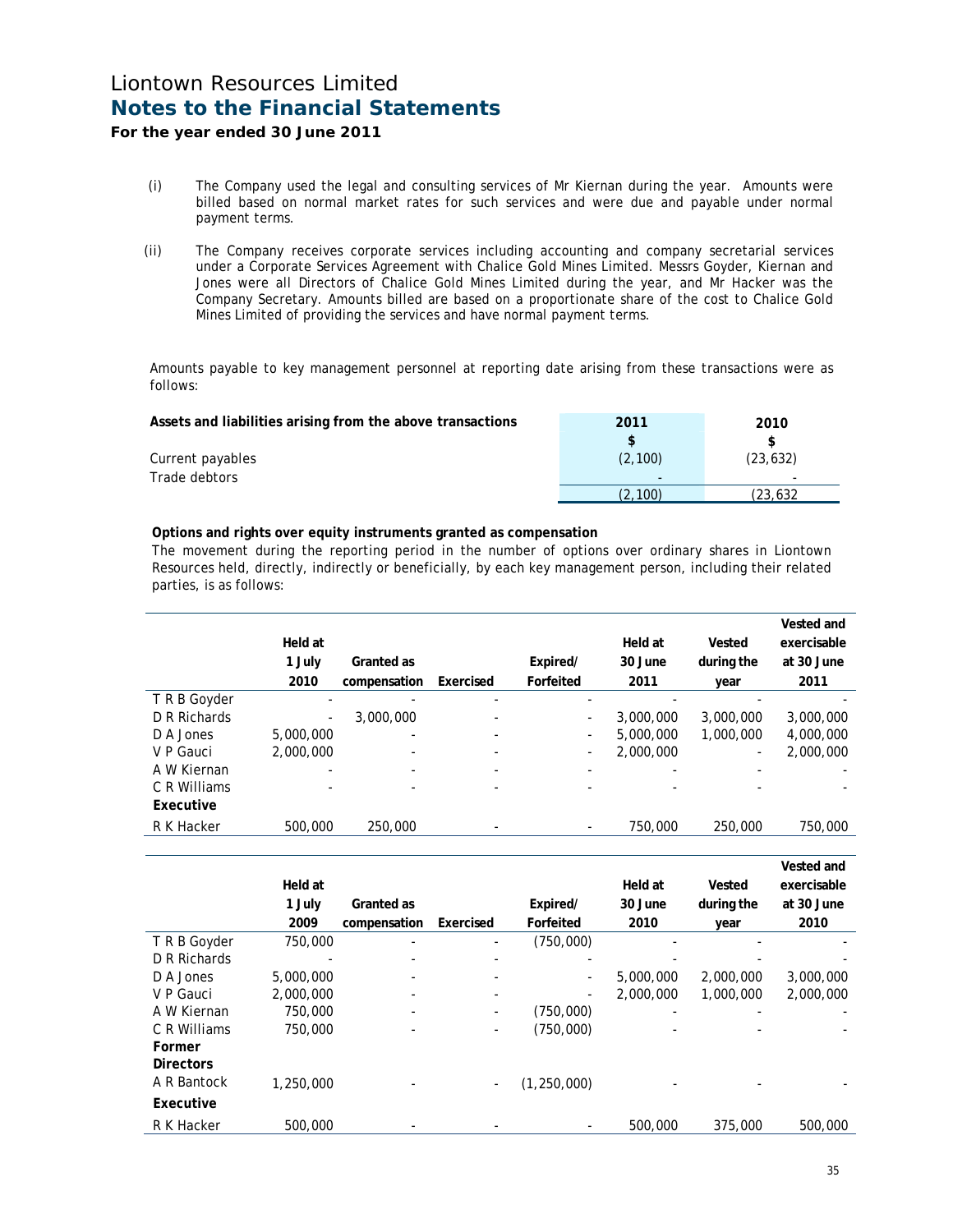## **For the year ended 30 June 2011**

### **Movements in ordinary shares**

The movement during the reporting period in the number of ordinary shares in Liontown Resources held, directly, indirectly or beneficially, by each key management person, including their related parties, is as follows:

|                  | Held at    |           | Received on              |                          | Held at    |
|------------------|------------|-----------|--------------------------|--------------------------|------------|
|                  | 1 July     |           | exercise of              |                          | 30 June    |
|                  | 2010       | Additions | options                  | <b>Sales</b>             | 2011       |
| <b>Directors</b> |            |           |                          |                          |            |
| T R B Goyder     | 53,252,444 | 5,259,000 | ۰                        | $\overline{\phantom{a}}$ | 58,511,444 |
| D R Richards     | -          | 200,000   | ۰                        | -                        | 200,000    |
| D A Jones        | 1,120,000  | ۰         | ۰                        | ٠                        | 1,120,000  |
| V P Gauci        | 1,405,216  | ۰         | ۰                        | -                        | 1,405,216  |
| A W Kiernan      | 2,436,091  | ۰         | ۰                        | $\overline{\phantom{a}}$ | 2,436,091  |
| C R Williams     | 615,783    | -         | ۰                        | ۰                        | 615,783    |
| Executives       |            |           |                          |                          |            |
| R K Hacker       | 962,000    | ۰         | $\overline{\phantom{a}}$ | $\blacksquare$           | 962,000    |

## **21. Subsequent events**

There are no events subsequent to reporting date.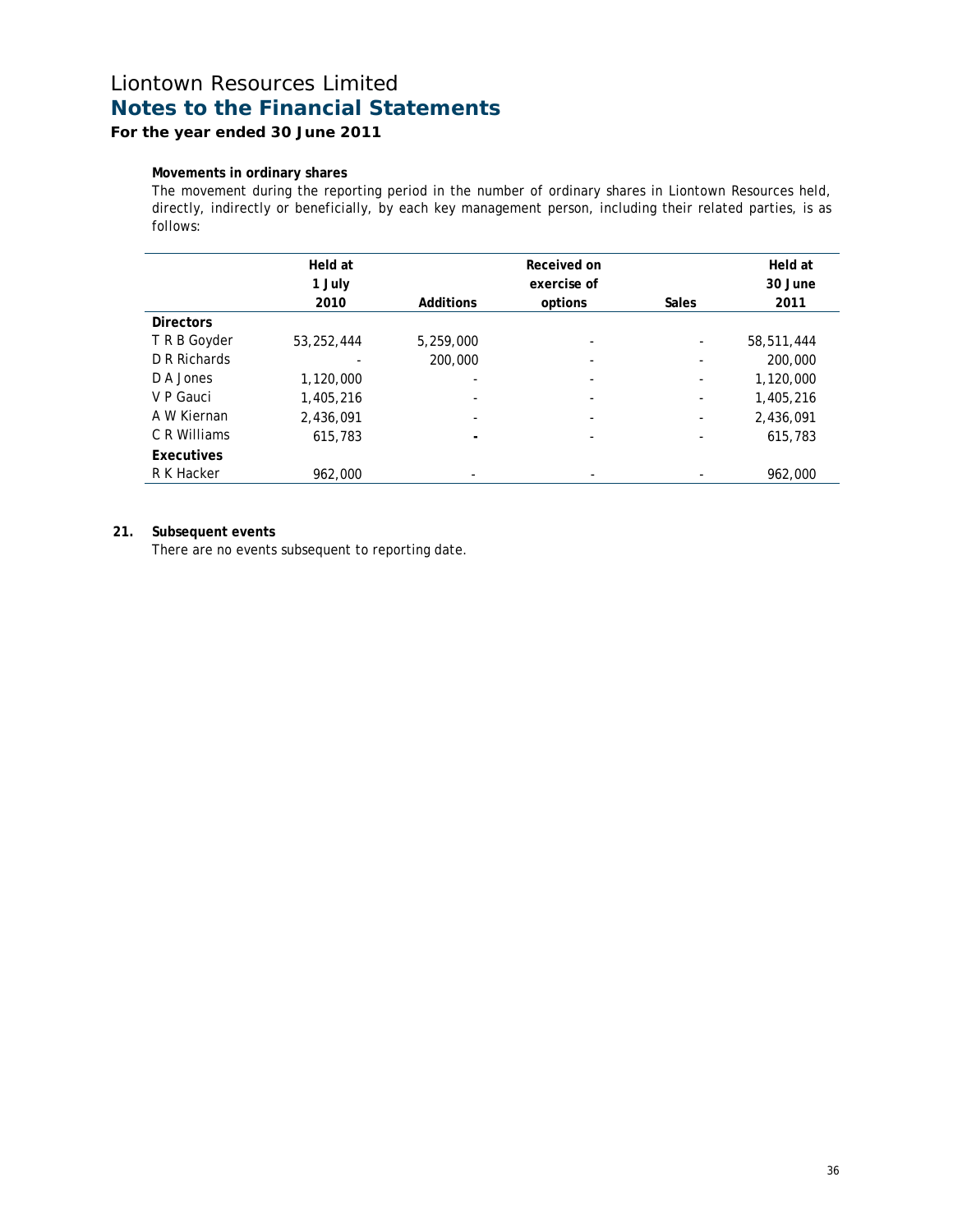- 1 In the opinion of the Directors of Liontown Resources Limited ('the Company'):
	- (a) the financial statements, notes and additional disclosures of the company are in accordance with the Corporations Act 2001 including:
		- (i) giving a true and fair view of the financial position of the Company as at 30 June 2011 and of its performance for the year then ended; and
		- (ii) complying with Australian Accounting Standards (including the Australian Accounting Interpretations) and the Corporations Regulations 2001; and
	- (b) there are reasonable grounds to believe that the Company will be able to pay its debts as and when they become due and payable; and
	- (c) the financial statements and notes thereto are in accordance with International Financial Reporting Standards issued by the International Accounting Standards Board.
- 2 This declaration has been made after receiving the declaration required to be made to the directors in accordance with section 295A of the Corporations Act 2001 for the financial year ended 30 June 2011.

This declaration is signed in accordance with a resolution of the Directors:

David Advances

D R Richards Managing Director Dated this 8<sup>th</sup> day of September 2011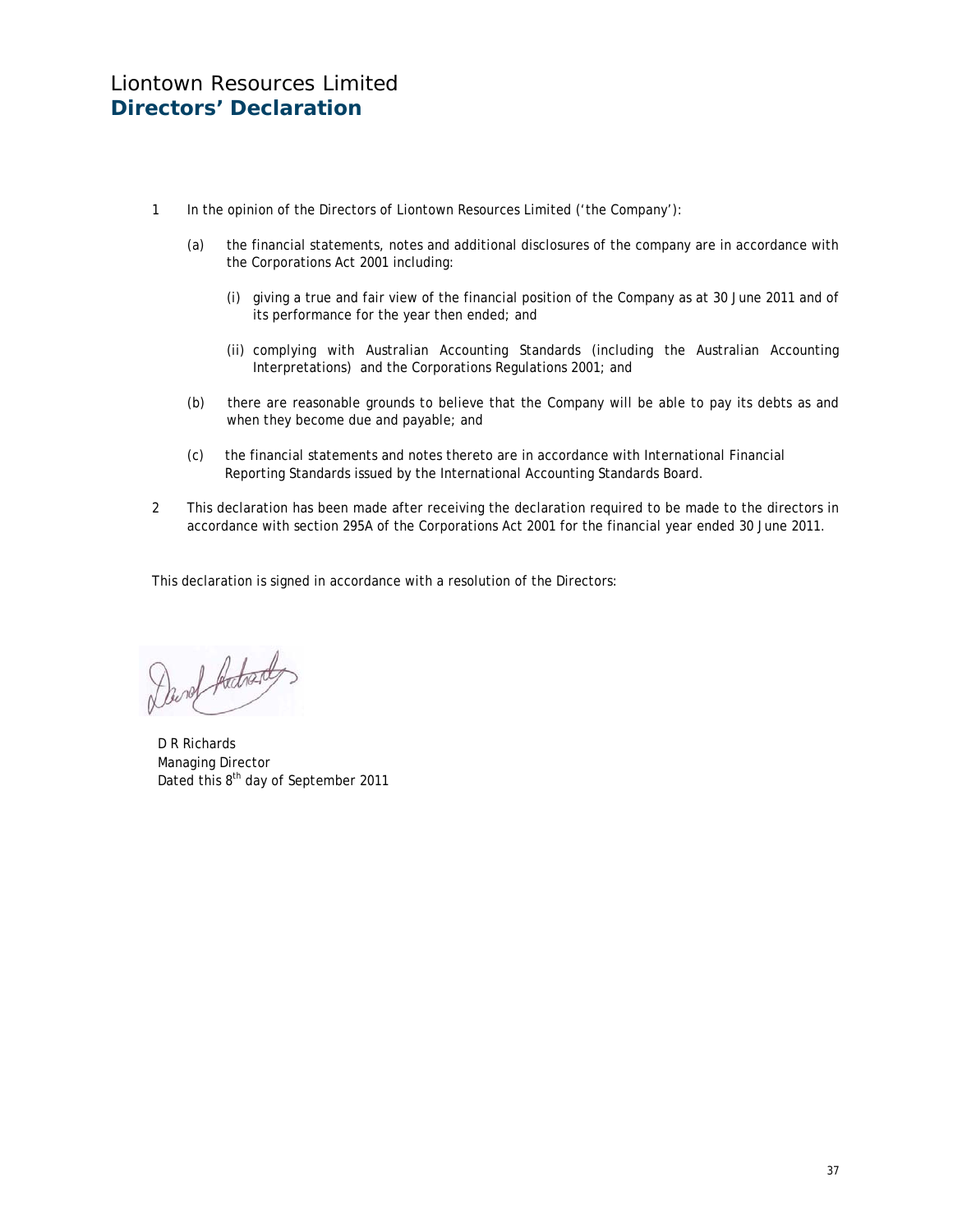

Accountants | Business and Financial Advisers

### **INDEPENDENT AUDITOR'S REPORT**

To the members of Liontown Resources Limited

### **Report on the Financial Report**

We have audited the accompanying financial report of Liontown Resources Limited, which comprises the statement of financial position as at 30 June 2011, the statement of comprehensive income, the statement of changes in equity and the statement of cash flows for the year then ended, notes comprising a summary of significant accounting policies and other explanatory information, and the directors' declaration for Liontown Resources Limited.

### *Directors' Responsibility for the Financial Report*

The directors of the company are responsible for the preparation of the financial report that gives a true and fair view in accordance with Australian Accounting Standards and the *Corporations Act 2001* and for such internal control as the directors determine is necessary to enable the preparation of the financial report that is free from material misstatement, whether due to fraud or error.

In Note 1(a), the directors also state, in accordance with Accounting Standard AASB 101: *Presentation of Financial Statements*, that the financial report of Liontown Resources Limited complies with International Financial Reporting Standards.

### *Auditor's Responsibility*

Our responsibility is to express an opinion on the financial report based on our audit. We conducted our audit in accordance with Australian Auditing Standards. Those standards require that we comply with relevant ethical requirements relating to audit engagements and plan and perform the audit to obtain reasonable assurance whether the financial report is free from material misstatement.

An audit involves performing procedures to obtain audit evidence about the amounts and disclosures in the financial report. The procedures selected depend on the auditor's judgement, including the assessment of the risks of material misstatement of the financial report, whether due to fraud or error. In making those risk assessments, the auditor considers internal control relevant to the company's preparation and fair presentation of the financial report in order to design audit procedures that are appropriate in the circumstances, but not for the purpose of expressing an opinion on the effectiveness of the company's internal control. An audit also includes evaluating the appropriateness of accounting policies used and the reasonableness of accounting estimates made by the directors, as well as evaluating the overall presentation of the financial report.

We believe that the audit evidence we have obtained is sufficient and appropriate to provide a basis for our audit opinion.

### **Matters relating to the electronic presentation of the audited financial report**

This auditor's report relates to the financial report and remuneration report of Liontown Resources Limited for the financial year ended 30 June 2011 included on Liontown Resources Limited's website. The company's directors are responsible for the integrity of the Liontown Resources Limited website. We have not been engaged to report on the integrity of this web site. The auditor's report refers only to the financial report and remuneration report identified in this report. It does not provide an opinion on any other information which may have been hyperlinked to/from the financial report. If users of the financial report are concerned with the inherent risks arising from publication on a website, they are advised to refer to the hard copy of the audited financial report and remuneration report to confirm the information contained in this website version of the financial report.

**HLB Mann Judd (WA Partnership) ABN 22 193 232 714 Level 4, 130 Stirling Street Perth WA 6000. PO Box 8124 Perth BC WA 6849 Telephone +61 (08) 9227 7500. Fax +61 (08) 9227 7533. Email: hlb@hlbwa.com.au. Website: http://www.hlb.com.au Liability limited by a scheme approved under Professional Standards Legislation** 

**HLB Mann Judd (WA Partnership) is a member of <b>HLB** International, a worldwide organisation of accounting firms and business advisers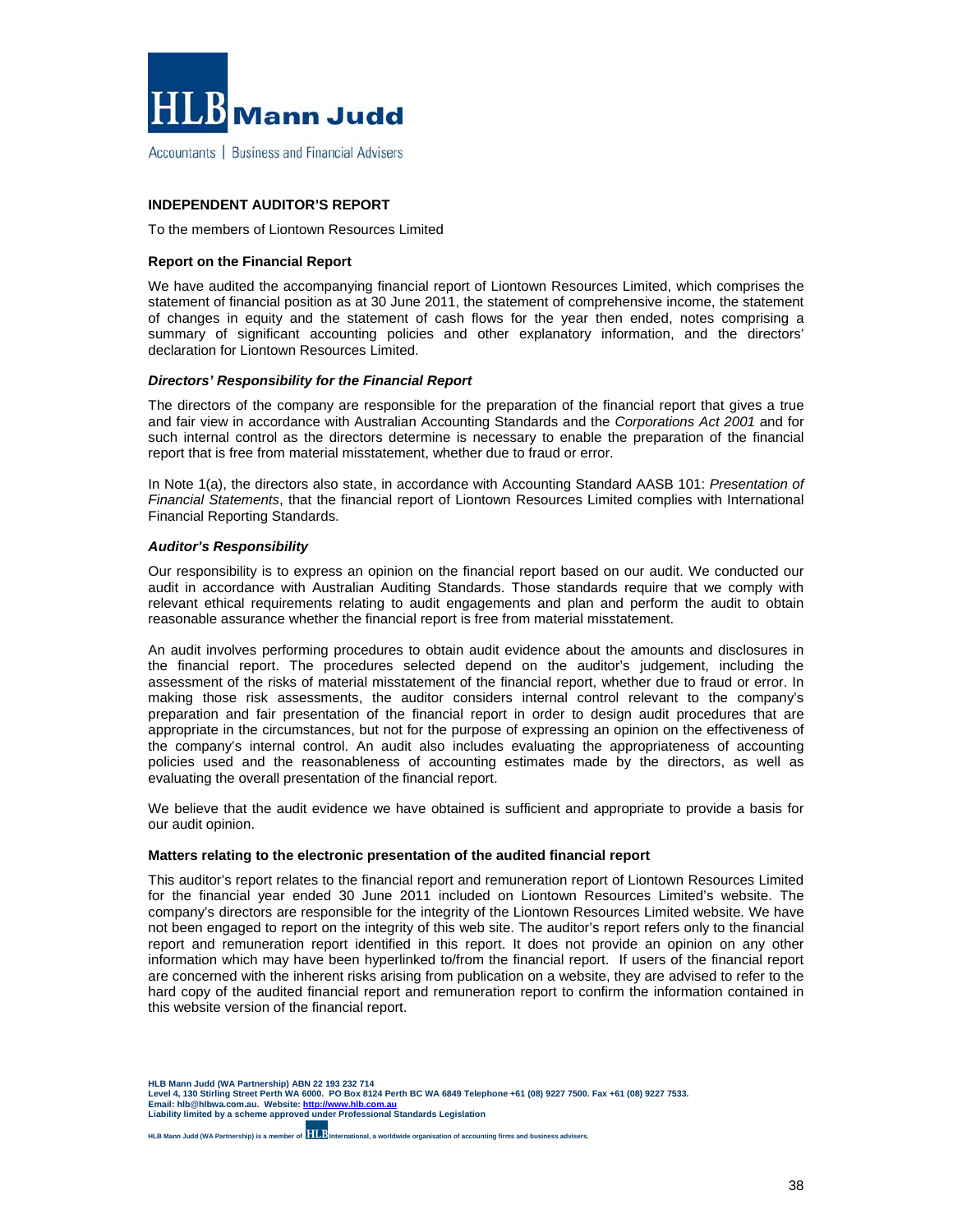

Accountants | Business and Financial Advisers

### **INDEPENDENT AUDITOR'S REPORT (continued)**

#### *Independence*

In conducting our audit, we have complied with the independence requirements of the *Corporations Act 2001*.

### *Auditor's Opinion*

In our opinion:

- (a) the financial report of Liontown Resources Limited is in accordance with the *Corporations Act 2001*, including:
	- (i) giving a true and fair view of the company's financial position as at 30 June 2011 and of its performance for the year ended on that date; and
	- (ii) complying with Australian Accounting Standards and the *Corporations Regulations 2001*; and
- (b) the financial report also complies with International Financial Reporting Standards as disclosed in Note 1(a).

#### **Report on the Remuneration Report**

We have audited the Remuneration Report included in the directors' report for the year ended 30 June 2011.The directors of the company are responsible for the preparation and presentation of the Remuneration Report in accordance with section 300A of the *Corporations Act 2001*. Our responsibility is to express an opinion on the Remuneration Report, based on our audit conducted in accordance with Australian Auditing Standards.

#### *Auditor's Opinion*

In our opinion the Remuneration Report of Liontown Resources Limited for the year ended 30 June 2011 complies with section 300A of the *Corporations Act 2001*.

HLB Mann Judd

**HLB MANN JUDD Chartered Accountants** 

Diallonne,

**Perth, Western Australia L DI GIALLONARDO** 8 September 2011 **Partner**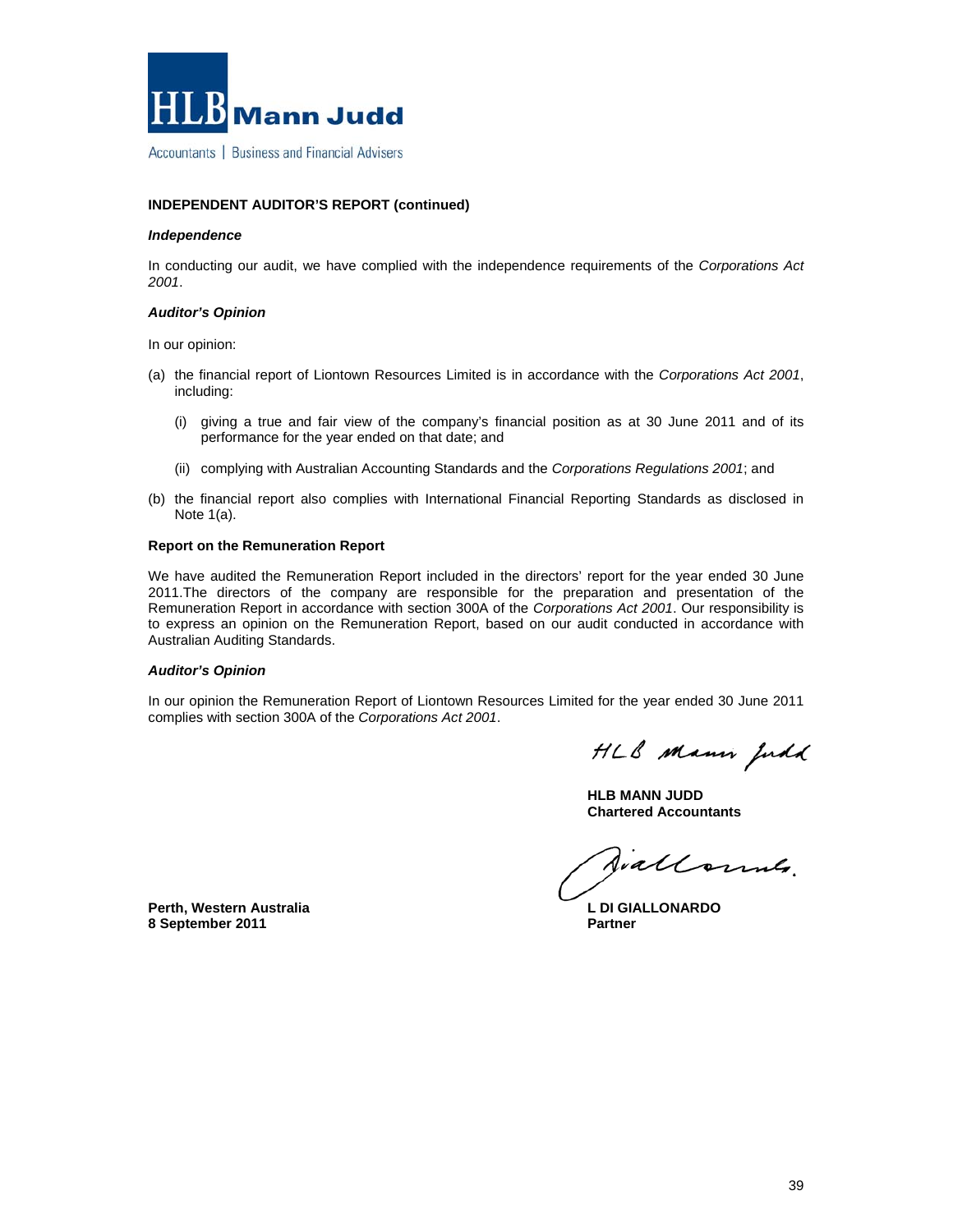### **Approach to Corporate Governance**

Liontown Resources Limited ("**Company**") has made it a priority to adopt systems of control and accountability as the basis for the administration of corporate governance. Some of these policies and procedures are summarised in this statement. Commensurate with the spirit of the ASX Corporate Governance Council's Corporate Governance Principles and Recommendations 2nd edition ("**Principles & Recommendations**"), the Company has followed each recommendation where the Board has considered the recommendation to be an appropriate benchmark for its corporate governance practices. Where the Company's corporate governance practices follow a recommendation, the Board has made appropriate statements reporting on the adoption of the recommendation. In compliance with the "if not, why not" regime, where, after due consideration, the Company's corporate governance practices depart from a recommendation, the Board has offered full disclosure and an explanation for the adoption of its own practice.

Further information about the Company's corporate governance practices may be found on the Company's website at www.ltresources.com.au, under the section marked "Corporate Governance".

The Company reports below on how it has followed (or otherwise departed from) each of the Principles & Recommendations during the 2010/2011 financial year ("**Reporting Period**"). The Principles & Recommendations were amended in 2010. These amendments apply to the Company's first financial year commencing on or after 1 January 2011. Accordingly, disclosure against the Principles & Recommendations as amended in 2010 will be made in relation to the Company's financial year ending 30 June 2012. The report below is made against the Principles and Recommendations prior to their amendment in 2010.

However, the Company does wish to report that it adopted a Diversity Policy in accordance with the new Recommendation 3.2. A copy of the Company's Diversity Policy is available on the Company's website at www.ltresources.com.au.

**Board** 

## **Roles and responsibilities of the Board and Senior Executives (Recommendations: 1.1, 1.3)**

The Company has established the functions reserved to the Board, and those delegated to senior executives and has set out these functions in its Board Charter.

The Board is collectively responsible for promoting the success of the Company through its key functions of overseeing the management of the Company, providing overall corporate governance of the Company, monitoring the financial performance of the Company, engaging appropriate management commensurate with the Company's structure and objectives, involvement in the development of corporate strategy and performance objectives, and reviewing, ratifying and monitoring systems of risk management and internal control, codes of conduct and legal compliance.

Senior executives are responsible for supporting the Managing Director and assisting the Managing Director in implementing the running of the general operations and financial business of the Company in accordance with the delegated authority of the Board. Senior executives are responsible for reporting all matters which fall within the Company's materiality thresholds at first instance to the Managing Director or, if the matter concerns the Managing Director, directly to the Chair or the lead independent director as appropriate.

The Company's Board Charter is available on the Company's website at www.ltresources.com.au.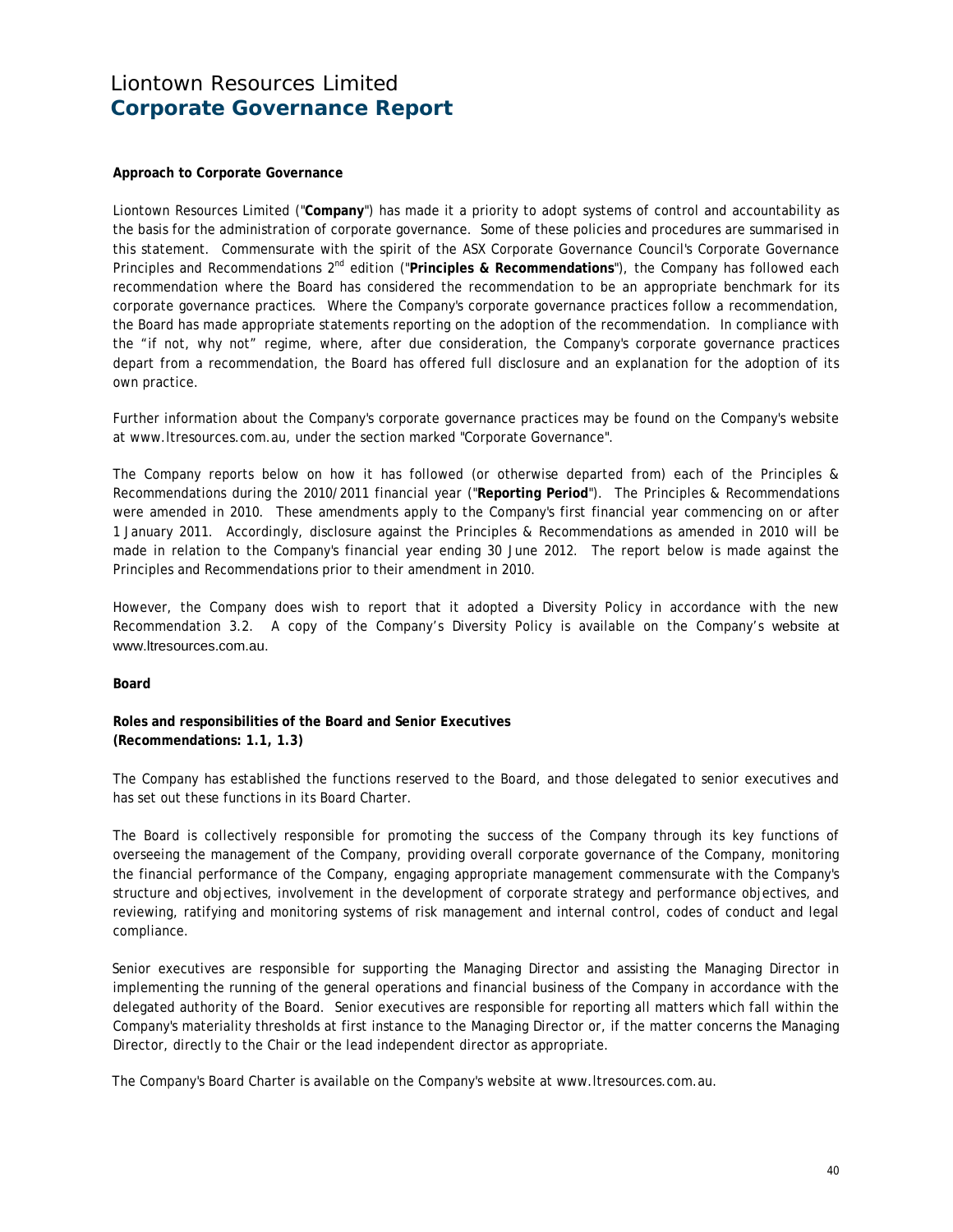**Skills, experience, expertise and period of office of each Director (Recommendation: 2.6)** 

A profile of each Director setting out their skills, experience, expertise and period of office is set out in the Directors' Report.

**Director independence (Recommendations: 2.1, 2.2, 2.3, 2.6)** 

The Board does not have a majority of directors who are independent. The Board considers that the current composition of the Board is adequate for the Company's current size and operations, and includes an appropriate mix of skills and expertise relevant to the Company's business. The Board continues to monitor its composition as the Company's operations evolve and will appoint further independent directors if considered appropriate.

The independent directors of the Company are Anthony Kiernan, Craig Williams and Vince Gauci. These directors are independent as they are non-executive directors who are not members of management and who are free of any business or other relationship that could materially interfere with, or could reasonably be perceived to materially interfere with, the independent exercise of their judgement.

Independence is measured having regard to the relationships listed in Box 2.1 of the Principles & Recommendations and the Company's materiality thresholds. The materiality thresholds are set out below.

The Board has agreed on the following guidelines for assessing the materiality of matters, as set out in the Company's Board Charter:

- Balance sheet items are material if they have a value of more than 10% of pro-forma net asset.
- Profit and loss items are material if they will have an impact on the current year operating result of 10% or more.
- Items are also material if they impact on the reputation of the Company, involve a breach of legislation, are outside the ordinary course of business, could affect the Company's rights to its assets, if accumulated would trigger the quantitative tests, involve a contingent liability that would have a probable effect of 10% or more on balance sheet or profit and loss items, or will have an effect on operations which is likely to result in an increase or decrease in net income or dividend distribution of more than 10%.
- Contracts will be considered material if they are outside the ordinary course of business, contain exceptionally onerous provisions in the opinion of the Board, impact on income or distribution in excess of the quantitative tests, there is a likelihood that either party will default, and the default may trigger any of the quantitative or qualitative tests, are essential to the activities of the Company and cannot be replaced or cannot be replaced without an increase in cost which triggers any of the quantitative tests, contain or trigger change of control provisions, are between or for the benefit of related parties, or otherwise trigger the quantitative tests.

The non-independent directors of the Company are Timothy Goyder, Douglas Jones and David Richards.

The non-independent Chair of the Board is Timothy Goyder. The Chair is an executive director and does not satisfy the test of independence as set out in Box 2.1 of the Principles and Recommendations. The Board believes that Timothy Goyder is the most appropriate person for the position as Chair because of his seniority and industry experience. However, the Board has appointed Anthony Kiernan to act as lead independent director when any conflicts of interest arise.

The Managing Director is David Richards who is not Chair of the Board.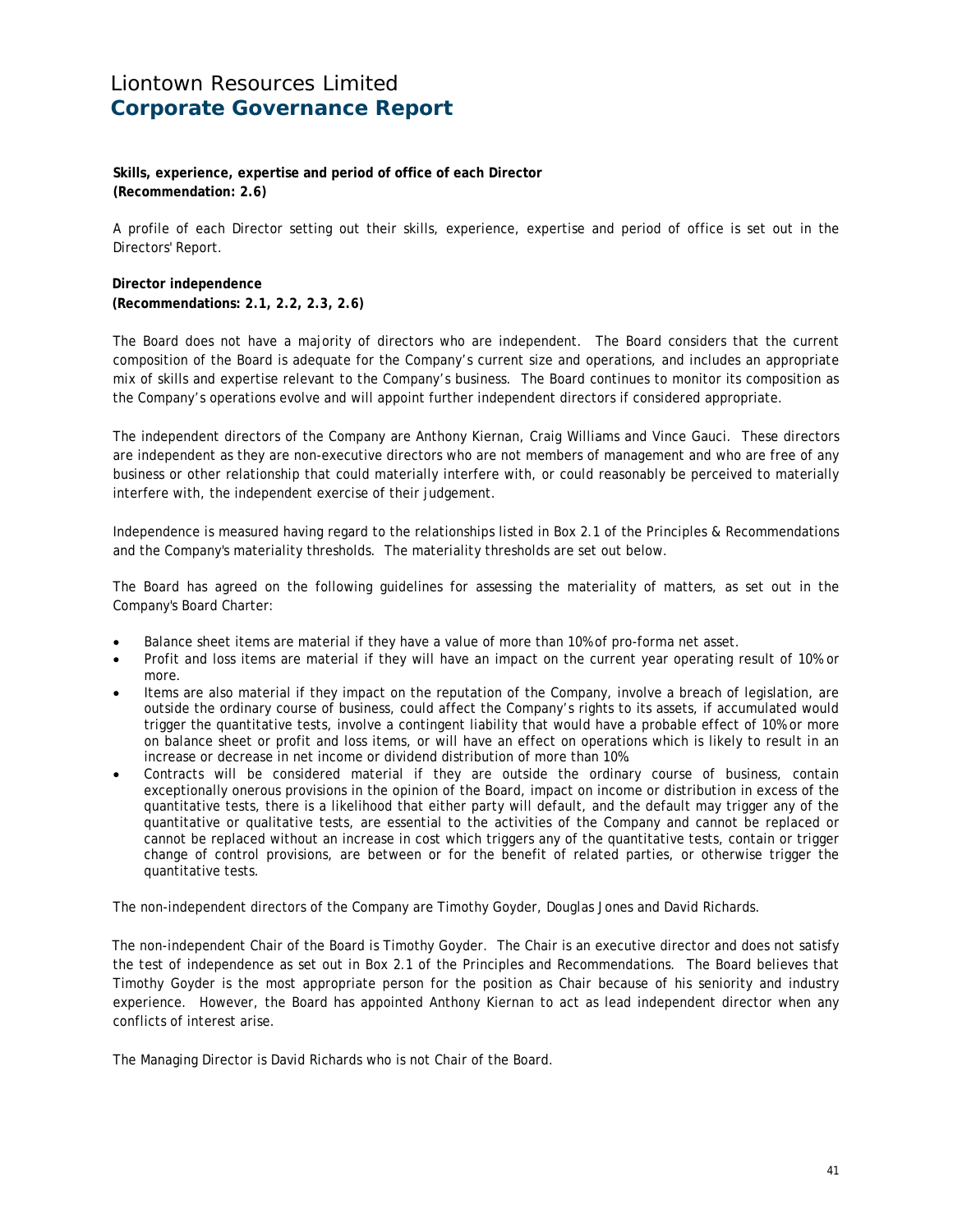**Independent professional advice (Recommendation: 2.6)** 

To assist directors with independent judgement, it is the Board's policy that if a director considers it necessary to obtain independent professional advice to properly discharge the responsibility of their office as a director then, provided the director first obtains approval from the Chair for incurring such expense, the Company will pay the reasonable expenses associated with obtaining such advice.

**Selection and (Re)Appointment of Directors (Recommendation: 2.6)** 

In determining candidates for the Board, the Nomination Committee (or equivalent) follows a prescribed process whereby it evaluates the mix of skills, experience and expertise of the existing Board. In particular, the Nomination Committee (or equivalent) is to identify the particular skills that will best increase the Board's effectiveness. Consideration is also given to the balance of independent directors. Potential candidates are identified and, if relevant, the Nomination Committee (or equivalent) recommends an appropriate candidate for appointment to the Board. Any appointment made by the Board is subject to ratification by shareholders at the next general meeting.

The Board recognises that Board renewal is critical to performance and the impact of Board tenure on succession planning. Each director other than the Managing Director, must not hold office (without re-election) past the third annual general meeting of the Company following the Director's appointment or three years following that director's last election or appointment (whichever is the longer). However, a Director appointed to fill a casual vacancy or as an addition to the Board must not hold office (without re-election) past the next annual general meeting of the Company. At each annual general meeting a minimum of one director or a third of the total number of directors must resign. A director who retires at an annual general meeting is eligible for re-election at that meeting. Re-appointment of directors is not automatic.

The Company's Policy and Procedure for the Selection and (Re)Appointment of Directors is available on the Company's website at www.ltresources.com.au.

**Board committees** 

**Nomination Committee (Recommendations: 2.4, 2.6)** 

The Company has not established a separate Nomination Committee. Given the current size and composition of the Board, the Board believes that there would be no efficiencies gained by establishing a separate Nomination Committee. Accordingly, the Board performs the role of the Nomination Committee. Items that are usually required to be discussed by a Nomination Committee are marked as separate agenda items at Board meetings when required. When the Board convenes as the Nomination Committee it carries out those functions which are delegated to it in the Company's Nomination Committee Charter. The Board deals with any conflicts of interest that may occur when convening in the capacity of the Nomination Committee by ensuring that the director with conflicting interests is not party to the relevant discussions.

The full Board did not officially convene as a Nomination Committee during the Reporting Period, however nomination-related discussions occurred from time to time during the year as required.

The Company's Nomination Committee Charter is available on the Company's website at www.ltresources.com.au.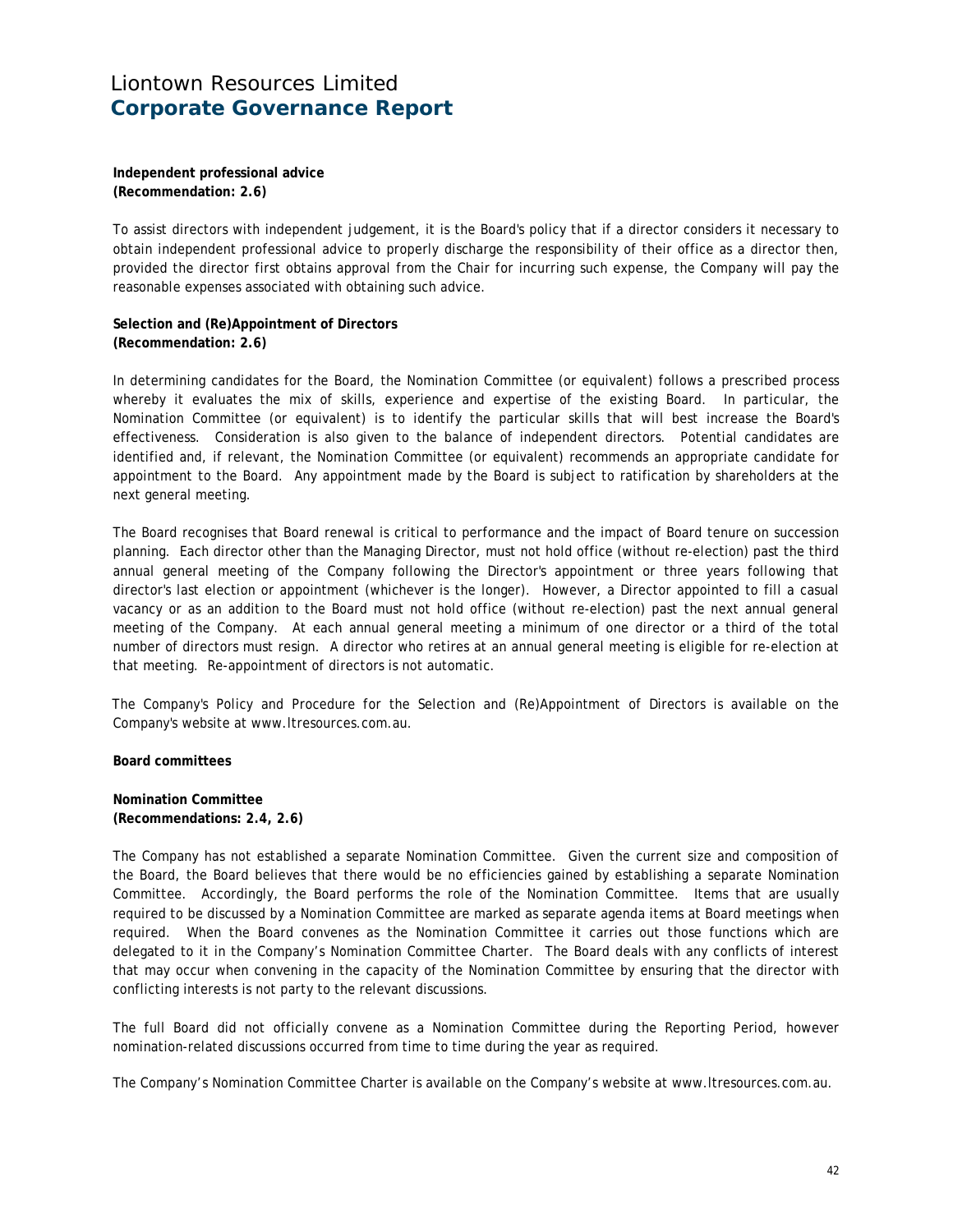**Audit Committee (Recommendations: 4.1, 4.2, 4.3, 4.4)** 

The Company has established an Audit Committee.

The Audit Committee is structured in compliance with Recommendation 4.2. The Audit Committee is comprised of Anthony Kiernan, Vince Gauci and Craig Williams (the Board's independent non-executive directors) and is chaired by Vince Gauci, who is not Chair of the Board. The Board considers this present structure is the best mix of skills and expertise to carry out the function of an Audit Committee available to the Company and appropriate for its current needs. The Board has adopted an Audit Committee Charter which the Audit Committee applies to assist it to fulfil its function. The Audit Committee Charter makes provision for the Audit Committee to meet with the external auditor as required.

The Audit Committee held one meeting during the Reporting Period. Details of the directors who are members of the Audit Committee and their attendance at Audit Committee meetings are set out in the Directors' Report.

Details of each of the director's qualifications are set out in the Directors' Report. No members of the Audit Committee have formal accounting or financial qualifications, however, all are considered to be financially literate.

The Company has established procedures for the selection, appointment and rotation of its external auditor. The Board is responsible for the initial appointment of the external auditor and the appointment of a new external auditor when any vacancy arises, as recommended by the Audit Committee. Candidates for the position of external auditor must demonstrate complete independence from the Company through the engagement period. The Board may otherwise select an external auditor based on criteria relevant to the Company's business and circumstances. The performance of the external auditor is reviewed on an annual basis by the Audit Committee and any recommendations are made to the Board.

The Company's Audit Committee Charter and the Company's Procedure for Selection, Appointment and Rotation of External Auditor are available on the Company's website at www.ltresources.com.au.

**Remuneration Committee (Recommendations: 8.1, 8.2, 8.3)** 

The Company has not established a separate Remuneration Committee. Given the current size and composition of the Board, the Board believes that there would be no efficiencies gained by establishing a separate Remuneration Committee. Accordingly, the Board performs the role of the Remuneration Committee. Items that are usually discussed by a Remuneration Committee are marked as separate agenda items at Board meetings when required. When the Board convenes as the Remuneration Committee it carries out those functions which are delegated to it in the Company's Remuneration Committee Charter. The Board deals with any conflicts of interest that may occur when convening in the capacity if the Remuneration Committee by ensuring that the director with conflicting interests is not party to the relevant discussions.

The full Board did not officially convene as a Remuneration Committee during the Reporting Period, however remuneration-related discussions occurred from time to time during the year as required.

Details of remuneration, including the Company's policy on remuneration, are contained in the "Remuneration Report" which forms of part of the Directors' Report. Non-executive directors are remunerated at a fixed fee for time, commitment and responsibilities. Remuneration for non-executive directors is not linked to individual performance. Pay and rewards for executive directors and senior executives consists of a base salary and performance incentives. Long term performance incentives may include options granted at the discretion of the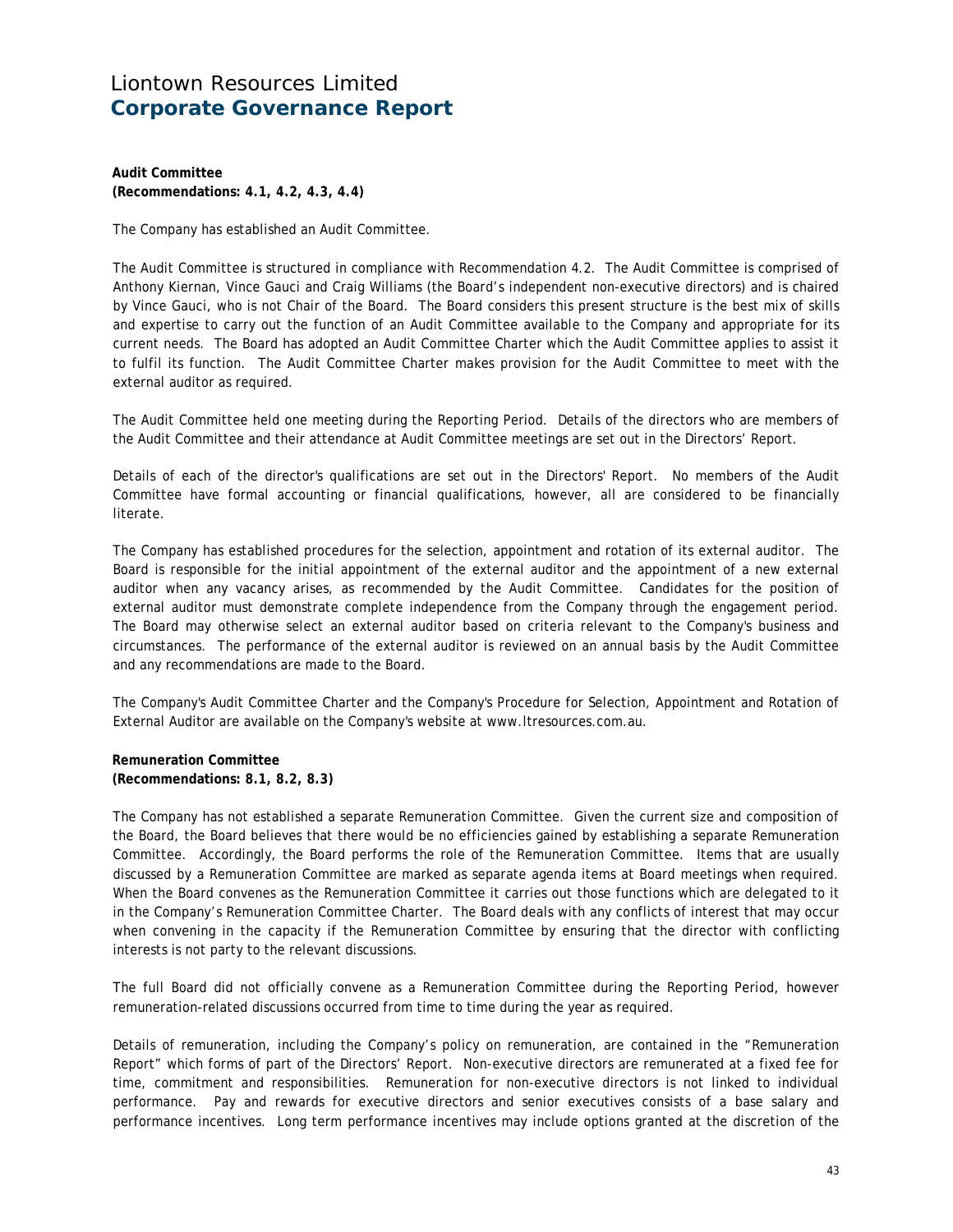Board and subject to obtaining the relevant approvals. Executives are offered a competitive level of base pay at market rates and are reviewed annually to ensure market competitiveness.

There are no termination or retirement benefits for non-executive directors (other than for superannuation).

The Company's Remuneration Committee Charter includes a statement of the Company's policy on prohibiting transactions in associated products which limit the risk of participating in unvested entitlements under any equity based remuneration schemes.

The Company's Remuneration Committee Charter is available on the Company's website at ww.ltresources.com.au.

### **Performance evaluation**

**Senior executives (Recommendations: 1.2, 1.3)** 

The Managing Director and Executive Chairman review the performance of the senior executives. This is conducted by informal interviews.

During the Reporting Period a formal evaluation of senior executives did not occur. However, due to the size of the group, the executive Chairman takes an active role in assessing the performance of executives on an informal basis.

**Board, its committees and individual directors (Recommendations: 2.5, 2.6)** 

The Chair evaluates the performance of the Board, individual directors, the Managing Director and any applicable committees of the Board. These evaluations are undertaken by each director completing a questionnaire which is then evaluated by the Chair.

During the Reporting Period an evaluation of the Board took place in accordance with the process disclosed. However, an evaluation of the individual directors and the committees of the Board did not occur during the Reporting Period.

**Ethical and responsible decision making** 

**Code of Conduct (Recommendations: 3.1, 3.3)** 

The Company has established a Code of Conduct as to the practices necessary to maintain confidence in the Company's integrity, practices necessary to take into account their legal obligations and the expectations of their stakeholders and responsibility and accountability of individuals for reporting and investigating reports of unethical practices.

A summary of the Company's Code of Conduct is available on the Company website at www.ltresources.com.au.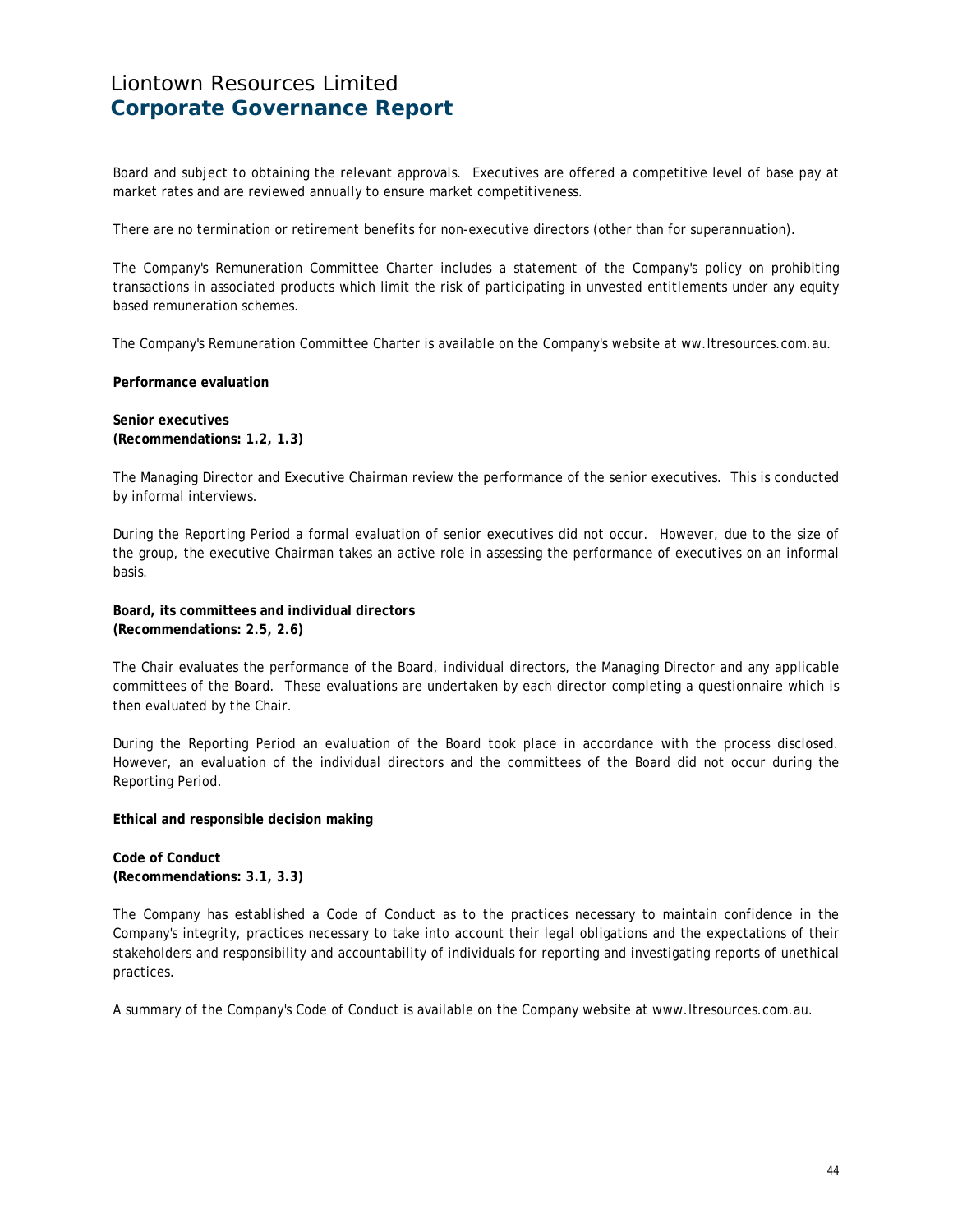**Policy for Trading in Company Securities (Recommendations: 3.2, 3.3)** 

The Company has established a Policy for Trading in Company Securities by directors, senior executives and employees.

A summary of the Company's Policy for Trading in Company Securities is available on the Company's website at www.ltresources.com.au.

**Continuous Disclosure (Recommendations: 5.1, 5.2)** 

The Company has established written policies and procedures designed to ensure compliance with ASX Listing Rule disclosure and accountability at a senior executive level for that compliance.

A summary of the Company's Policy on Continuous Disclosure and a summary of the Company's Compliance Procedures are available on the Company's website at www.ltresources.com.au.

**Shareholder Communication (Recommendations: 6.1, 6.2)** 

The Company has designed a communications policy for promoting effective communication with shareholders and encouraging shareholder participation at general meetings.

The Company's Shareholder Communication Policy is available on the Company's website at ww.ltresources.com.au.

**Risk Management Recommendations: 7.1, 7.2, 7.3, 7.4)** 

The Board has adopted a Risk Management Policy, which sets out the Company's risk profile. Under the policy, the Board is responsible for approving the Company's policies on risk oversight and management and satisfying itself that management has developed and implemented a sound system of risk management and internal control.

Under the policy, the Board delegates day-to-day management of risk to the Managing Director**,** who is responsible for identifying, assessing, monitoring and managing risks. The Managing Director is also responsible for updating the Company's material business risks to reflect any material changes, with the approval of the Board. In fulfilling the duties of risk management, the Managing Director may have unrestricted access to Company employees, contractors and records and may obtain independent expert advice on any matter they believe appropriate, with the prior approval of the Board.

The Board has established a separate Audit Committee to monitor and review the integrity of financial reporting and the Company's internal financial control systems and risk management systems.

As the Company continues to evolve, the Board will enhance the processes and procedures to manage and report on material business risk, and may engage external risk management consultants to assist.

In addition, the following risk management measures have been adopted by the Board to manage the Company's material business risks:

- Due to the size of the Company, all payments must be approved by the Managing Director and Chief Financial Officer;
- the Board has developed a range of emergency response and other health and safety policies and procedures relevant to its operations;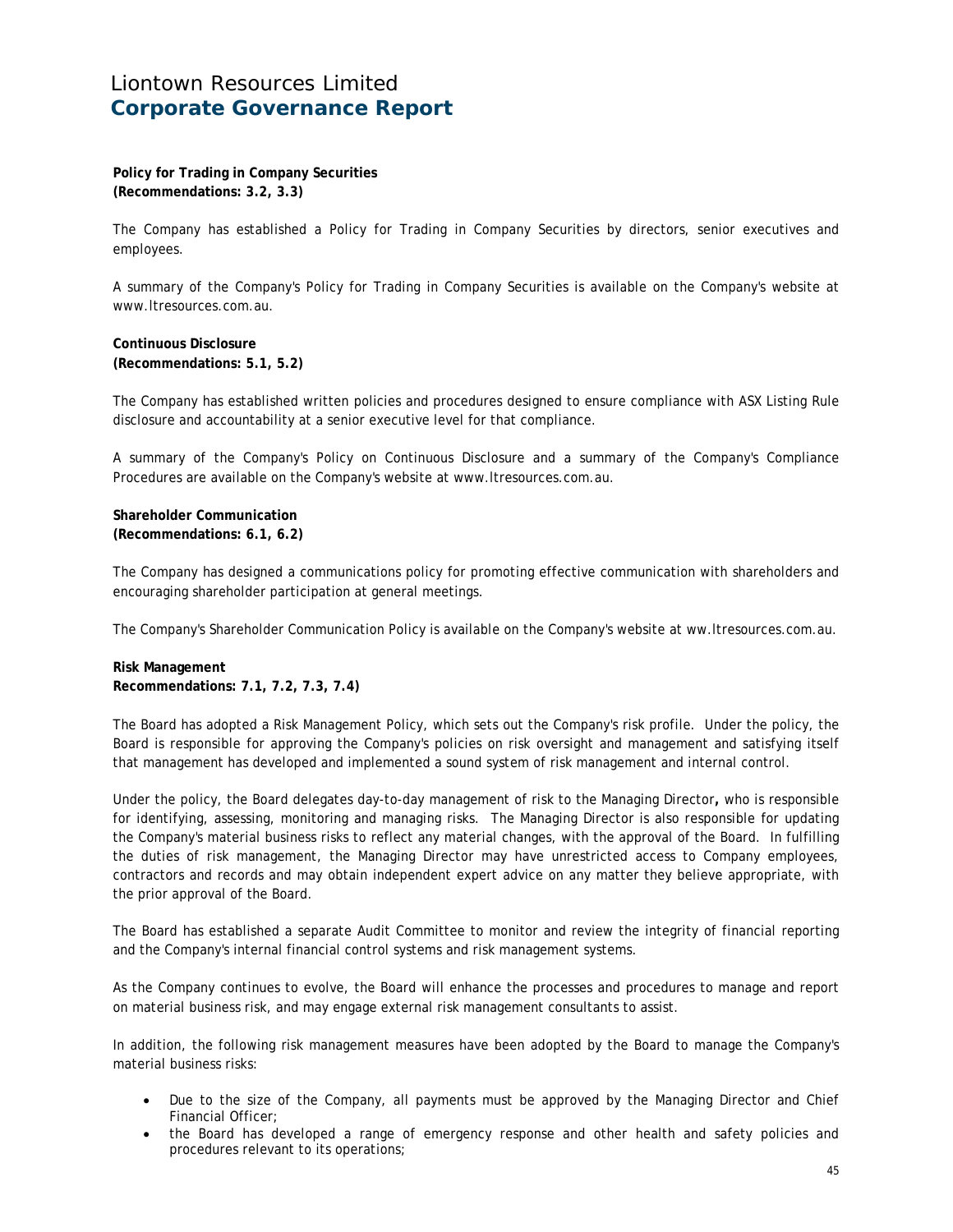- the Board has adopted a compliance procedure for the purpose of ensuring compliance with the Company's continuous disclosure obligations; and
- the Board has adopted a corporate governance manual which contains other policies to assist the Company to establish and maintain its governance practices.

The Board has implemented a system to review, formalise and document the management of its material business risks. This system includes a risk register used by management to identify the Company's material business risks and risk management strategies for these risks. In addition, the process of managing material business risks is allocated to members of senior management. The risk register is currently being prepared by management and will be provided to the Board along with a report as to the effectiveness of the Company's management of material business risks for the next reporting period.

The categories of risk to be reported on or referred to as part of the Company's systems and processes for managing material business risk include market-related, financial reporting, operational, environmental, human capital, sustainability, occupational health and safety, political, strategic, economic cycle/marketing, and legal and compliance.

The Managing Director and the Chief Financial Officer have provided a declaration to the Board in accordance with section 295A of the Corporations Act and have assured the Board that such declaration is founded on a sound system of risk management and internal control and that the system is operating effectively in all material respects in relation to financial reporting risk.

A summary of the Company's Risk Management Policy is available on the Company's website at www.ltresources.com.au.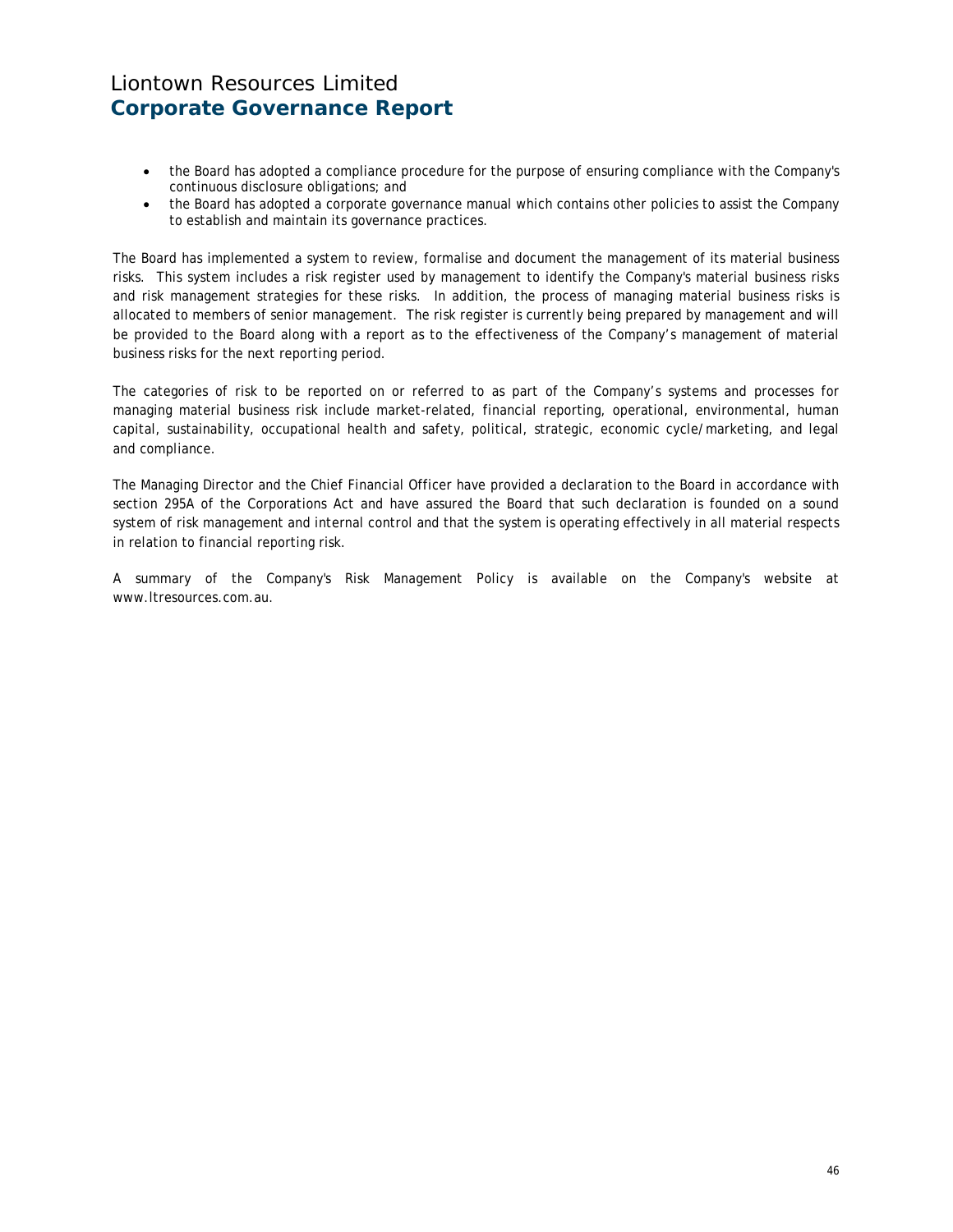# Liontown Resources Limited **ASX Additional Information**

Additional information required by the Australian Stock Exchange Limited Listing Rules and not disclosed elsewhere in this report is set out below.

### **Shareholdings**

### **Substantial shareholders**

The number of shares held by substantial shareholders and their associated interests as at 7 September 2011 were:

| Shareholder                                     | Number of ordinary<br>shares held | Percentage of<br>capital held<br>% |
|-------------------------------------------------|-----------------------------------|------------------------------------|
| Timothy R B Goyder                              | 58,511,444                        | 27.72                              |
| Balfes (QLD) Pty Ltd                            | 13,300,000                        | 6.30                               |
| Graham Kluck Management & Investment<br>Pty Ltd | 12,705,332                        | 6.02                               |

### **Class of Shares and Voting Rights**

At 7 September 2011 there were 867 holders of the ordinary shares of the Company.

The voting rights to the ordinary shares set out in the Company's Constitution are:

"Subject to any rights or restrictions for the time being attached to any class or Classes of shares -

- a) at meetings of members or classes of members each member entitled to vote in person or by proxy or attorney: and
- b) on a show of hands every person who is a member has one vote and on a poll every person in person or by proxy or attorney has one vote for each ordinary share held."

Holders of options do not have voting rights.

## **Distribution of equity security holders as at 7 September 2011:**

|                    |                           | Number of equity security holders |  |
|--------------------|---------------------------|-----------------------------------|--|
| Category           | Ordinary<br><b>Shares</b> | <b>Unlisted Share Options</b>     |  |
| $1 - 1,000$        | 73                        |                                   |  |
| $1,001 - 5,000$    | 177                       | -                                 |  |
| $5,001 - 10,000$   | 127                       |                                   |  |
| $10,000 - 100,000$ | 349                       | 4                                 |  |
| 100,001 and over   | 141                       | 5                                 |  |
| Total              | 867                       | 9                                 |  |

The number of shareholders holding less than a marketable parcel at 7 September 2011 was 326.